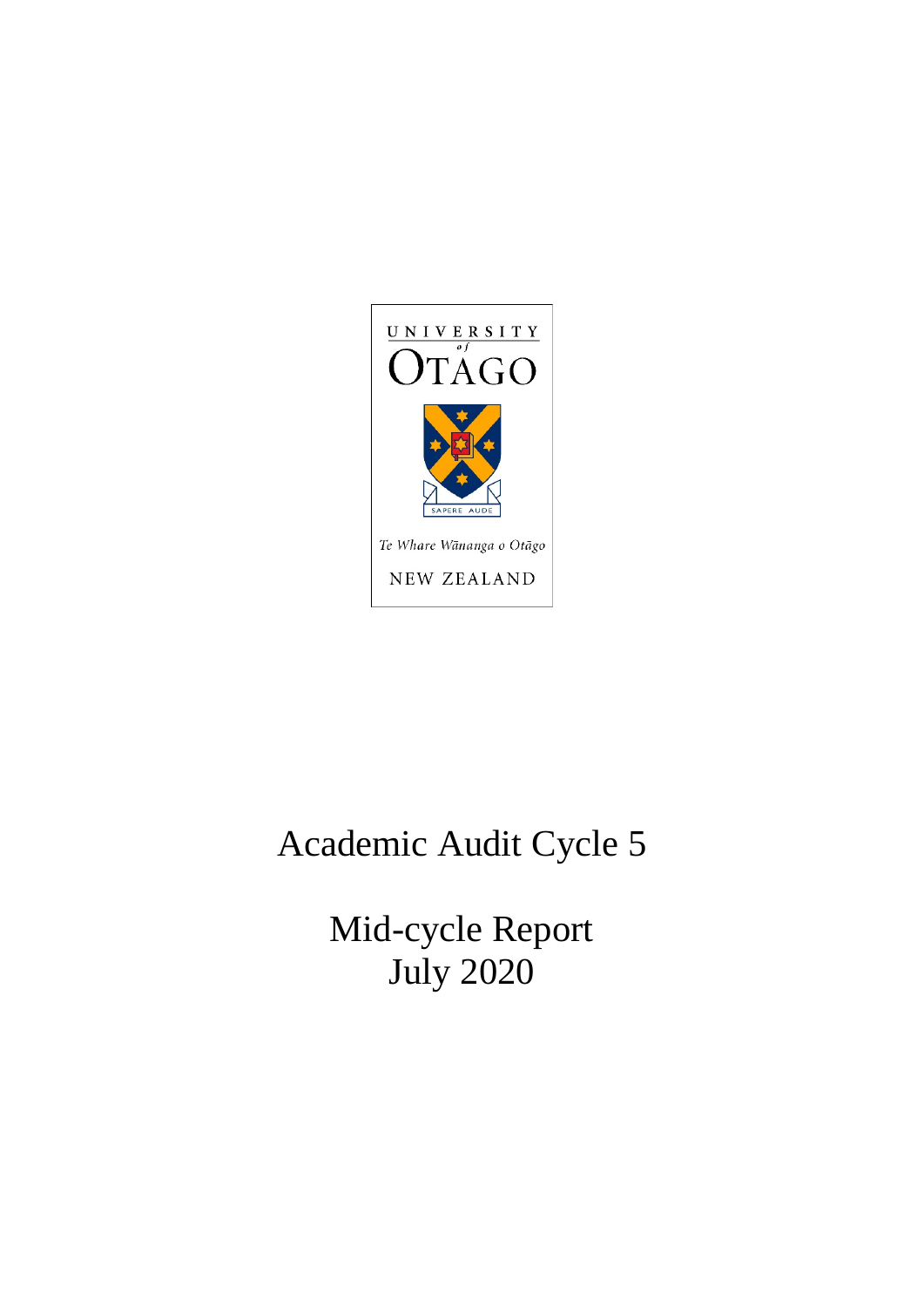# Contents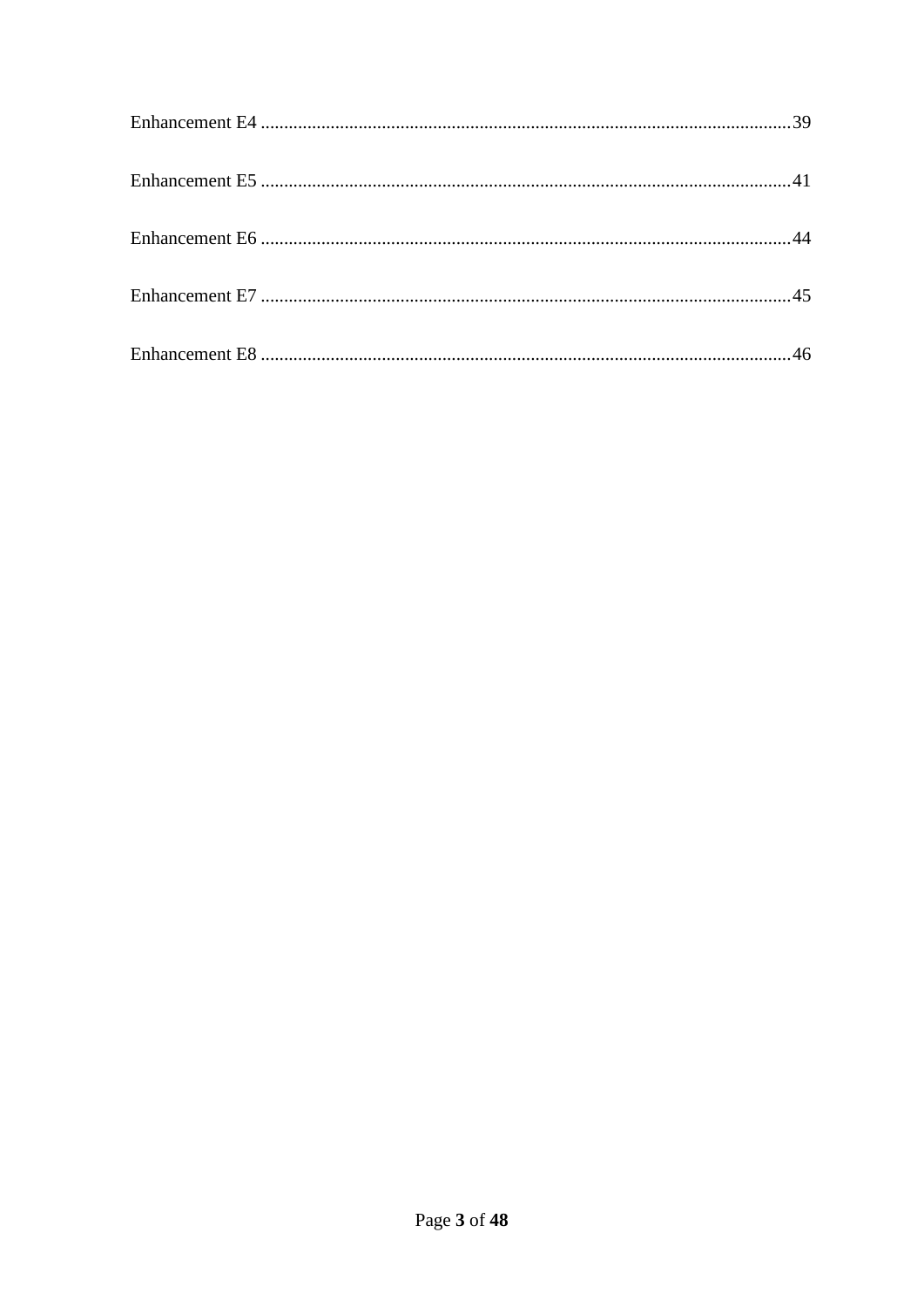# **2020 Mid-cycle Report**

<span id="page-3-0"></span>Recommendation R1

*Reference: AQA Report page 8; Guideline Statement GS 1.2*

The Panel recommends that the University consider whether the Committee for the Advancement of Learning and Teaching is giving full effect to its strategic role and contribution, including implementation and monitoring of progress of strategic direction and initiatives.

### **2020 Report - Mid-cycle**

The Committee for the Advancement of Learning and Teaching (CALT) has shown some movement since mid-2017 in becoming more strategic in direction and initiatives and less of being a passive vehicle for reports or a reactive committee for events presented to it. But it has more work to do to embed strategy. The University's Support Service Review (SSR) has also affected CALT's Information Technology Advisory Group (ITAC) and the CALT/ITAC subcommittee on Technology Enhanced Learning and Teaching (TELT) with effect from mid-2018. ITAC has been dis-established and TELT has been subsumed into the ITS Governance Board – however, the re-establishment of TELT is under investigation.

Reporting against each revised Terms of Reference:

- *To develop new strategies directed at contemporary topics in teaching and learning, primarily through the establishment of thematic subcommittees and working groups.* These have been established intermittently such as for the computer-based examinations piloted in 2017/18, reported to CALT in January 2019 and at a University-wide forum in mid-2019, which was invaluable when online examinations were required, due to COVID-19, at the end of semester two, 2020. Furthermore, in May 2020 CALT set up a Working Party to frame how the University would investigate lessons learned from its rapid shift to online teaching, learning and assessment.
- *To initiate, create and advance policies and guidelines on teaching, learning, assessment, and evaluation.*

This has not occurred other than via a second semester 2019 Working Party on Lecture Recordings (chaired by the Student representative) which could lead to a revision of the Recording of Lectures and other Teaching Activities Policy. Much of this type of work is done by the Board of Undergraduate Studies (BUGS) and Board of Graduate Studies (BoGS), and for evaluations by the Quality Advancement Unit. BUGS and BoGS have indicated that the Guidelines for the Assessment of Student Performance are in need of revision – and this may be done by CALT. The University's policies and guidelines are refreshed on a regular cycle under the auspices of the Policy Management Group with appropriate consultation. The University already has a comprehensive suite of teaching etc policies and guidelines and rather than initiate and create new ones, the role of CALT should be directed at "advancing" them, i.e. ensuring the policies are widely understood and adhered to, as well as identifying ones in need of a refresh and leading that process.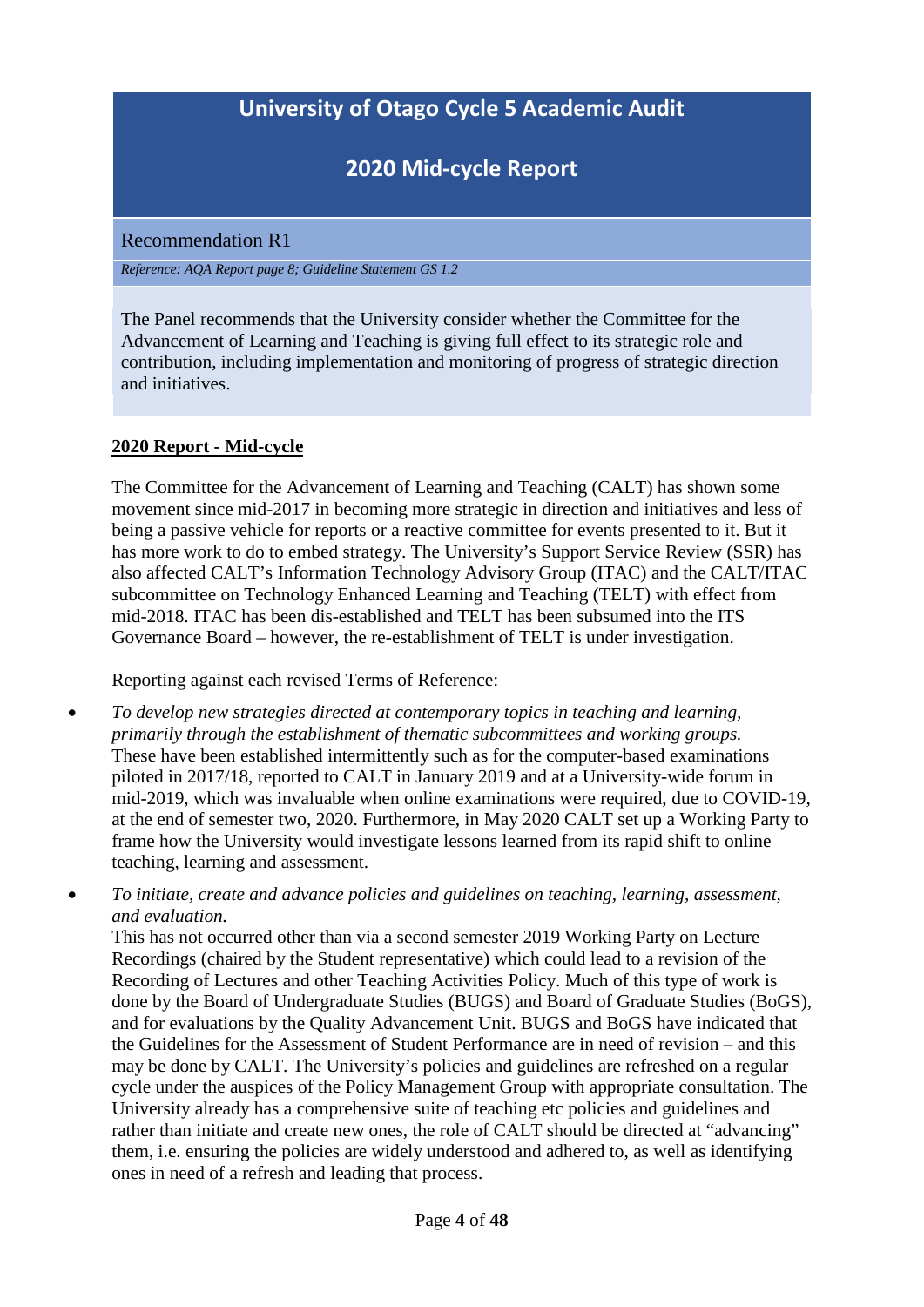- *To recognise, support and promote excellence and innovative developments in teaching and learning, and the effective use of information and communication technologies.* The first part is achieved through #6 (annual Otago Teaching Excellence Awards/selection for national awards)  $\&$  #7 (awarding of grants to foster and facilitate research and scholarship into teaching and learning). The second part is achieved through #10 (act upon regular reports from Information Technology Services) and could be achieved if TELT was re-established.
- *To work with University bodies and external agencies to disseminate information on innovative practice in teaching, learning and assessment, including the Internationalisation Committee.*

The first part always occurs through the University body of the Higher Education Development Centre (HEDC), the Office of the Director of Distance Learning and the College of Education's Centre for Distance Education and Learning (CDELT). Many examples of this occurred during semester one 2020 in response to enforced online teaching delivery and student learning due to COVID-19. Those groups disseminate to external agencies via mediums such as publications, presentations at in-person or virtual conferences and participation in Ako Aotearoa Forums. For the second part, the Director International is a member of CALT and provides a conduit to/from the Internationalisation Committee – that conduit could be strengthened in terms of information flow.

• *To administer, evaluate and award the annual Otago Teaching Excellence Awards and to select nominees for the national awards.*

The chronological separation of the local and national awards that commenced in 2017 continues to be successful, allowing staff to be nominated nationally following the local Otago Teaching Awards. The local awards each year comprise up to three in the general category and up to one Kaupapa Māori award, with decisions made in late January by a sub-committee of CALT. Advice in crafting the applications (selected from the last 2-3 years of local awards) for the National Awards is provided by HEDC and previous national winners. National Awards: in 2017 Otago gained 3 of the 12 national awards; in 2018 we gained 4 of the 10 awards (including the Kaupapa Māori award, the Pacific Island endorsement award and the Prime Minister's Supreme Award), and in 2019 we gained one of the 10 awards.

• *To foster and facilitate research and scholarship into university teaching and learning, including disbursing, administering, and reporting on University funds.* The selection of applications for one-year University Teaching Development (UTD) grants by the grant evaluation panel has continued since 2017 as a melding of selected members of CALT and selected members of the Otago Research Committee and chaired by the DVC – Research  $\&$  Enterprise, so that the process replicates the requirements for Otago Research grants. The possibility of transferring applications between UTD and University of Otago Research Grants (UORGs) is under discussion as is the transfer of UORG funds to UTD to permit research on the COVID-19 disruptions to teaching, learning and assessment.

The administration aspects are now performed by the Executive Assistant for the DVC(Academic). Reporting outcomes of the UTD grants have been formalised by the full report of each grant being included in the CALT Agenda with opportunity to discuss and identify how the research can inform enhanced practice University-wide. A snapshot (summary) of each grant is placed on the CALT website to disseminate the findings to the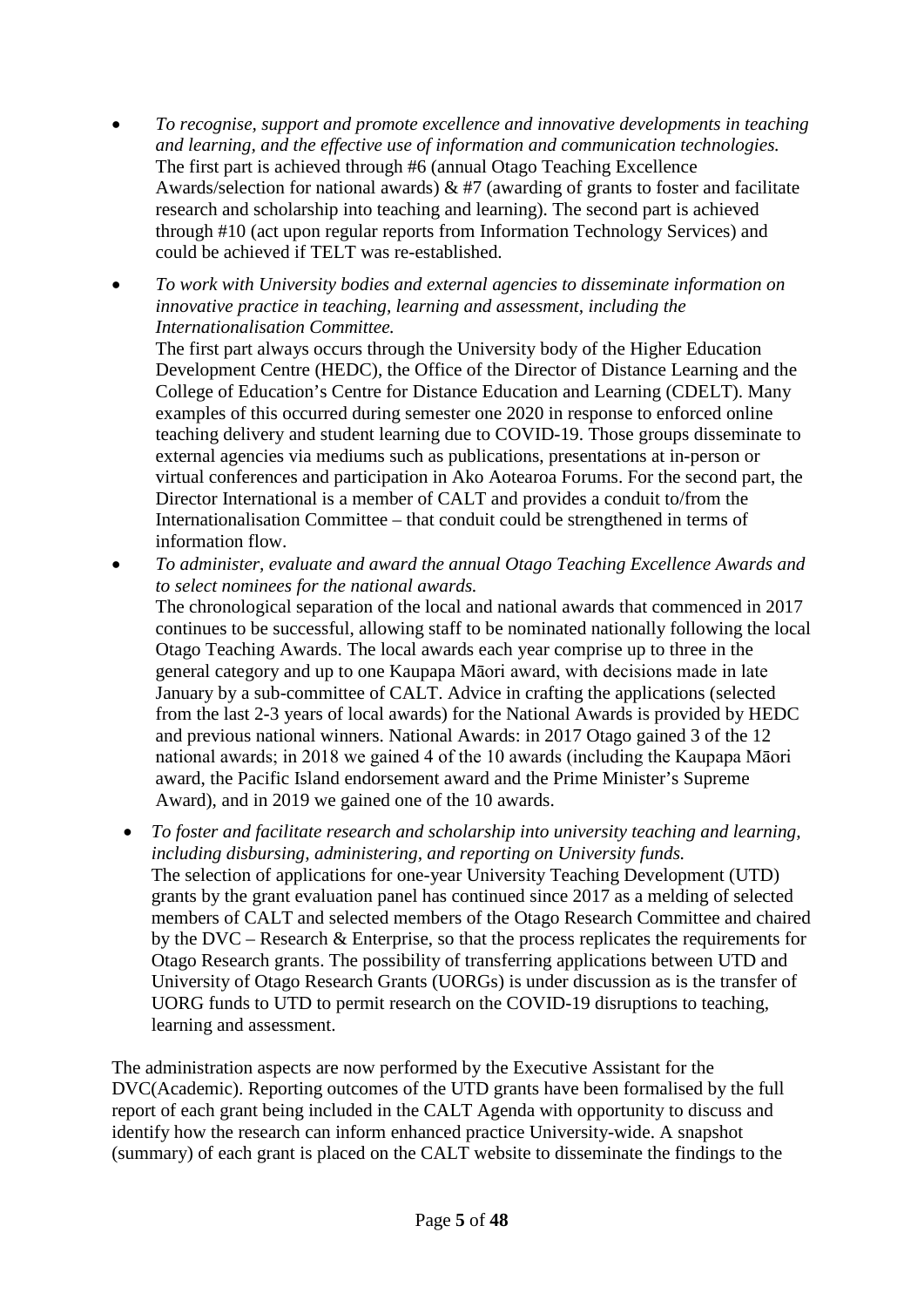University community. To encourage timely completion of grants an interim report is required at 6 months by the DVC(Academic).

The grants for the 2019 round were advertised in a general category (planning, implementing and evaluation of curriculum intervention; or incorporating the use of e-technology in teaching and learning), as strategic projects (recommendations, affirmations and enhancements identified in AQA Cycle 5 audit and the criteria for the upcoming Cycle 6 audit), as strategic projects that relate to teaching and learning which fall within the University's Maori Strategic Framework, Pacific Strategic Framework and Sustainability Strategic Framework, and for projects that promote the Three Rs (Refinement, Reduction & Replacement) in the use of animals for teaching methods.

- *To encourage applications for externally funded grants for the development and support of excellence in teaching and learning.* This is a focus that requires impetus.
- *To serve as an Advisory Group to the Higher Education Development Centre.* This Advisory role needs to be enacted and the specifics identified as to the advice required from CALT for HEDC given that HEDC is an autonomous academic department with a Head of Department.
- *To discuss and, where appropriate, act upon regular reports from the Higher Education Development Centre and Information Technology Services.* Regular informative reports are received three times a year from HEDC and from Information Technology Services, noting there are six meetings per year of CALT.

# **2017 Report - One-year follow-up**

Revised Terms of Reference for the Committee for the Advancement of Learning and Teaching (CALT) were formally approved by Senate in October 2016, following discussion at the CALT meeting in September. The aim of the new terms of reference is to move CALT from its perceived reactive role to one where it is strategically influencing teaching and learning at the University.

# **Revised CALT Terms of Reference**

- To develop new strategies directed at contemporary topics in teaching and learning, primarily through the establishment of thematic subcommittees and working groups.
- To initiate, create and advance policies and guidelines on teaching, learning, assessment, and evaluation.
- To recognise, support and promote excellence and innovative developments in teaching and learning, and the effective use of information and communication technologies.
- To work with University bodies and external agencies to disseminate information on innovative practice in teaching, learning and assessment, including the Internationalisation Committee.
- To administer, evaluate and award the annual Otago Teaching Excellence Awards and to select nominees for the national awards.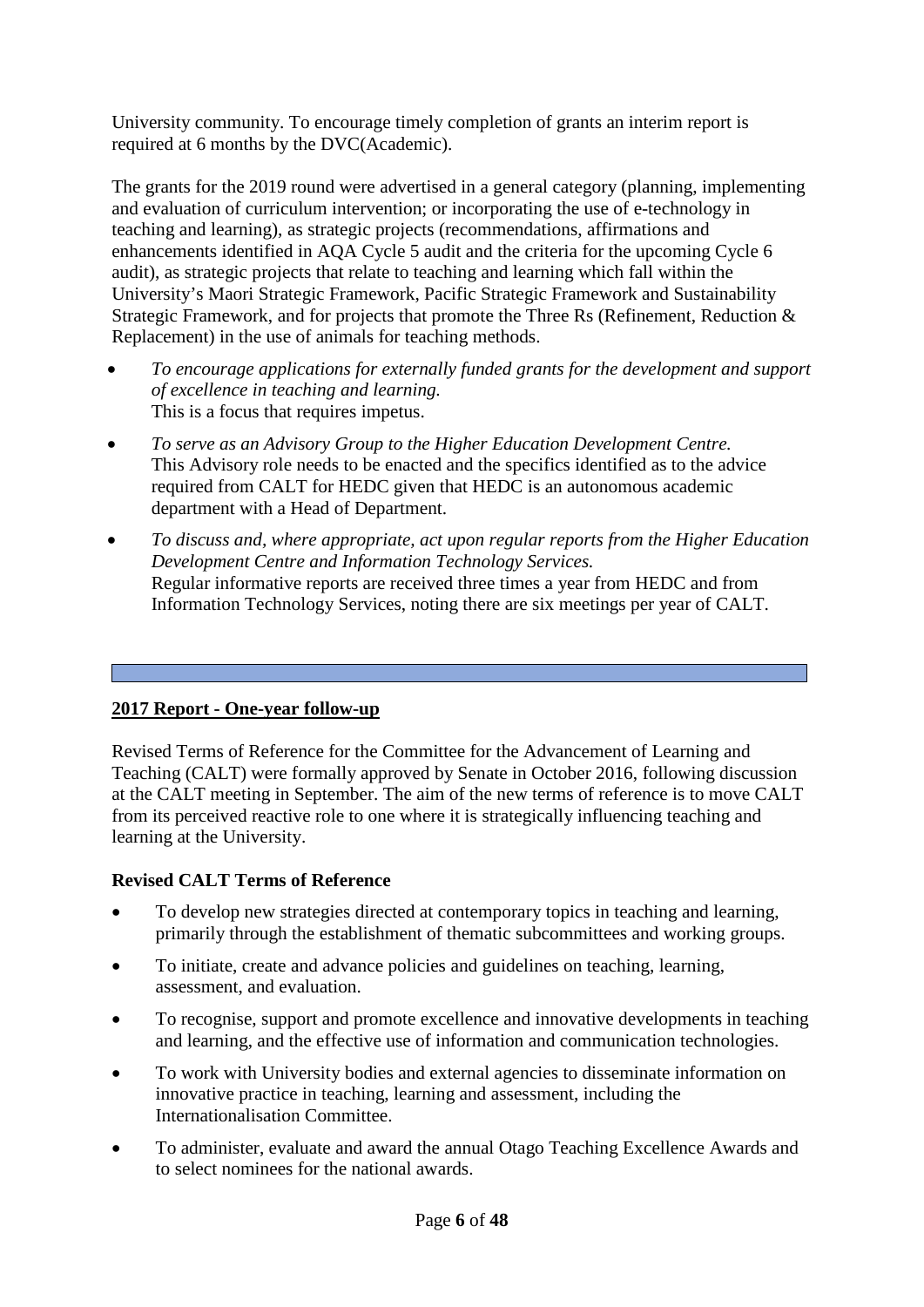- To foster and facilitate research and scholarship into university teaching and learning, including disbursing, administering, and reporting on University funds.
- To encourage applications for externally funded grants for the development and support of excellence in teaching and learning.
- To serve as an Advisory Group to the Higher Education Development Centre.
- To discuss and, where appropriate, act upon regular reports from the Higher Education Development Centre and Information Technology Services.

As well as much stronger strategic statements about innovation and technology, the revised terms of reference separate internationalisation, while keeping the *Director International* on the Committee as a conduit to the Internationalisation Committee. This is to ensure that, while that committee leads strategic developments relating to internationalisation, the two Senate committees operate complementarily.

Several outcomes have arisen in response to the new terms of reference, noting that the first was already in process before they were changed. These are

- The creation of a Working Group to investigate and pilot computer-based examinations, recognizing that NCEA is evolving towards the use of such assessment tools and the University will need to follow suit. Under the convenorship of a Socrates member, Associate Professor Selene Mize, the Working Group is moving toward the planned pilot. Student members of the Working Group have urged careful planning to ensure no students are disadvantaged. The Working Group reports to CALT regularly.
- An ITAC/CALT Working Group to consider the use of technology in teaching and learning. The Working Group is composed of members of the Vice-Chancellor's Information Technology Advisory Group (ITAC) and CALT and has been constituted under the convenorship of Dr Ben Daniel Motidyang, an expert in big data in teaching and learning and education technology. The proposal to create the Working Group was prompted by Otago's participation in the Acode Benchmarks for Technology Enhanced Learning Inter-Institutional Benchmarking Summit in 2016 and the Ministry of Education's document [E-learning provision, participation and performance.](http://www.educationcounts.govt.nz/publications/e-Learning/e-learning-provision,-participation-and-performance) The Working Group reports quarterly.
- Formalising the trial arrangement of a more research-related structure for CALT's annual University Teaching Development (UTD) Grants, whereby the application process replicates the requirements of that for Otago Research grants, with its strategic focus on research. The UTD Grants evaluation panel is comprised of members from CALT and the Otago Research Committee.
- While not a new subcommittee, the annual processes for University Teaching Excellence Awards and nominees for the annual Tertiary Teaching Excellence Awards evolve each year. We have been remarkably successful over several years, with 29 awards overall and 7 Prime Minister's Supreme Awards – the most of any tertiary institution in the country. The chronological separation of the local and national awards has been successful, allowing staff to be nominated nationally following the Otago Teaching Awards, and since 2017 has been accepted formally.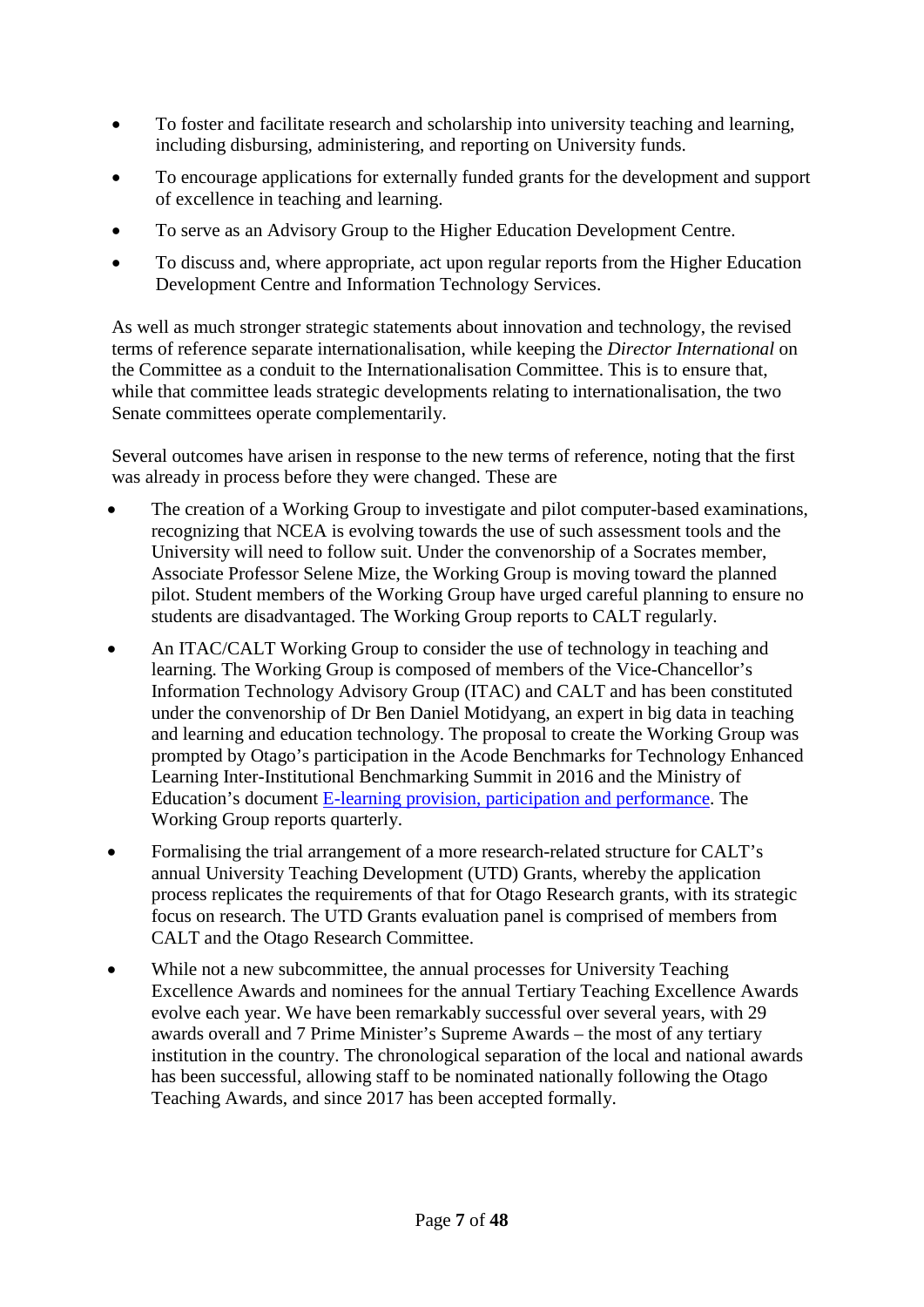# **2020 Mid-cycle Report**

<span id="page-7-0"></span>Recommendation R2

*Reference: AQA Report page 19-20; Guideline Statement GS 2.3*

The Panel recommends that the University progress its intentions to review course advice as a matter of urgency.

### **2020 Report - Mid-cycle**

As a result of the recommendations of the Support Services Review Business Case a new service, Student Development, was created, which has responsibility for a key component of course advising across the University. Student Development is part of Student Experience within the Shared Services Division reporting to the Chief Operating Officer. The Student Development team is now fully resourced and delivering proactive advice based on requests from departments/units within the university, alongside reactive advice (following appointment or drop-in requests from students). There is further development to be completed in this space, including confirming where delivery of advice for postgraduate students' best sits.

The Student Advising Working Group (SAWG) is the successor group to the Course Advising Group. SAWG is reviewing the Student Advising Policy, and this review will be completed within the 2020 academic year. As part of this policy review, there has been a heavy focus on improving language and broader communication content. SAWG is also reviewing the questions asked at enrolment, based on feedback from Student Development, about the usefulness of the data collected. The work of SAWG regarding eVision enhancements is discussed in the response to [Enhancement E4.](#page-38-0)

Conversations between Student Development and the Office of Student Success continue, particularly around the academic progress warning process following reports run by Student Administration at the end of semester one. Student Development also liaises with the Career Development Centre regarding appointment systems and the Career Readiness Survey (CRS) and how some of the content from a CRS model has been shown internationally to support course advice discussions.

There are a number of projects running in parallel to the above work around specific topics, such as transfer credit, course advice for double degree students, and course advice associated with change of course requests. Student Experience are taking a lead in these discussions, as part of progress against the Shared Services strategic action plan, item 28, 'Embed Student Experience Future State'.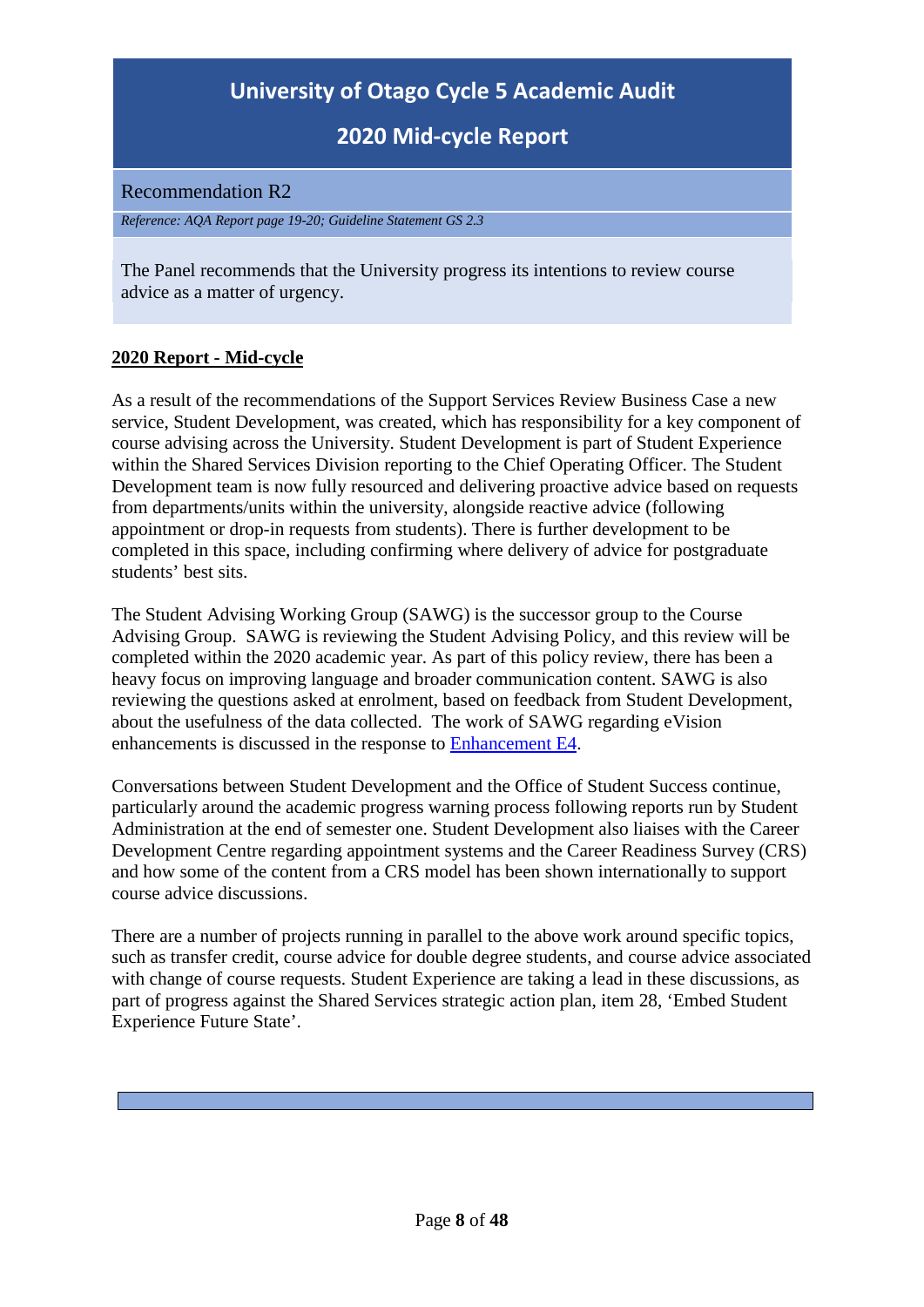### **2017 Report - One-year follow-up**

A subgroup of the University's Admissions, Advising and Approval Working Group reported on Course Advising in a July 2016 report. The report endorsed an iterative and ongoing approach to improving course advising at the University, with course advising opportunities being clearly available to students when they needed them. While this approach emphasises student agency, there is recognition that a proactive approach to advising new students is necessary to ensure such students receive appropriate early advice and are aware of, and comfortable using, the University's course advising services. Some particular student groups were also noted as potentially requiring more direct University-driven advice.

The report made 20 recommendations, the first being that the University establish an ongoing Course Advising Group to oversee and direct course advising activities. This Group was set up in October 2016 and a plan of action was established after consideration of the further 19 recommendations in the subgroup report. The plan prioritised three key strands of work:

*1. To develop processes to ensure that all first-year students are directly contacted and provided with course advice and/or made aware of further course advising opportunities.* Functionality is being developed in the University's Student Management System to seek first year student feedback at enrolment on the level of advice they have received and their comfort with course choices in light of such advice. This will allow identification of priority student groups and pro-active follow up of those who have not received sufficient advice and/or who have requested further assistance (e.g. via telephone). Lower priority groups can also be contacted (e.g. via email) with reminders about the availability and importance of course advice.

The Course Advising Group recognised that a wider group of staff than formal course advisers have a role in advising new students, but that these staff need to know to direct students to more specialised course advice when required. To support this interaction, a guide for student advisers is in development that encourages referral to the University's formal course advising services and staff as appropriate, as well as providing information and contacts for the University's range of student support services. Text for this guide is close to completion and it is planned that the final document will be available by the end of 2017. The final draft of the guide, amended with respect to its 'look and feel' from an earlier draft seen by the Course Advising Group, is due to be scrutinized by the Group at its meeting in early December. It will then go on the Web and a refined printed copy will be made available – particularly to Residential College staff to begin with. The Course Advising Group is also considering whether the role of these non-specialist advisers should be formalised in some way, to assist with outlining responsibilities.

- *2. To consider, develop and formalise advising strategies for other key student groups.* The Course Advising Group has considered a number of groups for whom University-initiated course advice might be recommended. Key groups identified and prioritised are:
	- Double degree students the use of targeted notifications is being investigated. These will be automated in the University's Student Management System and will strongly recommend course advice for double degree students, directing these students to appropriate areas and/or staff. If successful, this functionality may be able to be extended to other student groups.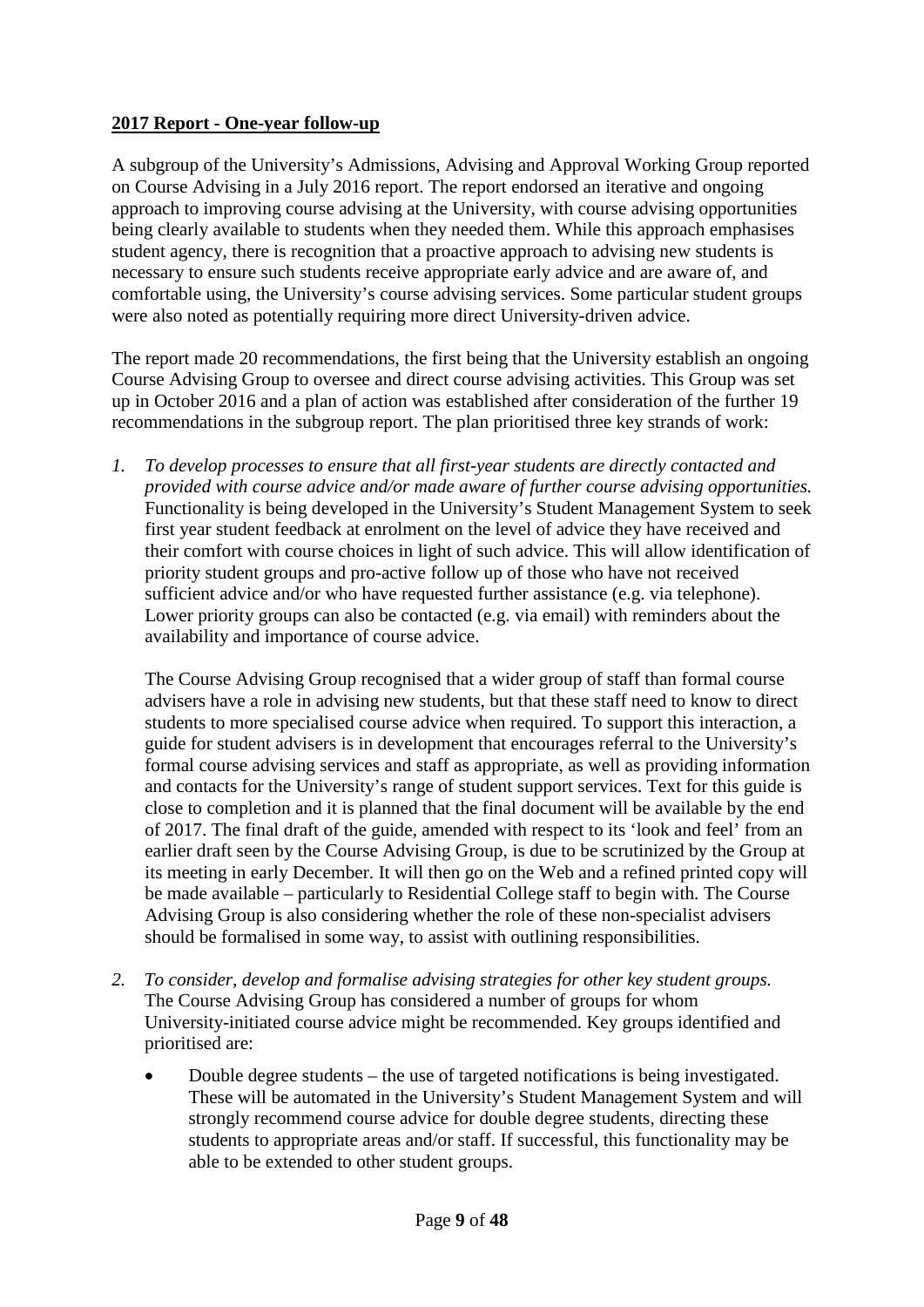- Students receiving transfer credit additional messaging encouraging course advice will be added to notification messages for such students.
- Students on, or at risk of, Conditional Enrolment due to poor academic performance – existing messages to such students have been reviewed and updated, and additional intervention strategies are being piloted (see the response to [Recommendation R4\)](#page-13-0).
- Students with excessive course changes strategies and supporting systems will be considered further as part of a University project to integrate change-of-course functionality better into the Student Management System.

### *3. To review and improve the language used in communicated course advising opportunities and benefits to students.*

The 2016 report found that language used in communicating course advising opportunities could be improved to be more student focused. A working group has been established from the Course Advising Group and, as of August 2017, course advising language in the Guide to Enrolment has been reviewed and revised to focus more on student concerns and text on the University website is also under review. With the involvement of a dedicated group considering language around course advice, new materials and communications benefit from more consistent language and messaging.

In 2018 the Course Advising Group will look to evaluate approaches used in the main 2018 enrolment period, including new initiatives outlined above. The Group also aims to continue with iterative improvements as recommended in the 2016 report.

The Business Case presented as part of the University's Support Services Review makes a number of recommendations in relation to course advising, including the introduction of a dedicated student development service which would be intended to provide course and general advice to students and to refer students to other services as appropriate. It is likely that implementation of the recommendations of the Support Services Review will thus impact on the University's approach to course advising and may introduce opportunities for an enhanced approach.

The work of the Course Advising Group regarding eVision is discussed in the response to [Enhancement E4.](#page-38-0)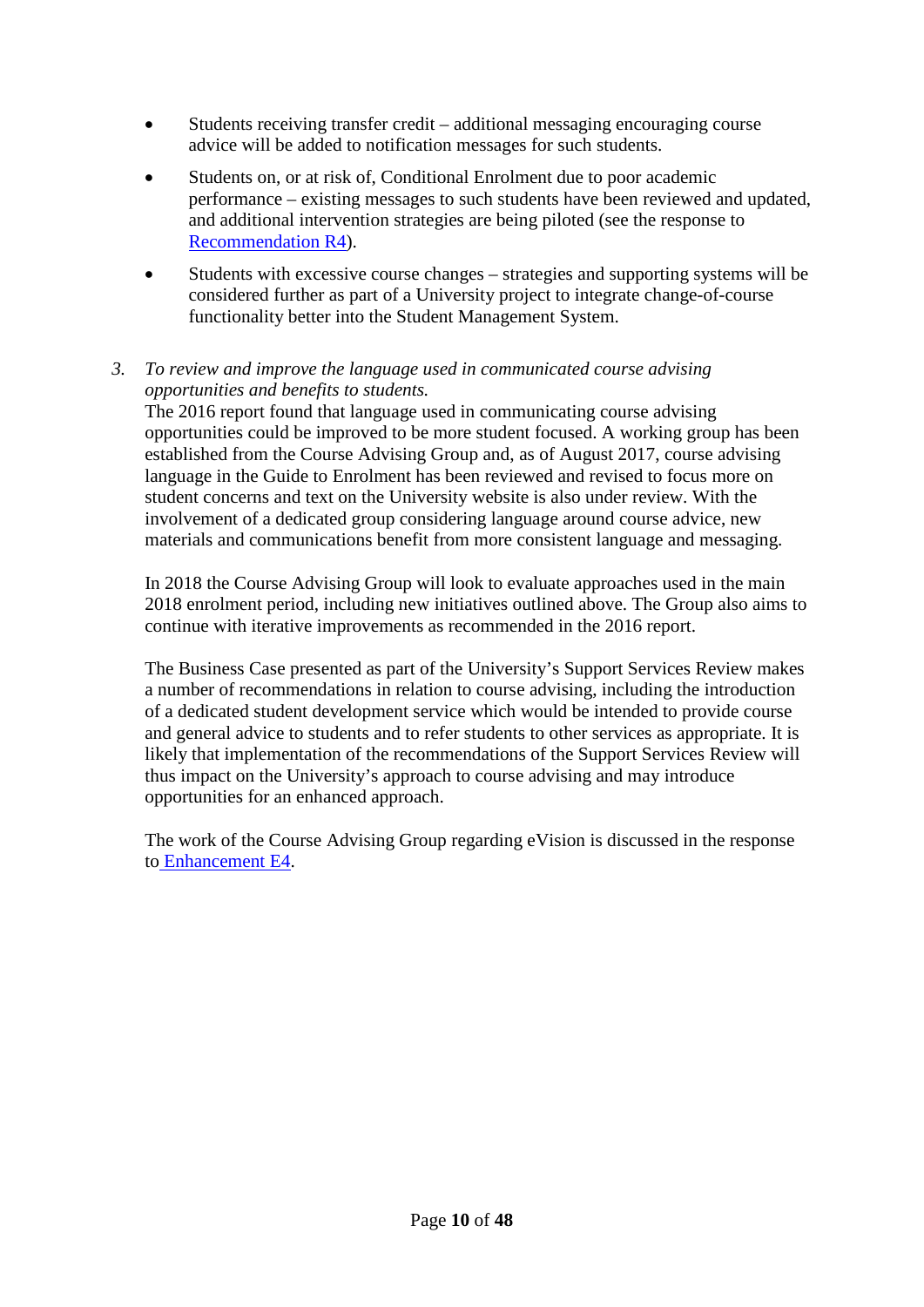# **2020 Mid-cycle Report**

#### <span id="page-10-0"></span>Recommendation R3

*Reference: AQA Report page 22-23; Guideline Statement GS 3.1*

The Panel recommends that that the University should address progress on its Māori Strategic Framework further and that it should consider how Māori knowledge and pedagogy can be incorporated into curricula.

### **2020 Report - Mid-cycle**

#### **Māori knowledge and pedagogy in curricula**

The Office of Māori Development continues to work with Māori academic staff, through Poutama Ara Rau, to incorporate appropriate Māori knowledge and pedagogy into papers offered at Otago. Poutama Ara Rau's common research project is dedicated to considering "How can mātauranga Māori and Māori pedagogies transform tertiary teaching and learning?" A multidisciplinary team of nine Principal Investigators have been established to lead three research programmes within Poutama Ara Rau on: Curriculum, Leadership, and Innovation.

Associate Deans (Māori) have been appointed in each of the academic divisions and schools to facilitate the translation of research into the teaching and research cultures of the academic disciplines. The Associate Deans (Māori) meet regularly with the Director, Office of Māori Development to ensure timely and effective communication occurs between the academic divisions and the Office of Māori Development. Examples of relevant outcomes within the academic divisions include:

- A project to quantify the student profile to establish best practice models of ensuring both programme relevanve and student success (School of Business)
- Support for Māori in secondary schools (Science Wānanga, Hands-On at Otago, Otago University Advanced School Sciences Academy), transition programmes for new students at Otago, support networks at divisional level and in departments for existing students and also support for researchers and teaching staff who wish to incorporate Te Ao Māori in their teaching and research (Division of Sciences).
- Te Whakapuāwai programme ensures that students receive information, support and opportunities for whanaungatanga with other Māori Health Sciences First Year students; Tū Tauira Hauora is a retention and professional development programme for Māori students enrolled in the professional programmes and provides direct links and opportunities for students to engage with other health professional programme students and Māori health professionals working in the community (Division of Health Sciences).

The pending appointment of an 0.5 FTE senior academic staff member to the Office of Māori Development will contribute much to the growth of Māori knowledge and pedagogy in the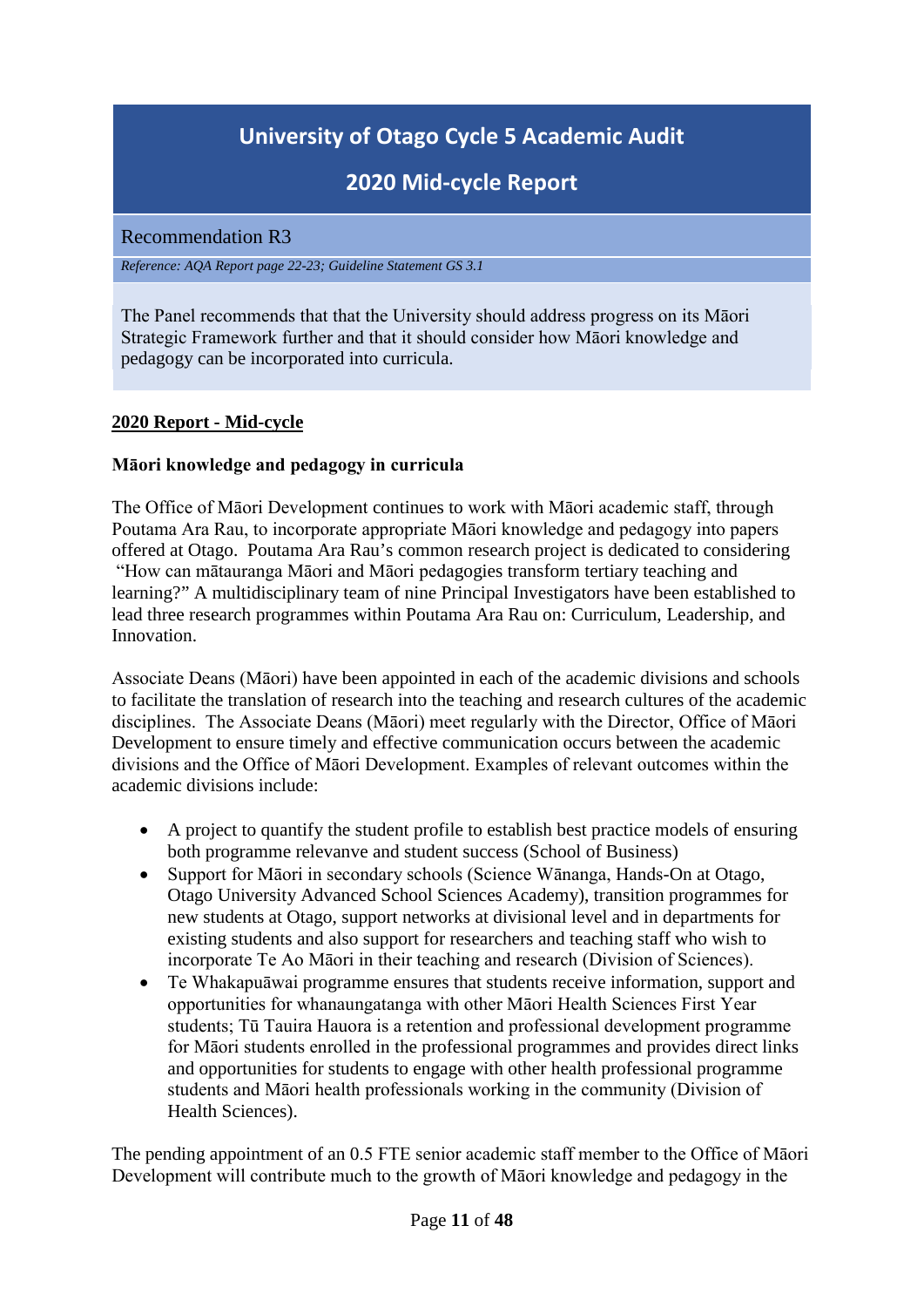curricula via membership of academic committees that focus on curriculum development, for example, the University's Boards of Undergraduate and Graduate Studies.

# **Māori staff**

The growth and development of Māori staff to ensure that the University has the capacity to achieve the Teaching and Learning goals outlined in the Māori Strategic Framework is being addressed on a number of fronts since the last Report. Unfortunately, the COVID-19 pandemic has put a hold on some of the key strategies developed to support this goal, and uncertainty about the future continues to affect recruitment. However, there are some initiatives that we continue to work on such as:

- The Office of Māori Development is engaged in a project with Human Resources and the Higher Education Development Centre to embed cultural competency in areas of recruitment, appointment, staff training and professional development and the academic progression process
- Māori input into the recruitment processes for academic and professional staff is now in place, including Māori presence on interview panels
- The Kaitohutohu Māori role is now full time and permanent. This is a step forward in enabling the delivery of the Māori Strategic Framework's tikanga and te reo aspirations across the University
- Te Reo classes for senior executive members were established and commenced delivery in late 2019
- The Associate Deans (Māori) roles embedded in all four academic divisions provide a strong Māori voice in decision making at divisional level.

# **2017 Report - One-year follow-up**

# **Māori knowledge and pedagogy in curricula**

The [Māori Strategic Framework 2022](http://maori.otago.ac.nz/documents/MSF_2020.pdf) has the goal of undertaking a Māori curriculum audit across all papers and then developing recommendations on how to increase Māori content in relevant curriculum areas. The Office of Māori Development is working with Māori academic staff, through Poutama Ara Rau, to incorporate appropriate Māori knowledge and pedagogy into papers offered at Otago.

# **Maori staff**

The Audit Panel made several comments on the need for the University to ensure that it has the Māori staff capacity to achieve the goals outlined in the Māori Strategic Framework 2022. The growth and development of Māori staff is specifically addressed in the Māori Strategic Framework and is also the subject of a current Universities New Zealand initiative that brings together Te Kāhui Amokura and Human Resources managers to develop strategies to increase the number of Māori academic and professional staff across all eight NZ universities.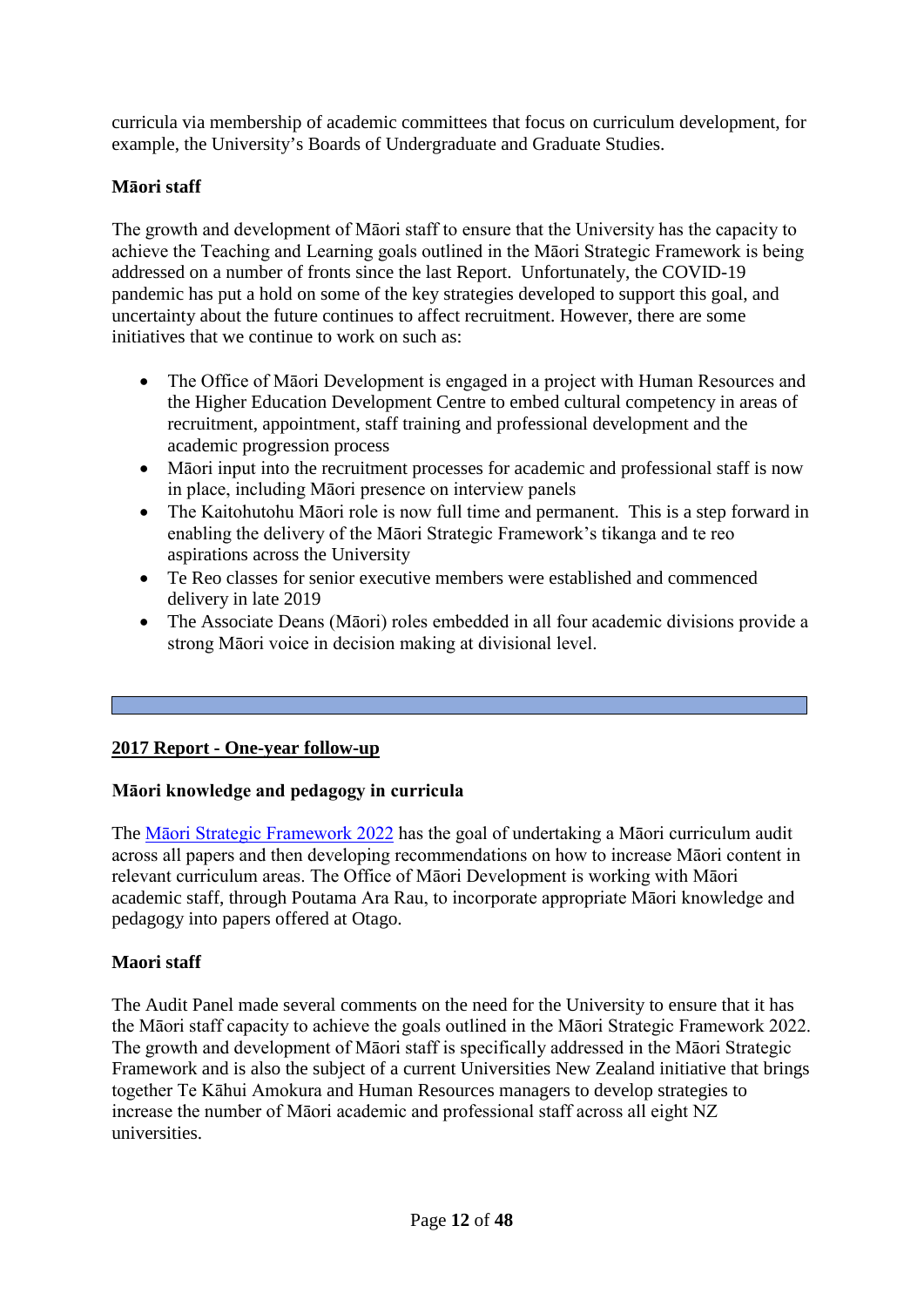#### **Assessment in te reo Māori**

As previously identified, the pool of Māori staff throughout the New Zealand University sector that is qualified and competent to assess in te reo Māori is very small. Te Kāhui Amokura is developing a list of competent assessors in te reo across all NZ universities that each University can utilise to assess in te reo. Additionally, the Office of Māori Development is supporting two staff members to become certified te reo Māori translators through Te Taura Whiri o Te reo Māori.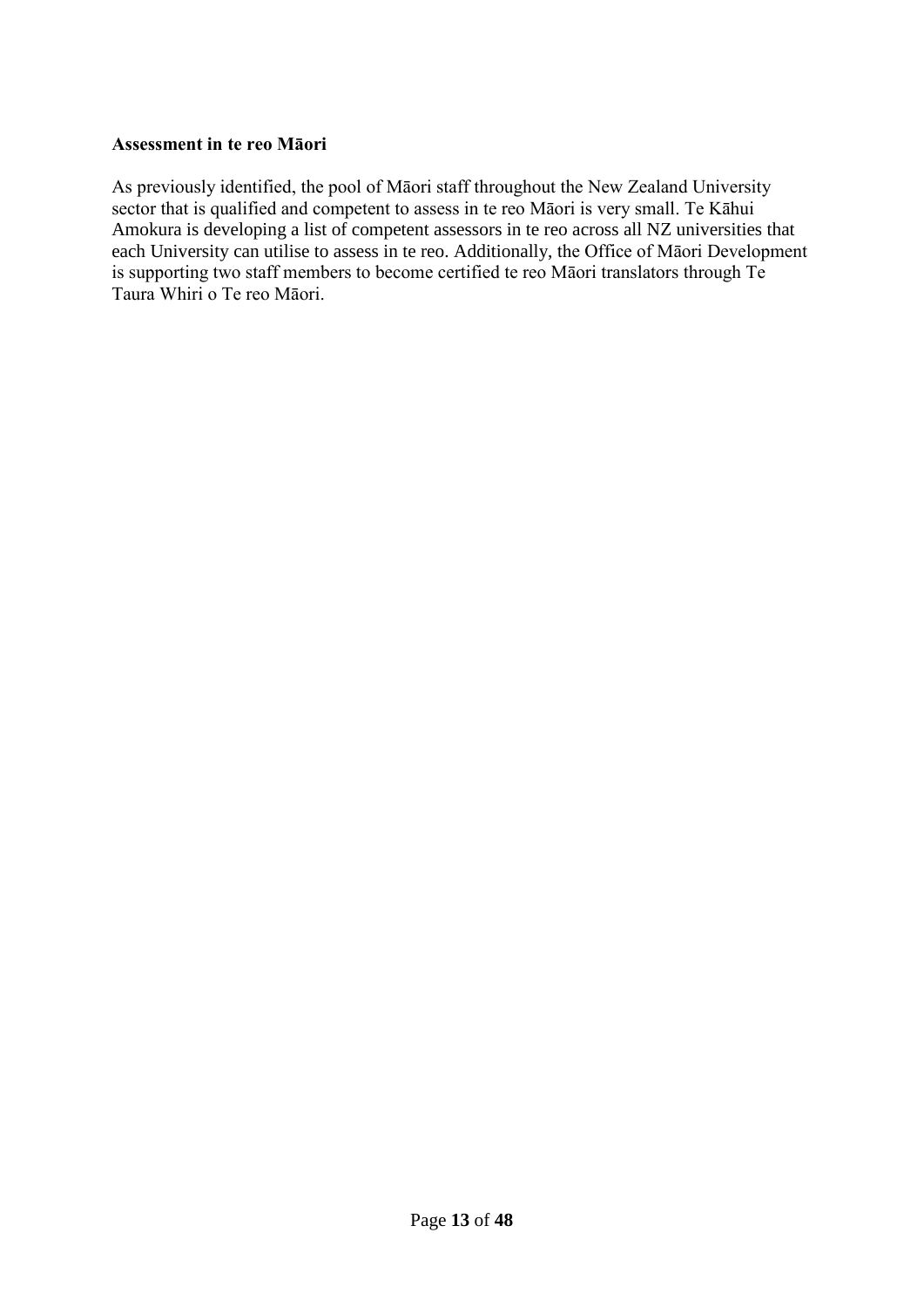# **2020 Mid-cycle Report**

#### <span id="page-13-0"></span>Recommendation R4

*Reference: AQA Report page 36; Guideline Statement GS 4.3*

The Panel recommends that the University consider how it identifies students at risk of under-performance early in their studies and how it ensures that all students receive useful and timely feedback on their performance.

# **2020 Report - Mid-cycle**

A structural outcome of the Support Services Review was the establishment of Student Development (part of Student Experience within the Shared Services Division) to provide dedicated course advice to students including targeted advice to those students identified as under-performing. In addition, the Head of Student Success (previously Director, First-Year Experience) was given a broader remit to work in this area leading the Office of Student Success (part of Student and Academic Services reporting to the Deputy Vice-Chancellor (Academic)). The Head of Student Success is a member of the Student Advising Working Group (SAWG) and is actively involved in all discussions of this group. A close working relationship has been formed between Student Development and the Office of Student Success to support timely provision of advice to students.

Students are referred to Student Development from academic departments/units, Disability Information & Support, and other areas from across the university. Student Development has improved its online presence and shares timely content across the university through electronic and poster communications. Student Development also offers workshops and dropin sessions in Residential Colleges, which helps to raise student awareness of the support available. Members of the Student Development team participate in careers expos and recruitment events promoting the university to prospective students, which creates an opportunity to highlight the support available prior to the students arriving on campus.

As part of ongoing Student Management System (SMS) Enhancements work, discussions are active about how student results are collected and reported. This work will support future activity in proactively identifying students at risk and in turn providing early intervention support.

Further information relevant to this recommendation has been provided in response to [Recommendation R2,](#page-7-0) [Affirmation A2](#page-22-0) and [Enhancement E2.](#page-35-0)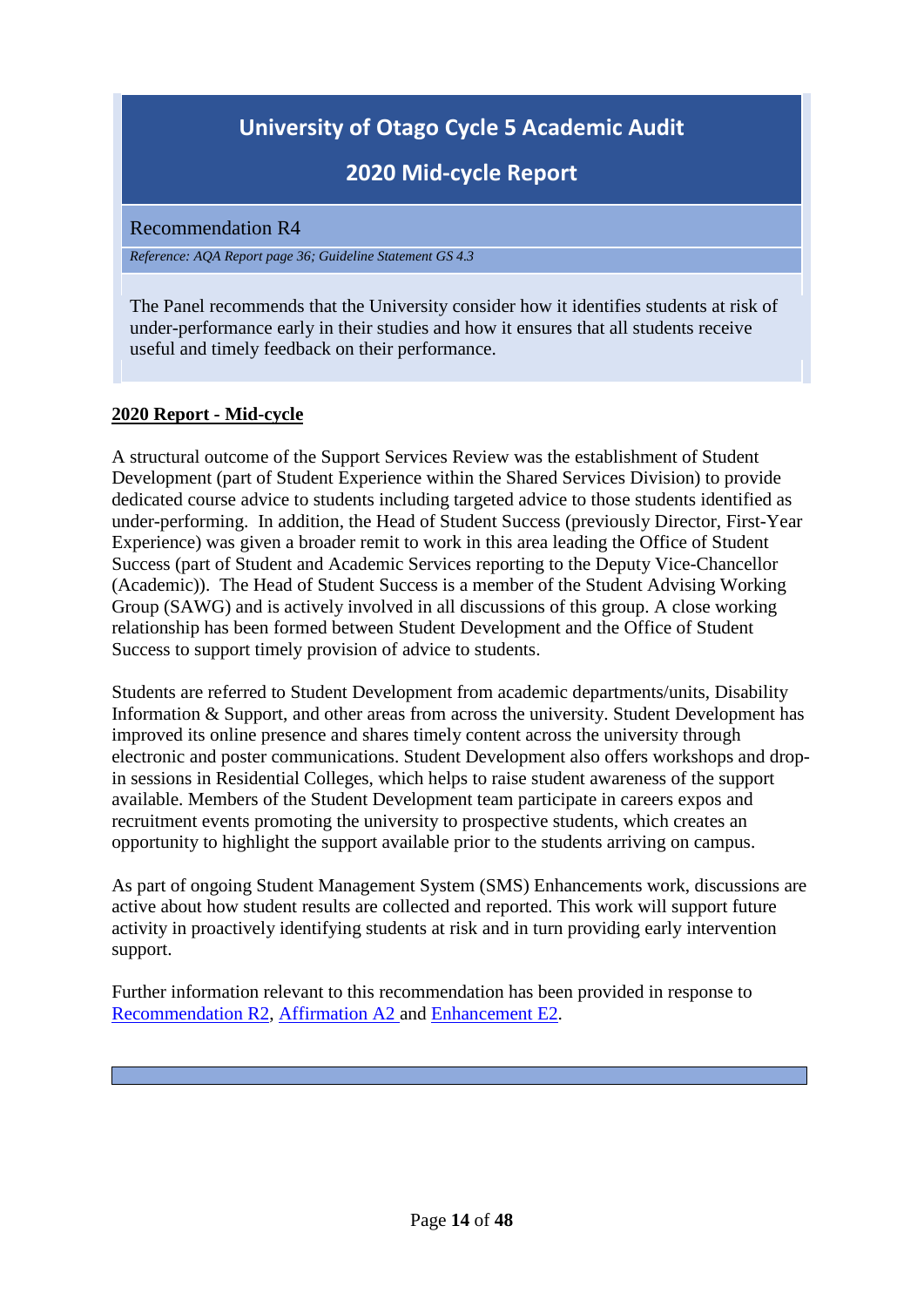# **2017 Report - One-year follow-up**

#### **First Year Experience**

Much of the work in this area falls under the purview of the Director, First Year Experience. The Director received two Quality Improvement Grants in 2017 to pilot proactive interventions with first year students:

- A project working with a large (2000 students) first year health sciences paper examining student engagement using Blackboard (the University's Learning Management System), attendance in the first laboratory, and achievement in the midterm. Students identified as unengaged were followed up to check on any issues they might be facing and to offer additional focused tutorials.
- The provision of personal student-centred advice to every first-year student who received an academic progress warning notification at the end of their first semester of study. This intervention utilised existing structures, such as Residential Colleges, and Māori, International and Pacific Island support services. A retention officer was hired to contact first-year students who were living in the local community and were not associated with one of the services identified above.

Evaluation of these projects will allow for assessment of the success of a targeted and proactive approach based on early indicators of engagement and achievement and may support the development of a wider range of such support for under-performing students. Outcomes may also provide support for more widespread recording of early internal assessment results in the University's Student Management System (making assessment of performance at an early stage in the semester more feasible) to allow coordinated support at an early stage for a greater number of under-performing students.

The Director, First Year Experience also has a number of other projects underway or completed which will inform future practice in assisting at-risk and under-performing students. These include:

- identification of, and provision of direct advice to, at-risk students prior to their commencing studies at the University (working with Planning and Funding and Academic Services)
- evaluation of the impact of workload on student performance in the first year of study, to assist in formulating workload recommendations in University information and course advising (working with Planning and Funding and the Course Advising Working Group.

These projects are also referenced in the response to [Enhancement E2.](#page-35-0)

#### **Course Advising Group**

Apart from course advising planning, the University's Course Advising Group has, in relation to under-performing students:

- reviewed and revised the communication that is sent to under-performing students at the end of the first semester, to make this more student-friendly and focused on available support for students
- initiated consultation on workload advise for first year students to support positive academic outcomes (carrying on from the research of the Director, First-Year Experience mentioned above).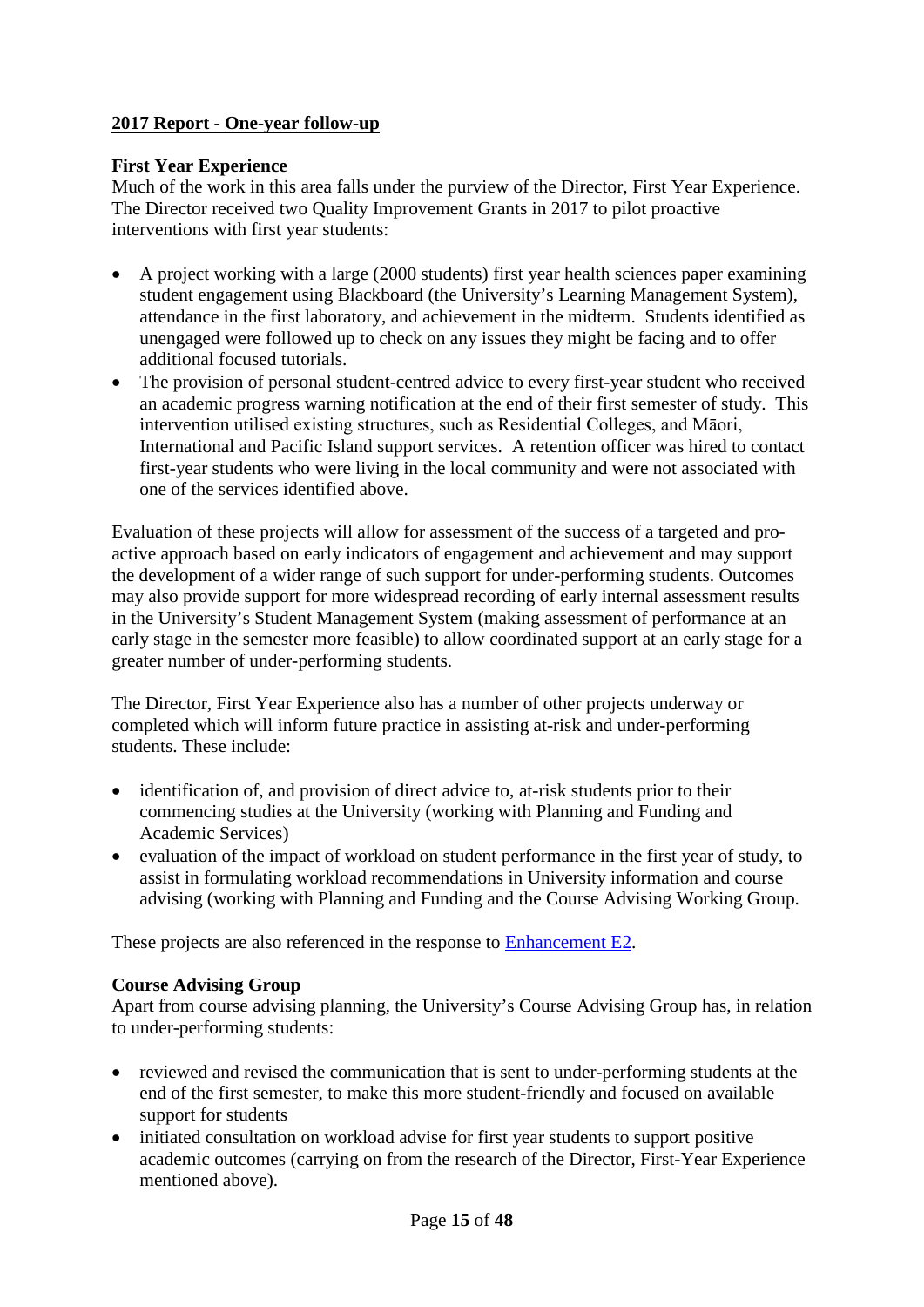Further information on the work of the Course Advising Group can be found in the response to [Recommendation R2.](#page-7-0)

#### **Conditional Enrolment provisions**

At the request of the Deputy Vice-Chancellor (Academic), the Manager, Policy and Compliance in Academic Services carried out a comprehensive review of the Conditional Enrolment provisions under the University's Academic Progress Policy. The review, which included consultation with the Course Advising Group and other relevant parties, focused on whether current provisions were fit for purpose. It included recommendations on enhancing proactive support for at-risk students (identified at the end of first semester or earlier) and under-performing students placed on Conditional Enrolment. The review report has been appraised (positively, with only minor adjustments) by the Deputy Vice-Chancellor (Academic), and it is scheduled to go to the DVC/PVC Group on 4th December 2017 as the first step in the formal process of being accepted as an amended policy after final adjustments by the Course Advising Group. The review reveals a process that, in general, works well but some small changes are proposed that will make it better operationally within the context of changes brought about by the Support Services Review.

#### **Support Services Review Business Case**

The initial Business Case produced in relation to the University's Support Services Review makes recommendations for service structures likely to enhance early identification and support of under-performing students. This includes a student academic progression service, which would proactively monitor student performance throughout the semester, and a dedicated student development service that, in addition to providing course advice to all students, could provide targeted advice to identified under-performing students. These recommendations also support enhanced use of Results 2 functionality in the University's Student Management System to record internal assessment, so that performance can be monitored early in the semester.

#### **Next steps**

Looking forward to the next couple of years, the following activities are likely to be significant in terms of the University's response to this recommendation:

- The implementation of final recommendations arising from the Support Services Review, including the potential for new service structures which will be involved in identifying and intervening with under-performing students.
- As a corollary of changes under the Support Services Review, a possible University push to bring more internal assessment data into Results 2.
- The embedding and/or widening of scope of initiatives piloted by the Director, First Year Experience, where these are evaluated as having value.
- Enhancement of support and provisions in response to recommendations made following the 2017 report on Conditional Enrolment.
- The consolidation of the Student Services Division and Academic Services to create a new division called *Student and Academic Services*, which will ensure all studentrelated processes are well connected with procedural translational operations being effected separately but in concert with activities in the new division.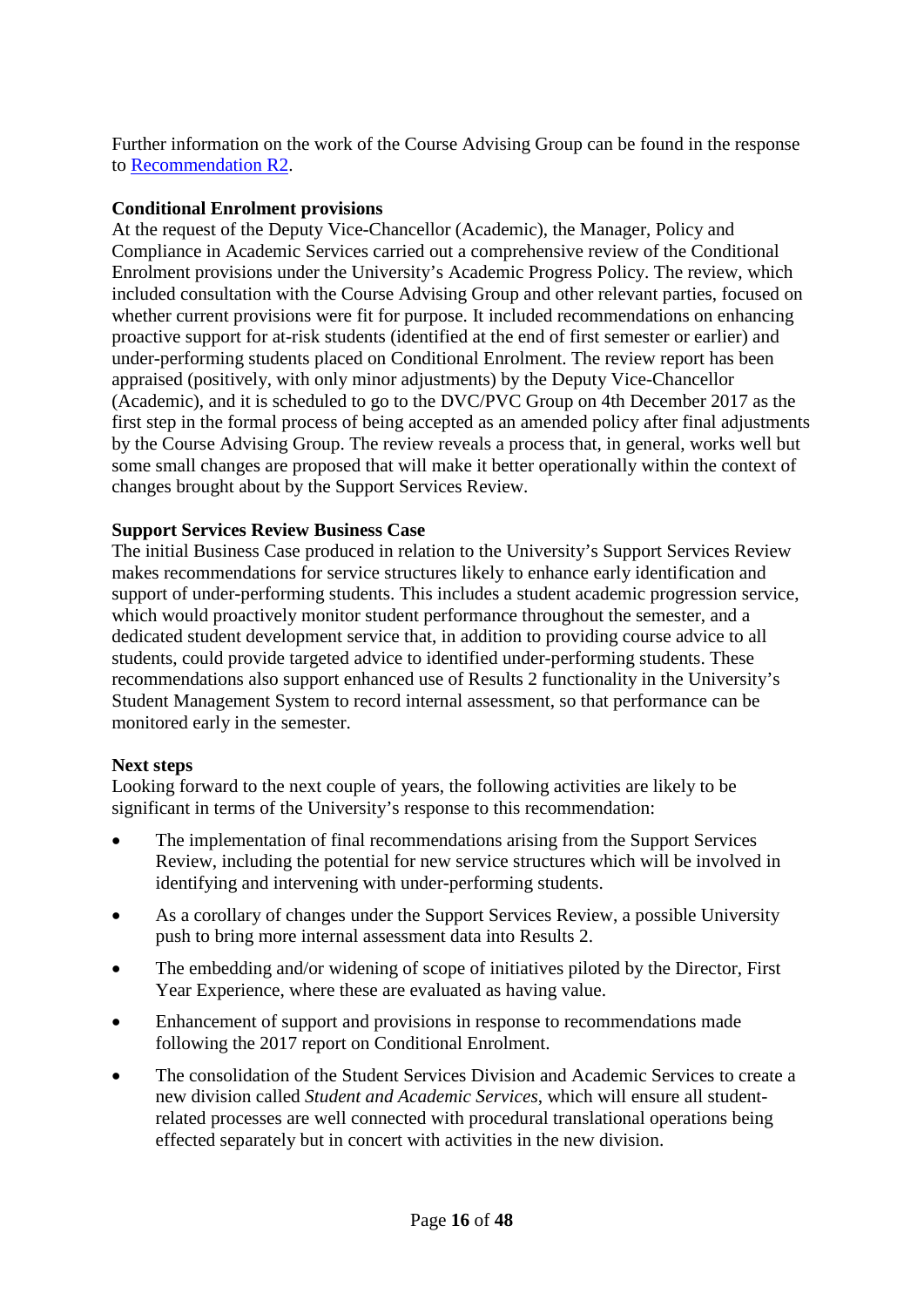# **2020 Mid-cycle Report**

#### <span id="page-16-0"></span>Recommendation R5

*Reference: AQA Report page 43-44; Guideline Statement GS 5.5*

The Panel recommends that the University develop mechanisms for ensuring that students are made aware of changes and improvements that are informed by their feedback.

#### **2020 Report - Mid-cycle**

The initiatives mentioned in the One-year follow-up report are ongoing. Enacting this recommendation is a University-wide responsibility as individual lecturers also need to proactively communicate with their students to highlight changes that have been made in response to feedback received through evaluations.

#### **2017 Report - One-year follow-up**

Efforts thus far have focused on developing mechanisms for ensuring that students are made aware of changes and improvements informed by their course and teaching evaluation feedback as part of a suite of initiatives planned to respond to staff concerns arising from the move to fully online delivery of course and teaching evaluations at the University and reported to Senate in July 2017.

These include the following enhancement, which is of relevance to this recommendation: *Identify and implement strategies (including 'closing the feedback loop') to improve response rates of online evaluations based on local and external good practice.*

In response, the following initiatives are underway or planned:

- A standard PowerPoint slide has been placed in the PowerPoint slide decks for lecturers to use as a prompt to discuss evaluations
- New standard material is being created for inclusion in course outlines to standardise the way lecturers communicate changes that have arisen as a result of student evaluation feedback
- A dialogue has begun with OUSA on student engagement with evaluations
- A research project on students' perceptions of student evaluations is underway which, should shed light on ways to communicate with students regarding the impact of evaluations
- "Using Evaluations to Improve Teaching and Demonstrate Quality" was the topic of a Quality Forum on 6 November 2017; the topic was discussed and good practice was shared by a panel consisting of the Deputy Vice-Chancellor (Academic) and three highly regarded tertiary teaching award lecturers, facilitated by the Acting Director, Higher Education Development Centre (HEDC).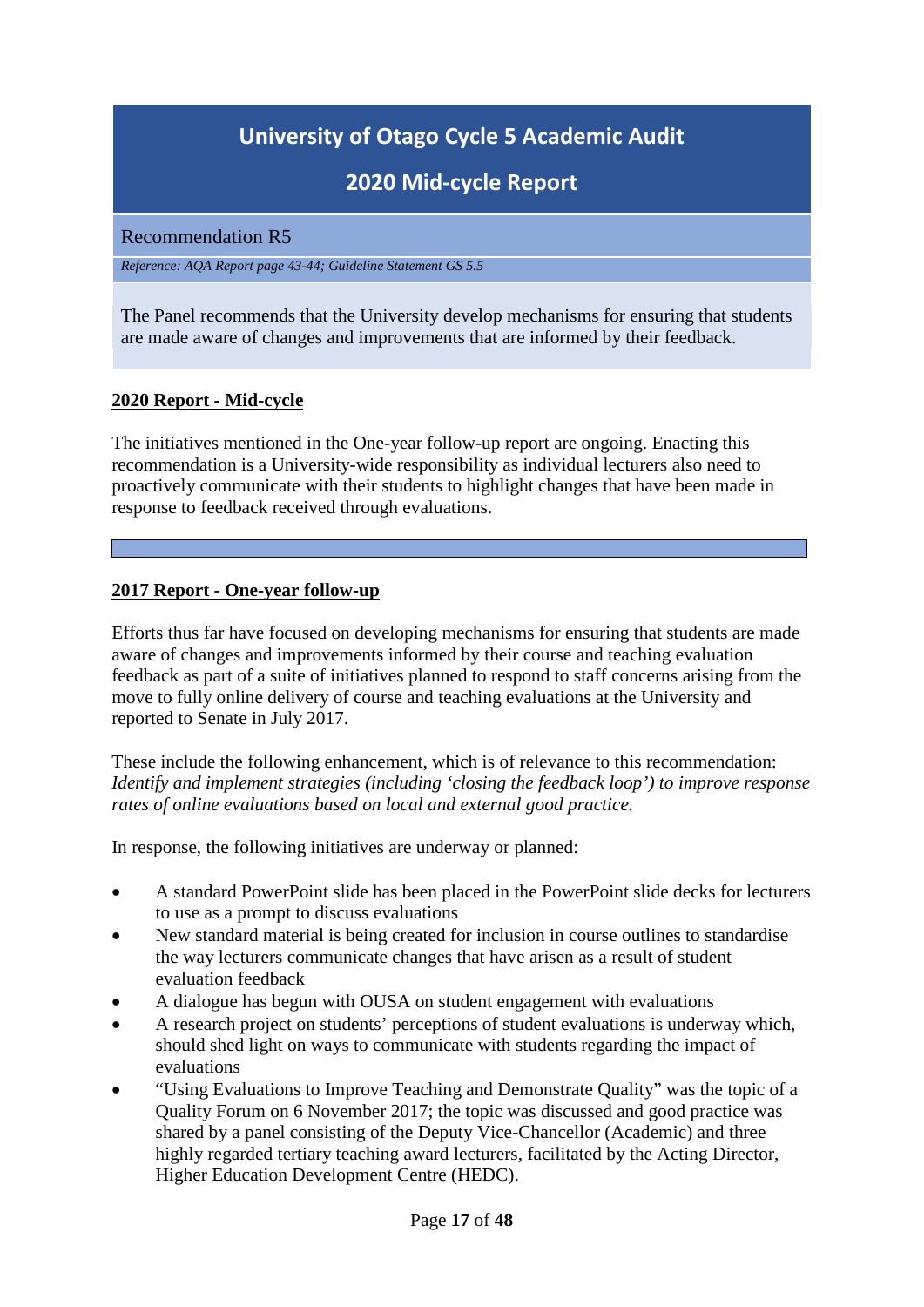# **2020 Mid-cycle Report**

<span id="page-17-0"></span>Recommendation R6

*Reference: AQA Report page 55-56; Guideline Statement GS 7.2*

The Panel recommends that the University assess and consider the impacts of variations in availability of departmental and academic division support for postgraduate research students.

# **2020 Report - Mid-cycle**

As noted in the One-year follow-up report, the University sets guidelines for the minimum levels of support for all graduate research candidates. However, we are aware that there are variations in the support required and provided, including access to research funding support, at the individual level (i.e. between supervisors), at the departmental level, between disciplines and across divisions. One of the recommendations from the Review of Master's research degrees was the need to ensure *'that research Masters' students… are made aware of the various resources and support that are available for them to access.* This recommendation, amongst others, was circulated to the University community, but there is still significant variation in the transparency of resourcing for Master's students. It remains a challenge to get departments and programmes to provide graduate research candidates with key information about resourcing. The role of Associate Deans Postgraduate is relatively new in some divisions, and these staff play a key role in providing leadership on graduate research matters. They regularly liaise with Postgraduate Coordinators in each department. This recommendation has been drawn to the attention of Associate Deans Postgraduate, and their assistance sought in trying to ensure postgraduate students are made aware of possible resources.

#### **2017 Report - One-year follow-up**

Currently the [Guidelines for Resources for Graduate Research Candidates](http://www.otago.ac.nz/administration/policies/otago003277.html) state that the acceptance of a graduate research candidate represents the Department's/School's commitment to support his/her research project by providing the following resources:

- i. access to appropriate resources to undertake the candidate's research project (for example: equipment, materials, facilities, and funding for fieldwork or data collection or other activities considered essential to the successful completion of the project)
- ii. an appropriately equipped working and quiet study/writing space, including secure storage
- iii. after-hours access to departmental facilities, provided both safety and security requirements are met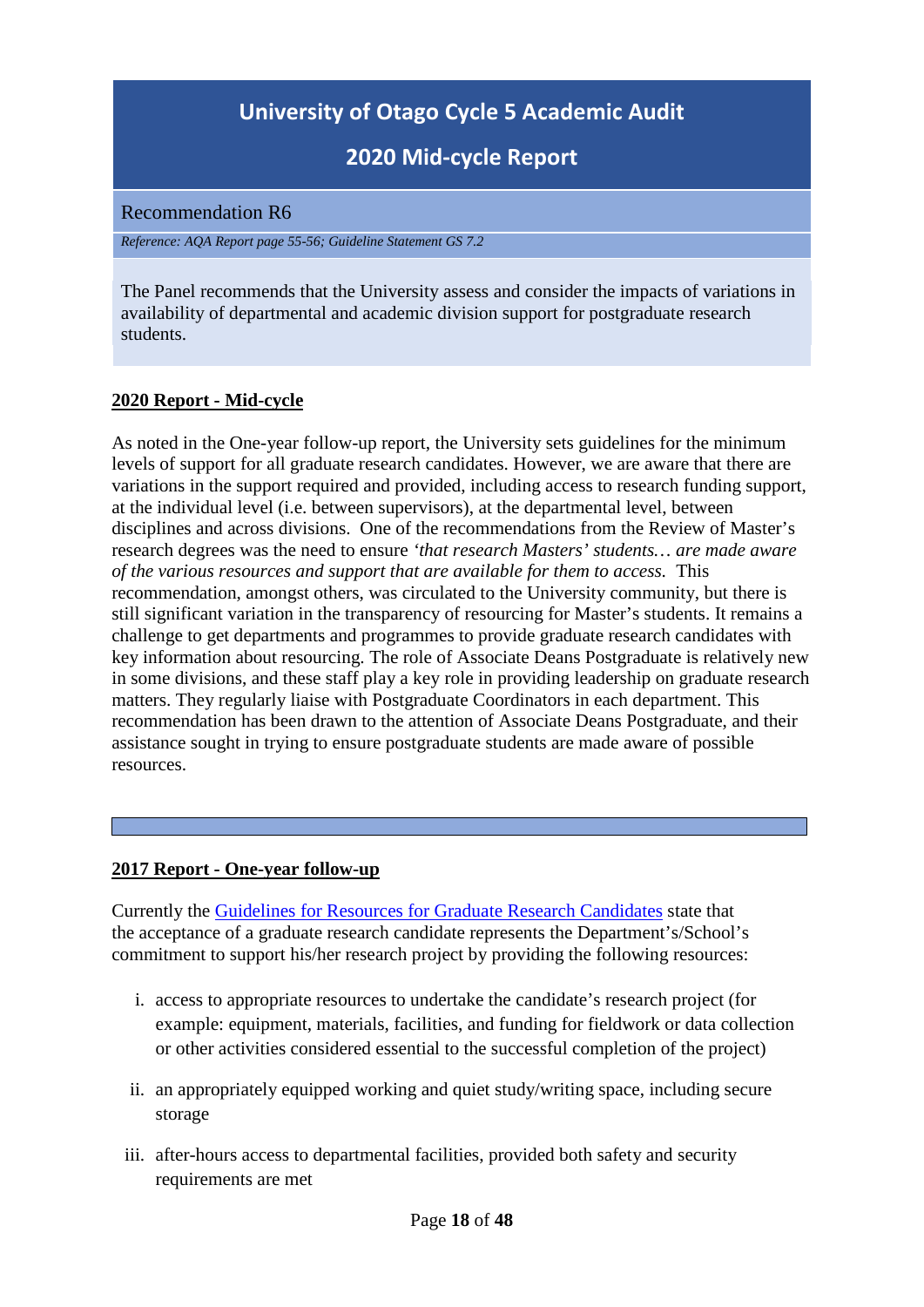- iv. access to appropriate computing resources
- v. access to e-mail and appropriate internet communications
- vi. access to library facilities including interloans and database searching
- vii. access to a telephone
- viii. for doctoral candidates, support to present at one major international conference at least (each Division is required to establish a policy about the level of support), in addition to support from Departments and Divisions to attend other conferences where appropriate and feasible.

The University already sets guidelines for the minimum levels of support for all graduate research candidates. However, we are aware that there are variations in the support required and provided, including access to research funding support, at the individual level (i.e. between supervisors), at the departmental level, between disciplines and across divisions. A recent review of Masters by Research Programmes (report dated June 2017) considered the impacts of variations of support for postgraduate research students, with particular reference to research Masters' students. The review found that:

*While there appears to be no major issues with the resourcing of research Masters' students per se, the Working Party did note a disjuncture in understanding can sometimes occur between the Department and the student's understanding of what is and what is not provided for during the research period.* 

Consequently, it was recommended that:

*To mitigate this ambiguity the Working Party recommends heightening the transparency around the resourcing of research Masters' students during the admission process. Key resourcing aspects addressed should include such things as the allocation of resource space, computer equipment, printing and internet, along with access to tea/coffee facilities, research expenses and departmental common rooms.* 

and

*To further improve transparency, it is recommended that research Masters' resource and support information should be documented in Departmental Postgraduate Information Handbooks, available in print and/or online.*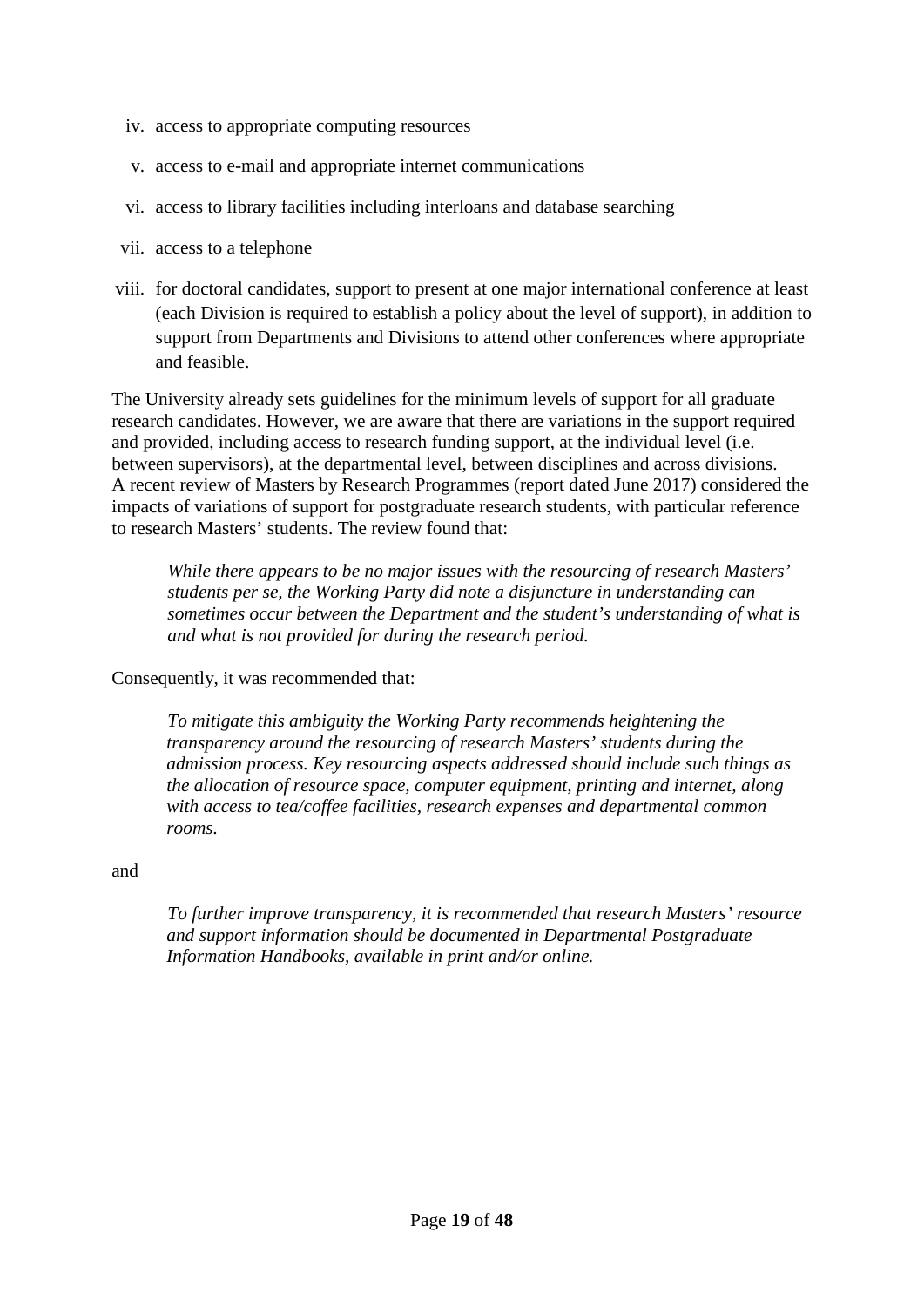It also commented that:

*Although differences in the resourcing of research Masters' students exist across divisions and departments, no significant equity issues were identified. The Working Party did note, however, that differences in divisional and departmental structures, funding allocations and the research needs of individual students would preclude a 'one size fits all' approach to resourcing these students.* 

As a consequence, it was recommended that:

*The University take action to ensure that research Masters' students… are made aware of the various resources and support that are available for them to access.* 

The *Review Report on Masters by Research Programmes* is currently being circulated to relevant committees and the three recommendations (above) are expected to be actioned over the coming months. The recommendations will also be used to inform changes that may be required to regulations and guidelines for doctoral and other research degrees.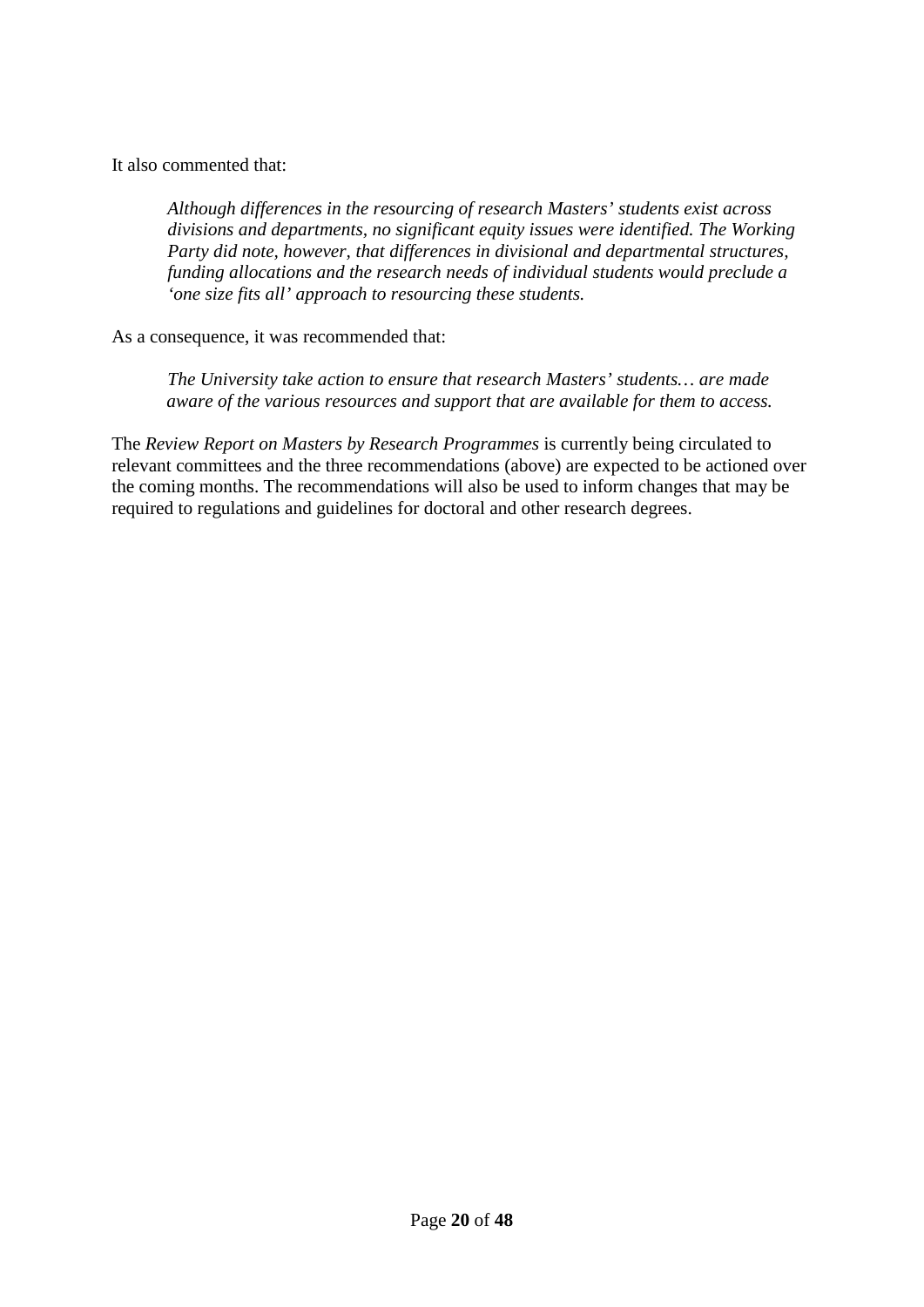# **2020 Mid-cycle Report**

### <span id="page-20-0"></span>Affirmation A1

*Reference: AQA Report page 11; Guideline Statement GS 1.4*

The Panel affirms the development of the Student Desktop and considers that, with finetuning, it will offer considerable benefit for students.

### **2020 Report - Mid-cycle**

The Student Desktop continues to be developed with new features and new applications being added on a regular basis as required. During the COVID-19 lockdown period the virtual Student Desktop allowed students to access applications - that in many other institutions would have been only available in computer rooms - on their own devices at home wherever they happened to be in the world. This facility proved invaluable for many courses and lecturers who were able to continue as if they were on campus teaching.

#### **2017 Report - One-year follow-up**

#### **Awareness and Enhancement of the Student Desktop**

The University's Student IT team has introduced a number of information and training sessions for students that introduce the Student Desktop and inform students of its advantages. As well as holding these sessions at residential colleges during the start of the first semester, they are available regularly throughout the year. Student IT have also initiated a communication campaign relating to the student desktop, which includes digital signage, Facebook posts, posters, and website on their website, which discuss the Student Desktop and how students can take full advantage of it.

As well as increasing the amount of information available about the Student Desktop for students, we have also been targeting the University's academic staff. ITS has included information regarding the Student Desktop and how academics may take advantage of it within their teaching in a number of forums, including departmental seminars and the New Academic Staff Conference.

The University continues to enhance the Student Desktop on a continual basis. It now has over 140 applications available to students not only within university computer rooms but also on their own devices, wherever they happen to be.

Each year there are over 1.5 million logins to the Student Desktop and over 85% of students have accessed the Student Desktop. In the past two years, a number of academic departments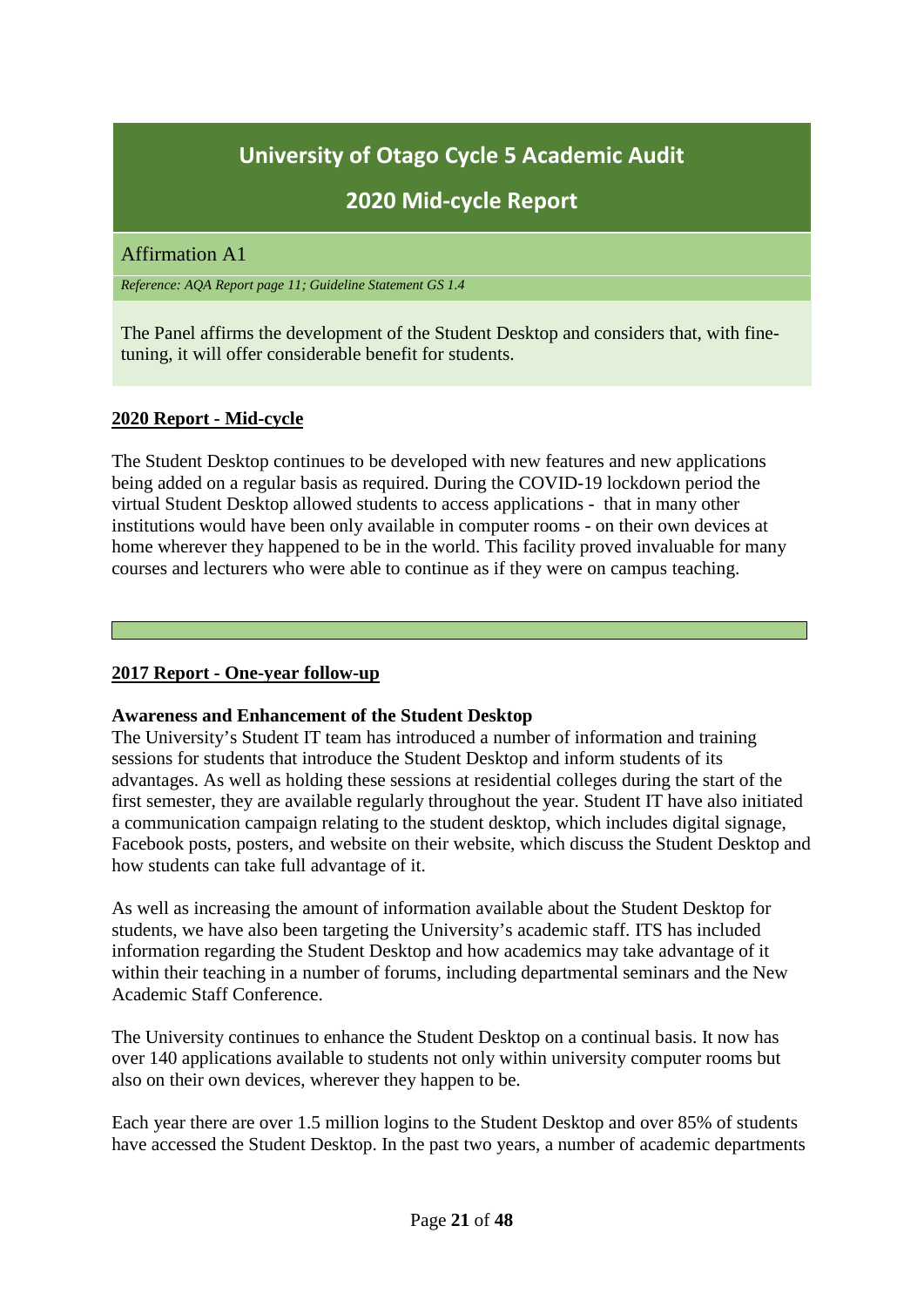have also moved to use the Staff Desktop, which has enabled them to take advantage of all of the features that students currently enjoy through the Student Desktop.

#### **Reported issues with 'library applications'**

After the University's Cycle 5 Academic Audit report was received, Information Technology Services noted the comments regarding apparent issues with Library Software on the Student Desktop and sought further information from the University Library. It was determined that Library Software was in fact working as required, and the issues that were referred to had been resolved eight months previously. To ensure the Library's IT requirements are continually captured and communication is improved, we have put in place a thrice yearly meeting between those developing and supporting the Student Desktop and the University Library.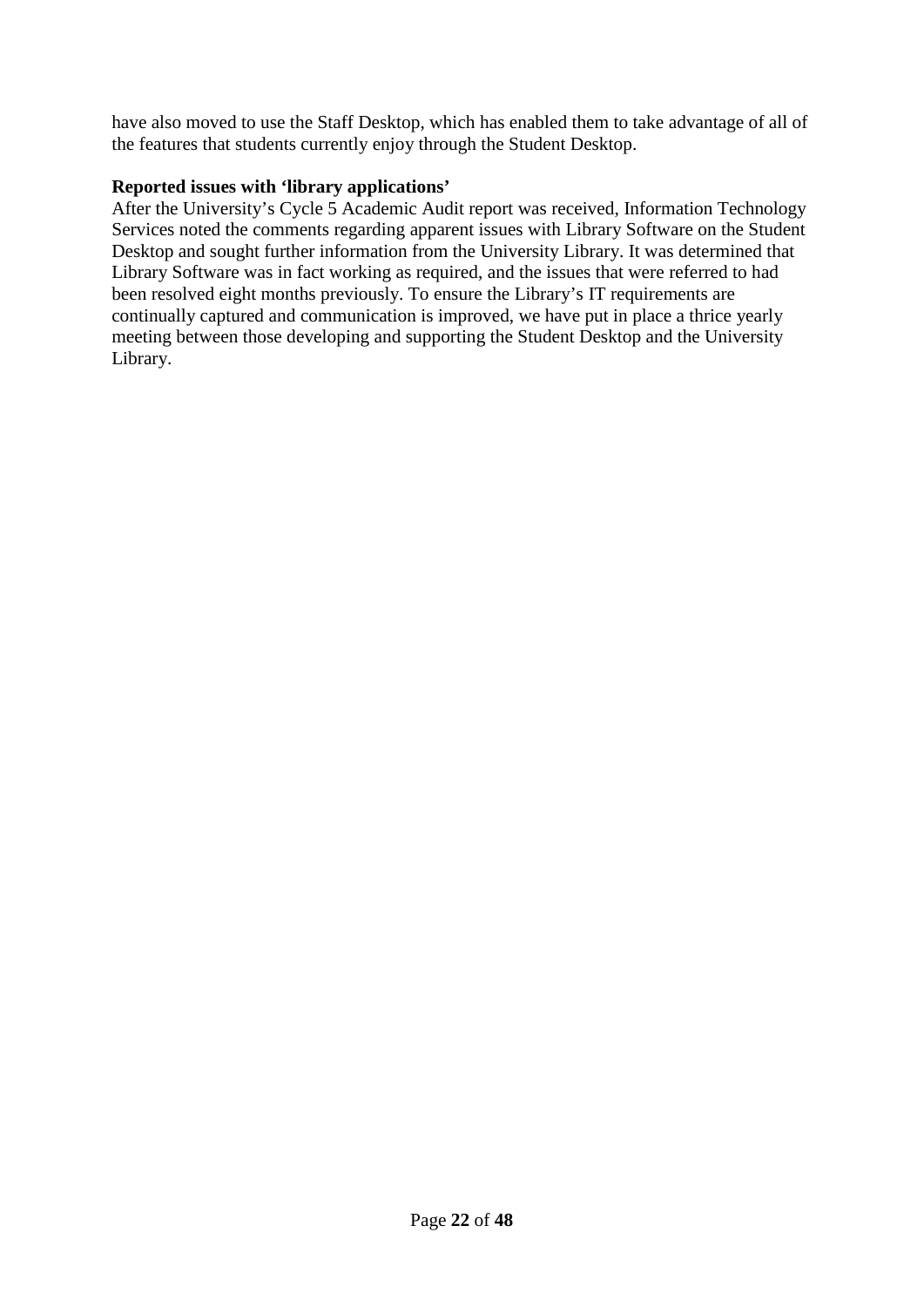# **2020 Mid-cycle Report**

#### <span id="page-22-0"></span>Affirmation A2

*Reference: AQA Report page 18-19; Guideline Statement GS 2.2*

The Panel affirms the consolidated approach to transition that the University is taking with the establishment of the Director, First-Year Experience position and committee.

#### **2020 Report - Mid-cycle**

In August 2018, the First-Year Experience portfolio was subsumed into a new Office of Student Success (reporting to Student and Academic Services within the Academic Division) with the Director becoming Head leading four part-time staff. The main focus of the portfolio remains on first-year students but with the capacity for the new Office to follow students into their second and later years of study in order to research ways of supporting their success.

The Locals Programme is now run from the Office of Student Success and is an established component of the University of Otago's first-year experience providing support for those students that live at home, flat or board in their first year. The Head of the Office of Student Success works closely with the events team from the Division of External Engagement to support Academic Orientation activities.

The Head continues to contribute to professional development and runs workshops on the first-year experience and curriculum design for first-year papers. The Head also sits on the following committees and groups: Academic Integrity Working Group, Committee for the Advancement of Learning and Teaching (CALT), Student Advising Working Group (SAWG), Foundation Studies Academic Board, Collegiate Leaders' Forum, University of Otago Student Leadership Award, Student App Governance Committee, Student Engagement Research Group, Māori and Pacific Peoples Scholarship panel, and the Locals Collegiate Community Advisory Group.

In mid-2019 a Student Success Advisory Group convened by the Deputy Vice-Chancellor (Academic) was established to have an overview of student success at the University of Otago and to support the investigation and implementation of institutional change that supports student success. Its membership is drawn from across the University and includes the Otago University Students' Association (OUSA). The vision and terms of reference are:

#### *Vision*

To enable an outstanding experience for all students at the University of Otago that supports transition, achievement, retention, and success by utilising a research-informed, whole-ofinstitute approach.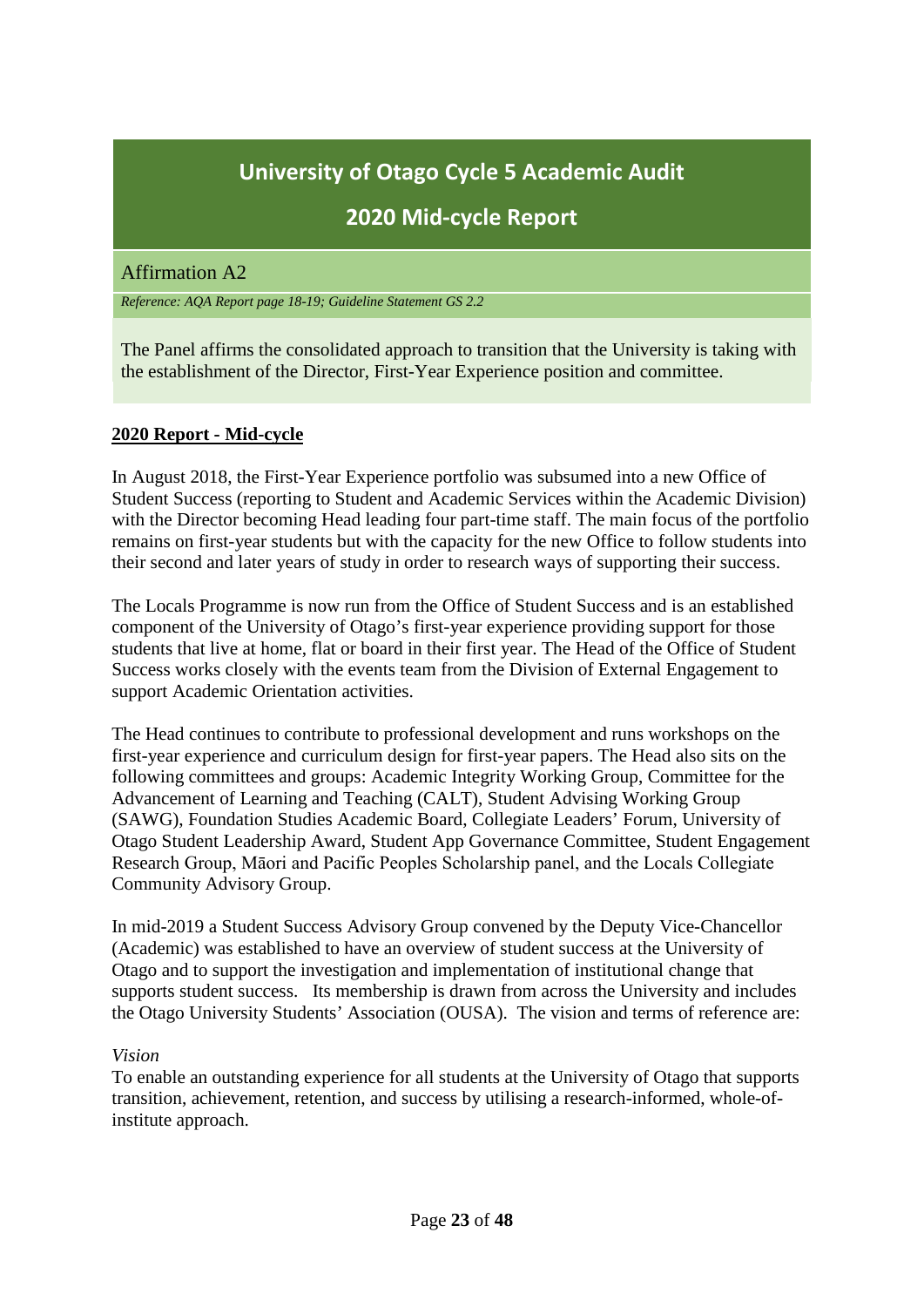### *Terms of Reference*

- To provide strategic oversight for the University of Otago in the area of student success
- To provide ideas, input and support for the development of initiatives around student success.
- To identify successful transition, achievement, retention, and success strategies.
- To promote the implementation of successful strategies to the multiple academic. communities, at the University, Division, School and Departmental levels, in order support the whole-of-institution approach to student success.
- To be advocates of a positive student experience and student success.
- Each member to provide regular updates to their community and to seek input from their community, as required.

This Group replaces the First-Year Experience Advisory Board that was reported on in the University of Otago's 2017 One-Year follow-up Report.

The work of the Office of Student Success, is also referenced in the responses to [Enhancement E2](#page-35-0) and [Recommendation R4.](#page-13-0)

### **2017 Report - One-year follow-up**

The Director, First Year Experience was appointed in January 2016. The First Year Experience Advisory Board was created in June 2016 and agreed on a Vision and Terms of Reference (below) in August 2016. Planning for a First Year Student Experience Strategic Plan has commenced and will resume after pertinent decisions are taken in the Support Services Review.

#### **First-Year Experience Advisory Board**

**Vision**: To provide an outstanding first-year student experience at the University of Otago that supports transition, achievement, retention and success.

#### **Terms of Reference**

- To provide guidance and support for the Director, First-Year Experience.
- To assist with strategic planning around the first-year student experience.
- To help develop initiatives that support an outstanding first-year student experience.
- To foster and promote transition into an academic community.
- To be advocates for a positive first-year student experience.

The Director, First Year Experience is also the Director of the Locals Programme which supports first-year students living in the local community, flatting, boarding, or living at home. In 2017, 140 students attended welcome events, 180 students the convocation and 100 the sports day. The Locals Facebook page has 285 members and 405 students receive the Locals newsletter.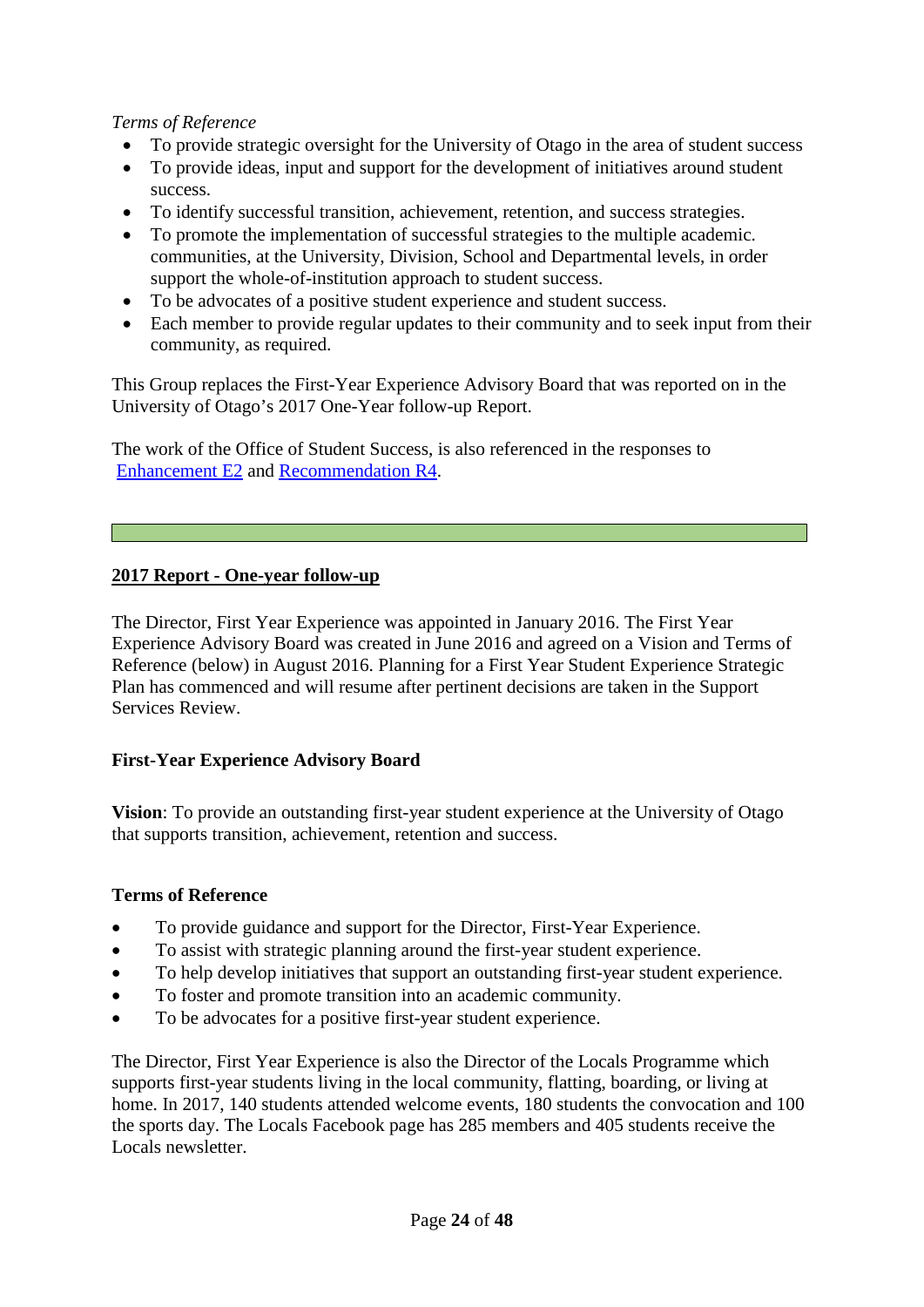To ensure a first-year student focus across the University, the Director, First Year Experience is a member of the University Course Advising Group, Equity Advisory Committee, Otago Student Leadership Committee, and Health Sciences First Year Review Consideration Group.

The Director, First Year Experience contributes to professional staff development, such as the Academic Leadership Development and Connecting with Our Community Programmes and facilitates workshops for Departments and Divisions.

The work of the Director, First Year Experience, is also referenced in the response to [Enhancement E2](#page-35-0) and [Recommendation R4.](#page-13-0)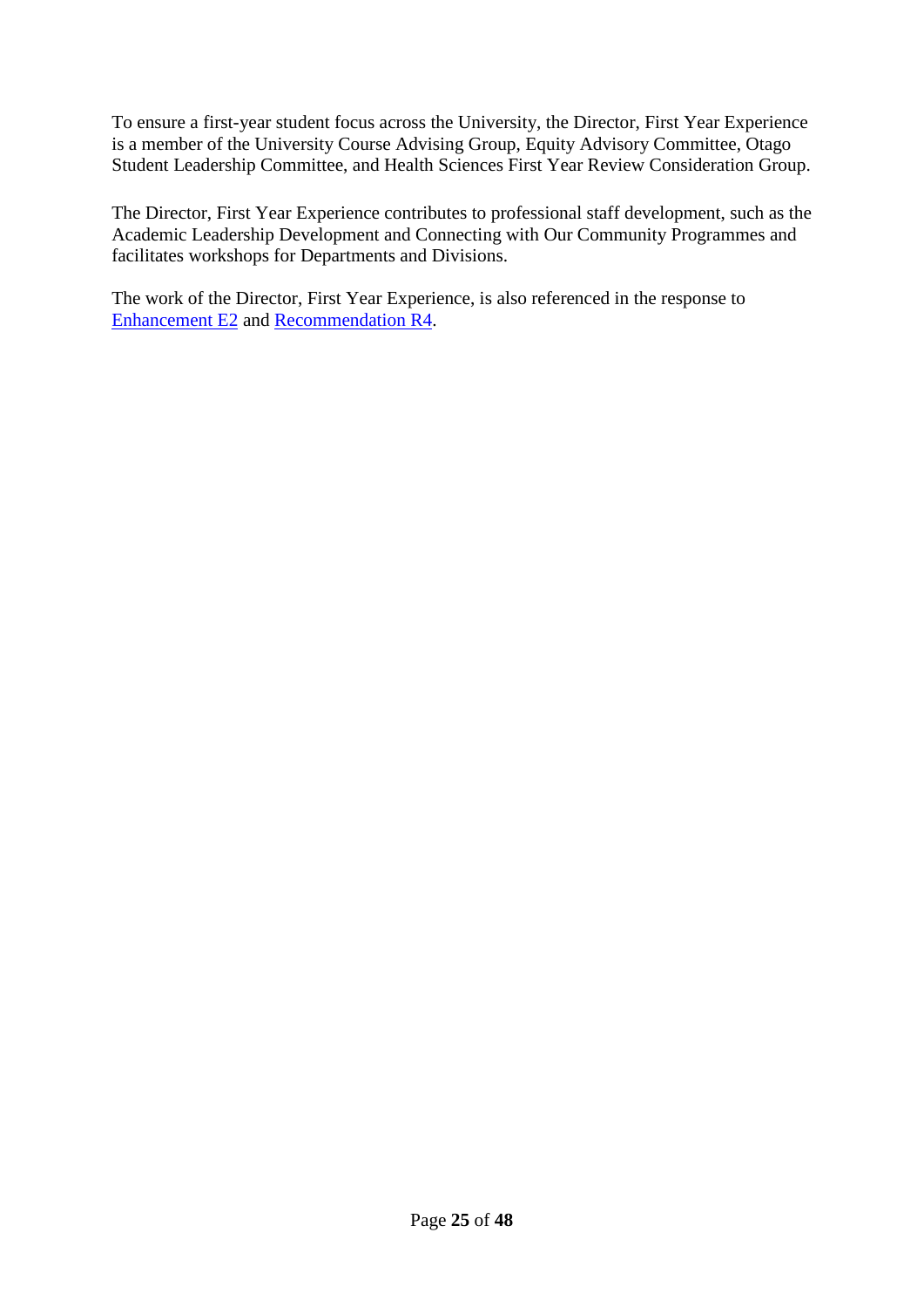# **2020 Mid-cycle Report**

# <span id="page-25-0"></span>Affirmation A3

*Reference: AQA Report page 27-28; Guideline Statement GS 3.5*

The Panel affirms the University's development of the Matariki Network of Universities and considers that it offers considerable potential for benchmarking, opportunities for students and staff, and other organisational learning.

# **2020 Report - Mid-cycle**

### **Benchmarking and organisational learning**

Benchmarking is becoming a natural part of any interaction with a Matariki Network of Universities (MNU) partner, whether as informal contacts between academic and professional staff or in more formal settings. Benchmarking has also continued in the area of best library practice.

Following a meeting of the MNU International Leads in 2018, Durham, Otago, University of Western Australia (UWA) and Uppsala agreed to share International Student Barometer data to highlight and identify areas of best practice with respect to support of international students. The MNU Secretariat has been working with colleagues across the network to facilitate discussions on mental health and the prevention of sexual violence. Staff from MNU partners have contributed across the network as panel members on Quality Reviews and selection panels for academic and professional staff positions. The Office of Sustainability has been specifically connected with network counterparts to learn from their experiences in all matters relating to the United Nations Sustainability Development Goals (UNSDG) and individual institutional sustainability goals.

In 2019, Otago asked partners to share information on their current provision for language and learning support, to assist with our plans to improve services in this area. As a result, two pilot schemes have been implemented to provide a better idea of where the challenges are and where resources should be targeted: the first focuses on English Language writing for international PhD students in the School of Business and the second is a multilingual survey to see which languages are used at Otago.

This year, the MNU's focus on *partnering for a better world* has been highlighted by the global pandemic. As a way of documenting this unprecedented moment in time and to learn from our shared experiences, the MNU has established an online photo gallery to capture our unique responses and to demonstrate how partnerships can provide support during times of extreme difficulty and challenge. See: [https://www.matarikinetwork.org/matariki-covid-19](https://www.matarikinetwork.org/matariki-covid-19-impressions-gallery/) [impressions-gallery/](https://www.matarikinetwork.org/matariki-covid-19-impressions-gallery/)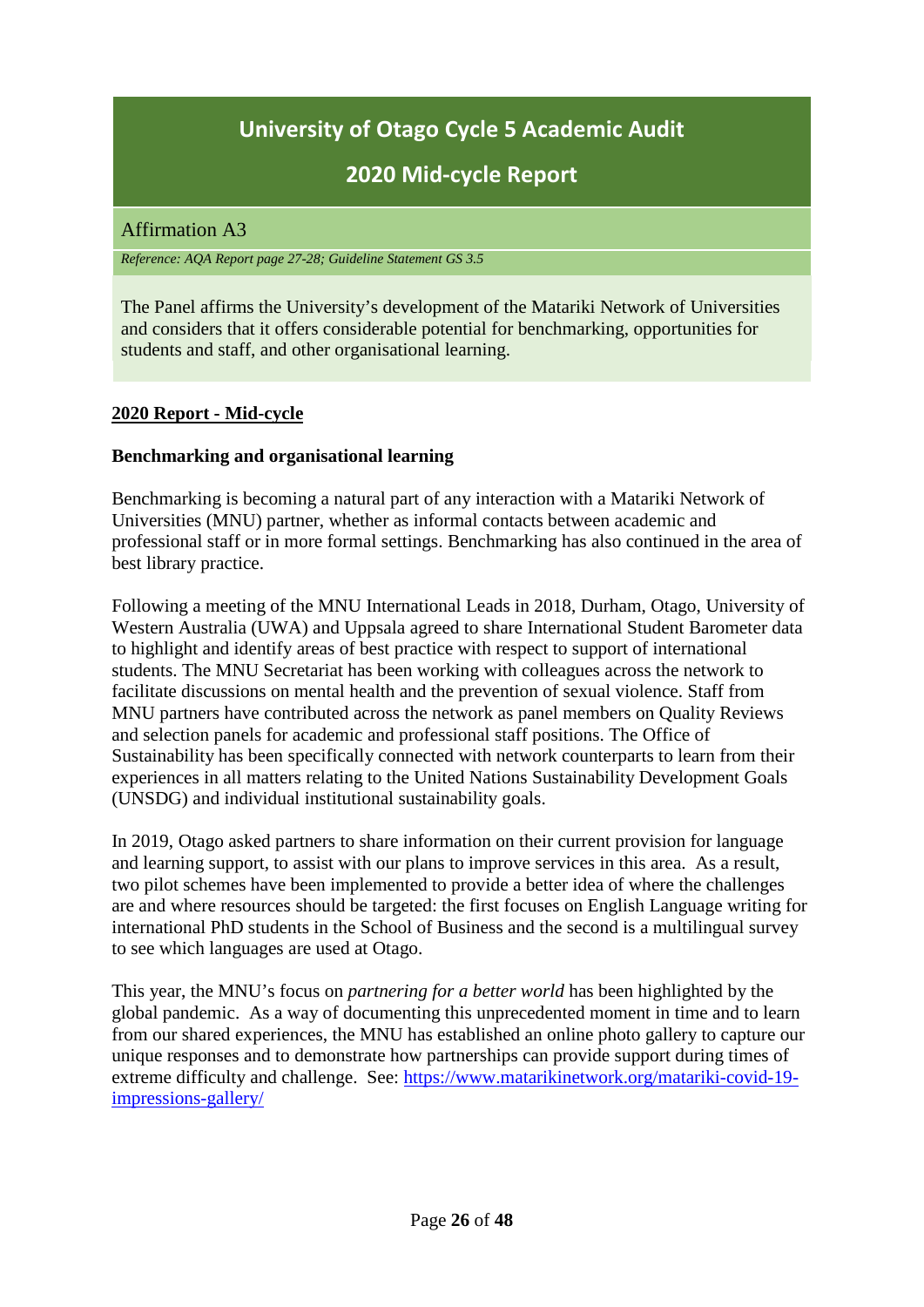### **Research Collaboration**

The University of Otago is the lead member of the MNU's Brain and Mind (Integrative Neuroscience) research theme. Otago's National Centre for Peace and Conflict Studies is an active contributor to the Peace and Conflict theme led by Uppsala University. Queen's University leads the Sustainability, Environment & Resources theme and aligned to this theme, Otago's Centre for Sustainability has recently outlined to our partners our desire to carry out more collaborative activity associated with the 17 UNSDGs. Matariki meetings related to the various research themes were held in Otago (Computational Neuroscience) and Uppsala (Humanities Colloquium, Peace and Conflict) in 2018.

### **Opportunities for students and staff**

The annual Matariki Lecture series continues. Tubingen was the host university in 2018 with Professor Alexander Densmore from Durham University speaking on *Lessons from the 2015 Nepal Earthquake*. The University of Otago hosted the 2019 lecture delivered by Professor Jane Lydon of UWA on *Imperial Emotions: Empathy, Politics and Global Networks,* see <https://www.matarikinetwork.org/2020/01/07/matariki-lecture-2019/> . The 2020 lecture, scheduled for March, was postponed due to the global pandemic.

The Matariki Humanities Network met in December 2019 at UWA. This meeting was the first in a new series of meetings combining the academic and library streams and there were 24 attendees representing all seven Matariki partner institutions. Attendees discussed common challenges facing digital humanities such as resourcing, nomenclature, institutional structures, and culture. The ability to share practice, collaborate on joint projects and influence strategies at our respective institutions were seen as opportunities presented by the meeting.

The Matariki Network's inaugural 3MT® contest was launched in 2019. Students from Dartmouth College, Durham University, Queen's University, University of Otago and UWA competed in a virtual competition which was judged by a panel of experts from across the network. A student from Otago received the People's Choice award after receiving the most online votes. This competition will be run again in 2020 in an online, digital format.

The University of Otago continues to offer Matariki Staff Travel Awards to enable academics and professional staff to visit a Matariki partner as a value-added extra when attending a conference or activity nearby. Three such awards were made in 2018 and six in 2019. The University also prioritises Matariki partner institutions for student exchange by offering student travel grants to these prospective study destinations.

A student leadership role (part-time and paid) was created in 2019, following the award of a Quality Improvement Grant, to lead a "home" team of students interested in participating in matters with the potential for global reach/impact. The role arranged events which supported students to find ways to connect and engage on global matters. An important outcome was the recognition that Otago students face similar problems, challenges, and opportunities to their counterparts in partner universities. This realisation widened the perspective of students involved in the programme and has influenced, anecdotally at least, the study choices and research interests of some students.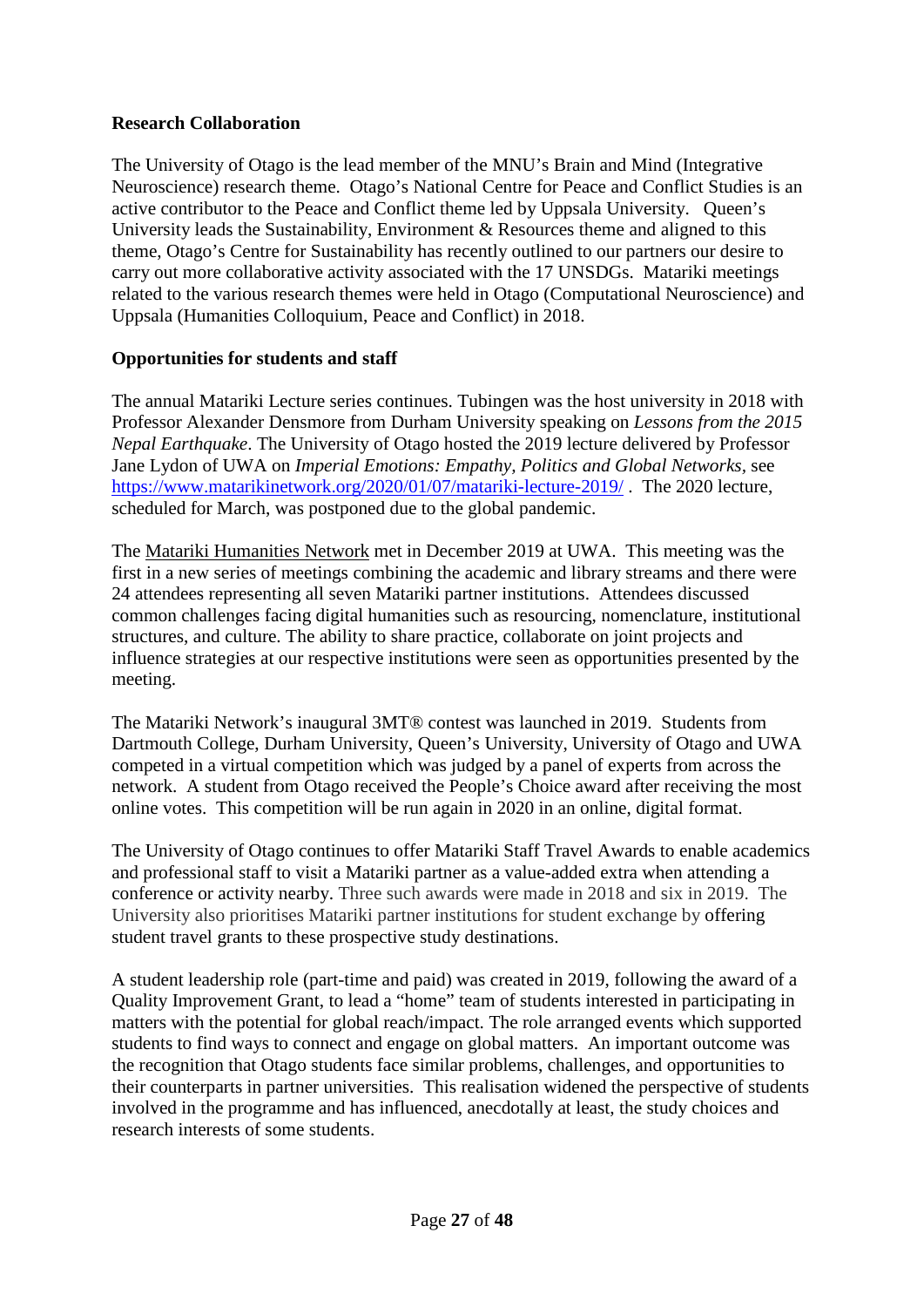#### *Global Citizenship Forum*

The Global Citizenship Forum continues as an opportunity for students and staff from the partner universities to come together to consider a topic or theme. In 2018 Otago was host and the theme was Community Engagement. In 2019, the host university was Durham and the activity based around three main strands: Empowering Learners, Community Engagement and Creating Spaces for Dialogue. Otago's three student representatives presented on:

- o the student-led initiative *Silverline* and its promotion of student mental health and wellbeing
- o student engagement through volunteer projects, and creating a wider student community
- o Otago's new Te Whare Tāwharau service, with a focus on how students themselves deliver that service and the steps being taken to reduce the impact of sexual violence within our campus communities.

### **Matariki Indigenous Programme**

The 2018 programme was held at Dartmouth College. Otago staff and four students attended and again this event proved to be a valuable learning experience for those involved. Queen's University was the 2019 host, and the themes: Learning, Language and Land. The Otago delegation comprised four senior students, all fluent speakers of Te Reo, and two staff members. Participants were able to explore opportunities for shared research on topics of mutual interest and experience the range of cooperative teaching and learning styles demonstrated during the programme.

# **2017 Report - One-year follow-up**

#### **Benchmarking**

Benchmarking and sharing experiences are an important goal for the Matariki Network of Universities (MNU). In the past year, the seven member universities have catalogued information on new developments in policies, projects and other areas which are of shared interest as follows:

- Supporting first year students in the transition to university
- How we listen to the international student voice
- Reviewing how and where teaching is delivered
- Professional development/training for research students
- Student life on campus (sexual harassment/assault and alcohol issues)
- Internationalisation of staff and students
- (Re)structuring of support services and operations

These benchmarking topics will be discussed at an MNU Executive meeting in October 2017 and the expectation is that one or two items will be chosen to be explored in more depth.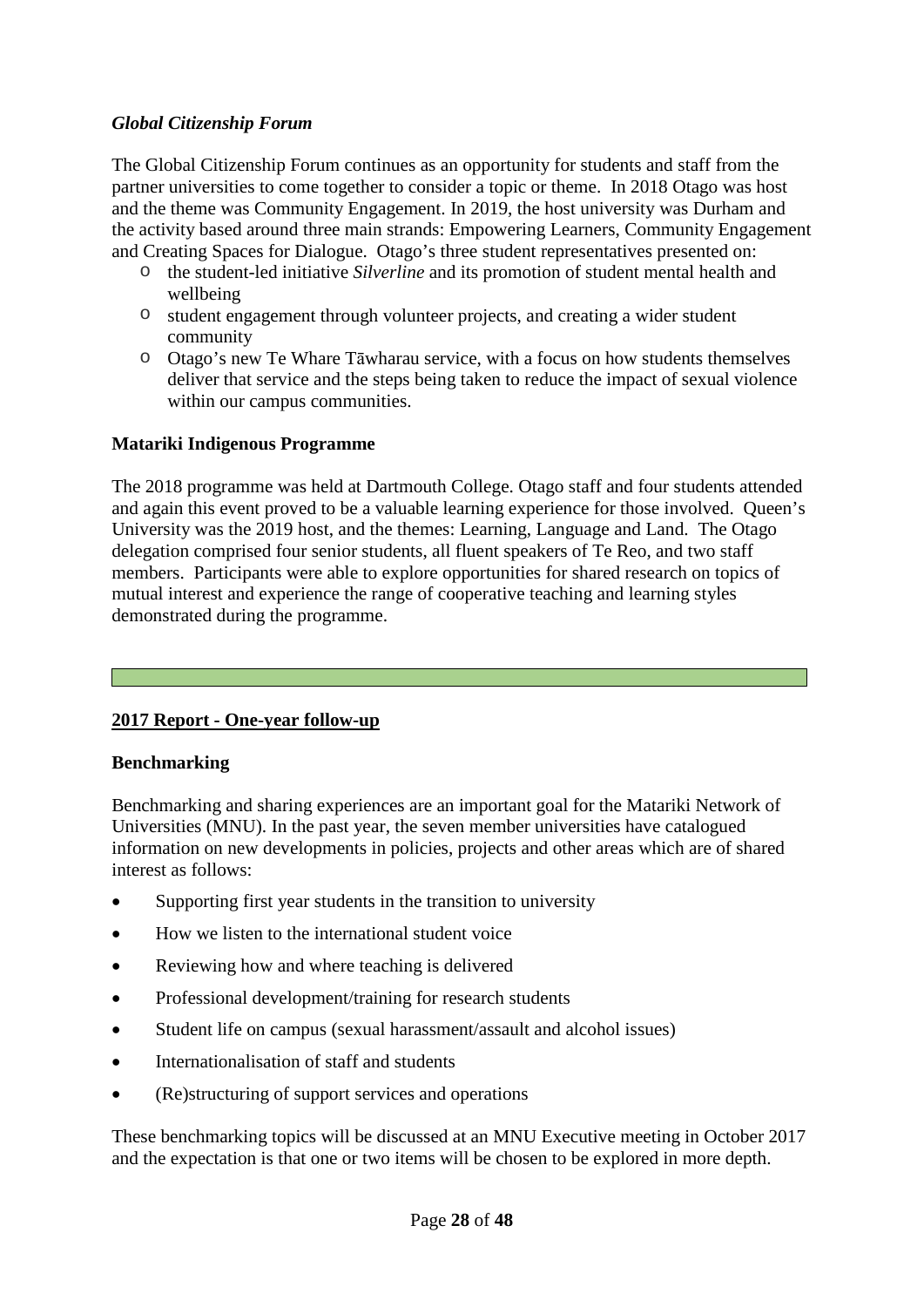There is already strong MNU benchmarking activity underway in the Libraries. The next meeting of the MNU Library stream is in October 2017 at Tübingen. It will focus on:

- 1. Subscriptions, Big Deals, Open Access Transformation strategies and best practices in the Matariki member countries.
- 2. Next round of the benchmarking programme: further development and application opportunities of the Library Assessment Capability Maturity Model.

The University continues to fund visits of academic, and from 2017, professional staff, to MNU members for both research and benchmarking activities. In 2016, 11 staff received funding for this purpose.

### **Research collaboration**

Matariki meetings related to the various research themes have been held in Tübingen, Baltimore, Queen's and Durham over the last 12 months.

The inaugural Matariki lecture was held at Queen's University in February 2017. The lecture celebrates leading research from across the Network. This year Professor Denise Anthony from Dartmouth spoke on the topic "Big Data, Cyber Security and Healthcare". In 2018 the lecture will be held at Tübingen and in 2019 at Otago.

### **Research Activities planned for 2017/18**

| <b>Event</b>                                         | Date               | <b>Location</b> |
|------------------------------------------------------|--------------------|-----------------|
| Matariki Humanities Colloquium: Languages            | $9 - 12$ October   | Tübingen        |
|                                                      | 2017               |                 |
| Matariki African Studies Colloquium                  | October 2017       | Dartmouth       |
| Conference: Food Waste and Policy                    | November 2017      | <b>UWA</b>      |
| Workshop: Multi-scale flow dynamics of rocks and ice | 2017               | <b>UWA</b>      |
| Workshop: Computational Neuroscience of Event        | $12 - 14$ February | Otago           |
| Cognition                                            | 2018               |                 |
| Matariki Humanities Colloquium: Humanities           | 2018               | Uppsala         |

#### **Global Citizenship**

Following a global citizenship forum that was held in Uppsala in April 2016 there have been continued virtual discussions between both students and staff around areas of potential collaboration. This led to plans for a student led, staff facilitated, Matariki forum on community engagement held in Otago in July 2017.

#### **Matariki Indigenous Programme**

The first Matariki Indigenous Programme was hosted at Otago in June 2016 and brought together students and staff from Dartmouth, Durham, Queen's, UWA and Otago. This 2 week programme provided students with an opportunity to learn more about each other's cultures and, particularly, Māori culture. It was jointly run by the University and Ngai Tahu. The second Indigenous Programme was hosted by UWA in June 2017. Both programmes were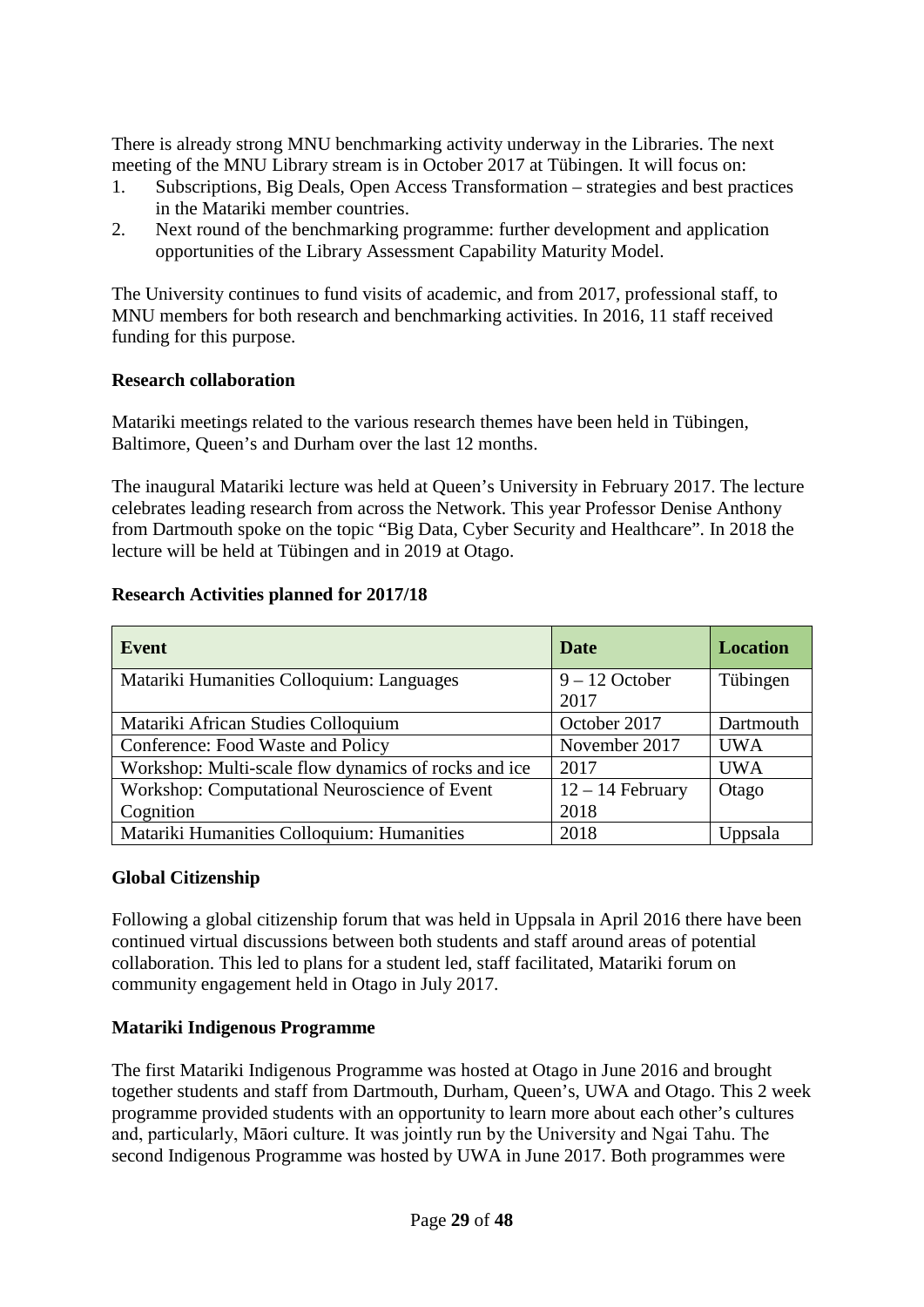valued very highly by the students and staff have also benefited from the opportunities to explore further collaborative teaching and research projects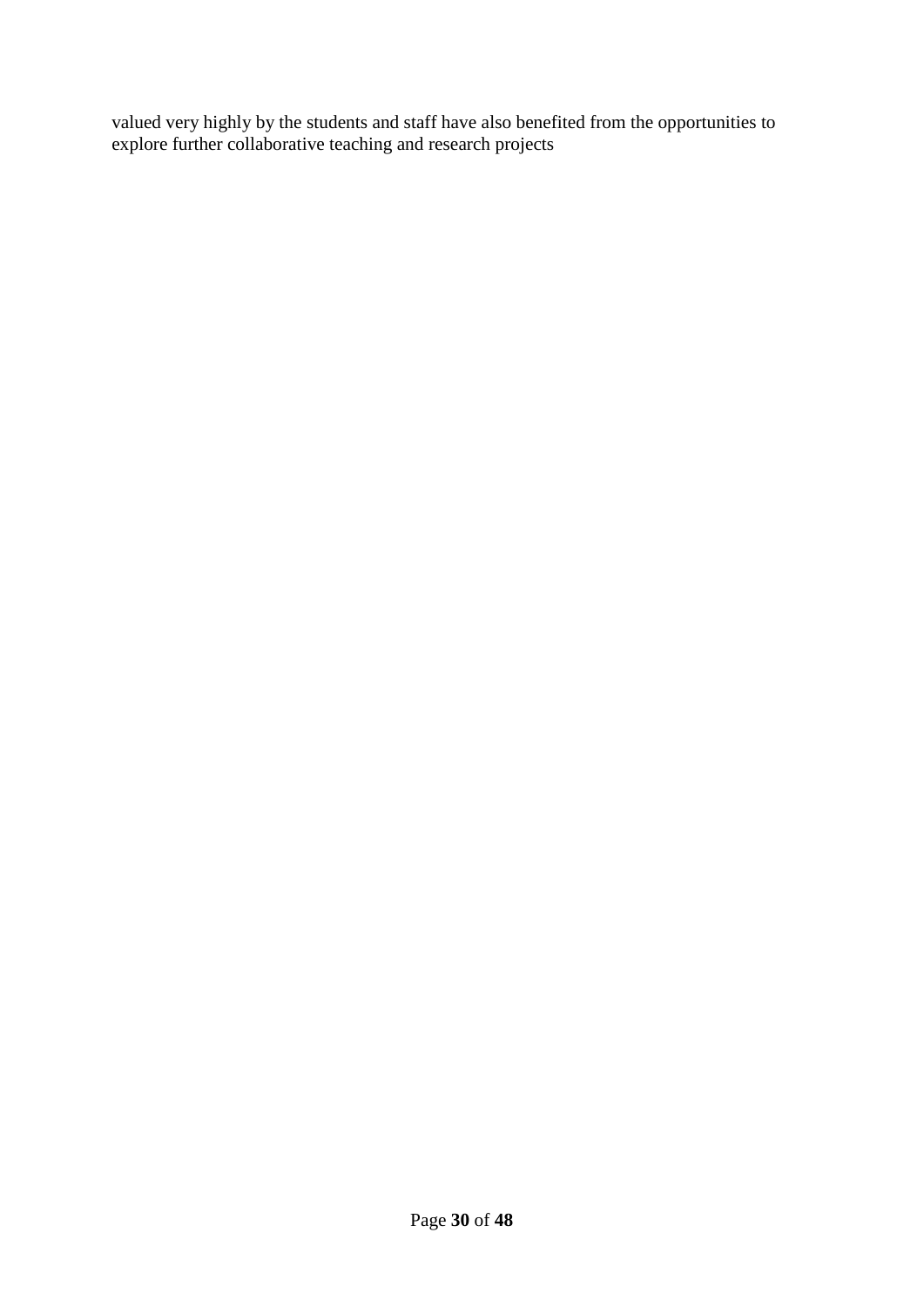# **2020 Mid-cycle Report**

### <span id="page-30-0"></span>Affirmation A4

*Reference: AQA Report page 42; Guideline Statement GS 5.4*

The Panel affirms the University's review of Northern campuses' support services and its signalled intention (Enhancement E6) to better capture feedback from students on other campuses.

### **2020 Report - Mid-cycle**

This process has now become business as usual. Responses from Christchurch and Wellington based students form the basis of specific Student Opinion Survey - Support Services Improvement reports. The main issue is that the sometimes-small number of student responses received can limit the value of the quantitative information collected.

#### **2017 Report - One-year follow-up**

The Support Services Section of the Student Opinion Survey has been extensively redesigned in 2017. The new format of the survey enables better capture and better reporting of feedback from students based on other campuses. In addition to asking questions relevant to the support services provided in each campus the new questionnaire explicitly asks respondents to comment on their overall experience of support services in their particular location.

Data collection for the 2017 survey opened on 15 September and closed on 11 October. Sufficient responses have been received for the production of campus specific reports. Processing is now underway. The extensive redesign of the survey and organisational changes arising from the Student Support Review means that a new suite of reports will need to be created for this survey round. The aim is to have the reports available for distribution in the first quarter of 201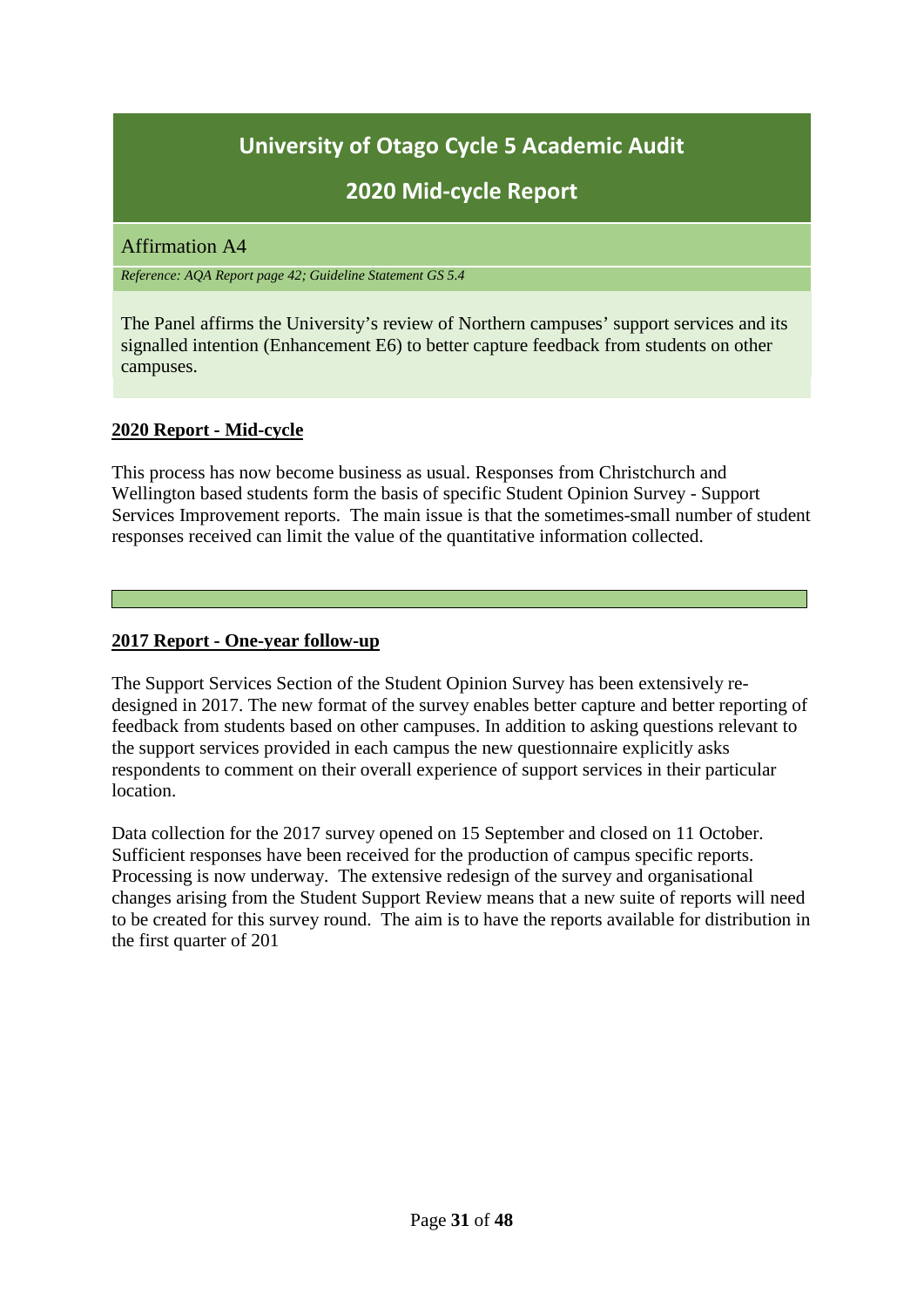# **2020 Mid-cycle Report**

#### <span id="page-31-0"></span>Affirmation A5

#### *Reference: AQA Report page 49; Guideline Statement GS 6.3*

The Panel affirms the University's enhancement initiative to implement a new course and teaching evaluation system and to produce summary reports for heads of departments

#### **2020 Report - Mid-cycle**

Management of the Evaluations function was transferred from the Higher Education Development Centre to the Quality Advancement Unit in 2018. A new system summarising teacher evaluation feedback received by departments and programmes over several years was created the same year. This report is now routinely used as a resource by departments and internal review panels and the new reporting format is being used as the basis for the development of a new course evaluation feedback summary report for heads of academic units. However, finalisation of this latter summary report has been delayed, partly because the new report uses more advanced statistical analysis than initially envisaged (incorporating the findings of a yearlong project conducted in collaboration with the Department of Mathematics and Statistics) but also due to other projects and the COVID-19 situation. A draft report is currently being circulated for consultation. The final format should be released before the end of the 2020 academic year.

#### **2017 Report - One-year follow-up**

In February 2016, the University implemented a new capability that allows lecturers to combine questions about teaching and the course into one questionnaire. Previously each question type had to be administered in separate questionnaires. If lecturers use this new option, the experience is simplified for student respondents.

Work is under way to enable the production of a summary report for Heads of Departments that will provide an overview of the course evaluation results for their departments. New summary reports are expected to be available to Heads of Departments in 2018.

In early 2017, all of the institutional evaluation instruments moved to an online only platform. Average response rates have declined as a result of the transition and the University is currently investigating ways to improve response rates. [Recommendation 5](#page-16-0) discusses some initiatives in place to mitigate this area of concern.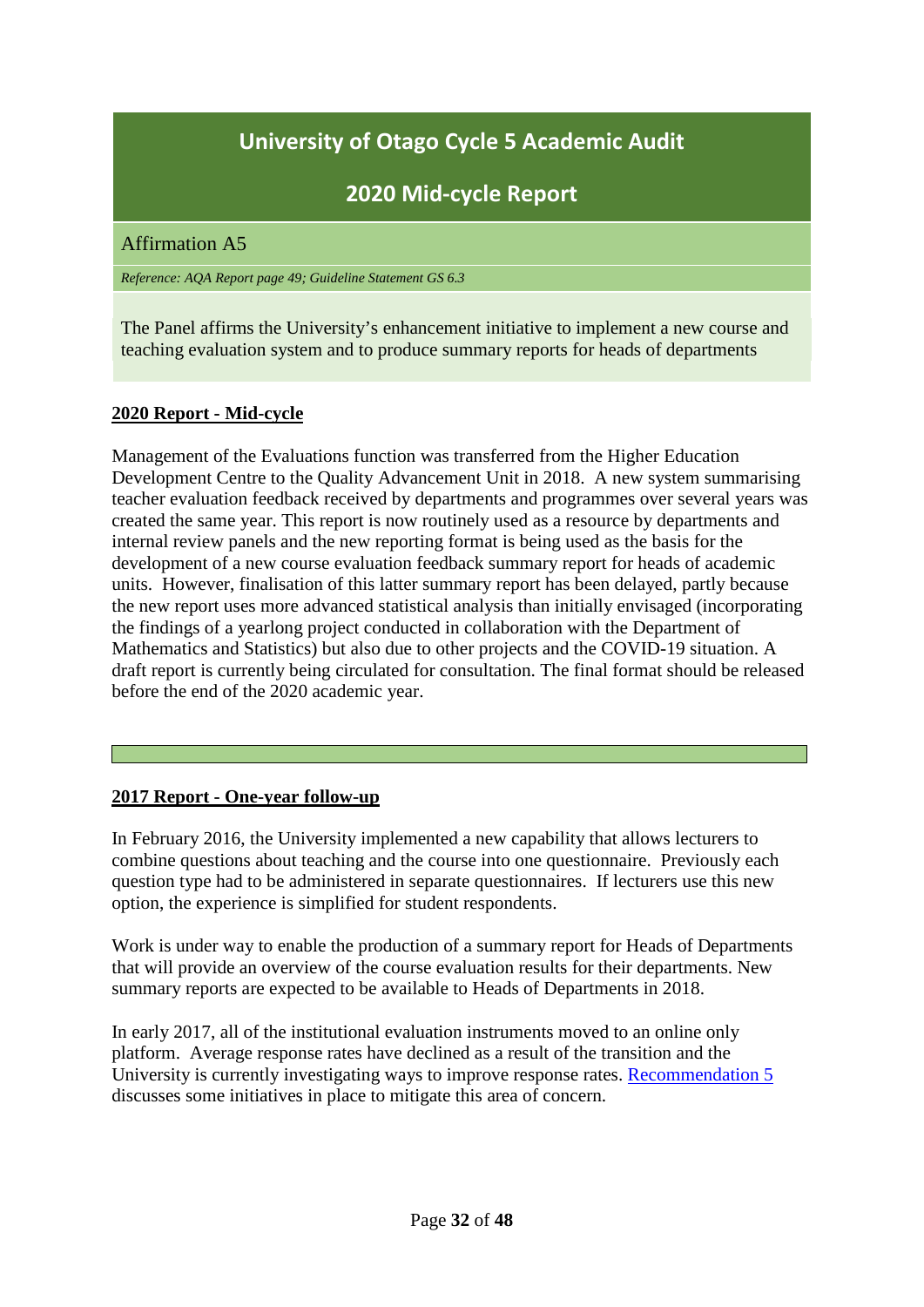# **2020 Mid-cycle Report**

#### <span id="page-32-0"></span>Affirmation A6

*Reference: AQA Report page 55; Guideline Statement GS 7.1*

The Panel affirms the University considering making training for new PhD supervisors mandatory.

# **2020 Report - Mid-cycle**

The requirement for mandatory training for new supervisors is now embedded in confirmation processes. The Pro-Vice-Chancellors have training requirements for supervision identified in confirmation processes and can monitor this through confirmation reporting. The Higher Education Development Centre, in collaboration with the Graduate Research School, provides a programme of support for supervisors. A few key workshops are promoted as essential for new supervisors.

### **2017 Report - One-year follow-up**

In July 2016, the University Senate approved a proposal that new supervisors be required to undertake an induction course regarding key processes and the craft of supervision as part of their confirmation process (noting the endorsement of the Board of Graduate Studies at its July 2016 meeting). The Senate agreed that the Pro-Vice-Chancellors would embed a requirement within Divisional confirmation processes for new supervisors to undertake satisfactory induction regarding the key processes and practice of supervision. Consequently, there is now an expectation of mandatory training for new PhD supervisors during their confirmation period.

The Higher Education Development Centre in conjunction with the Graduate Research School offer a programme of support for the professional development of supervisors and the core training sessions are offered on each campus.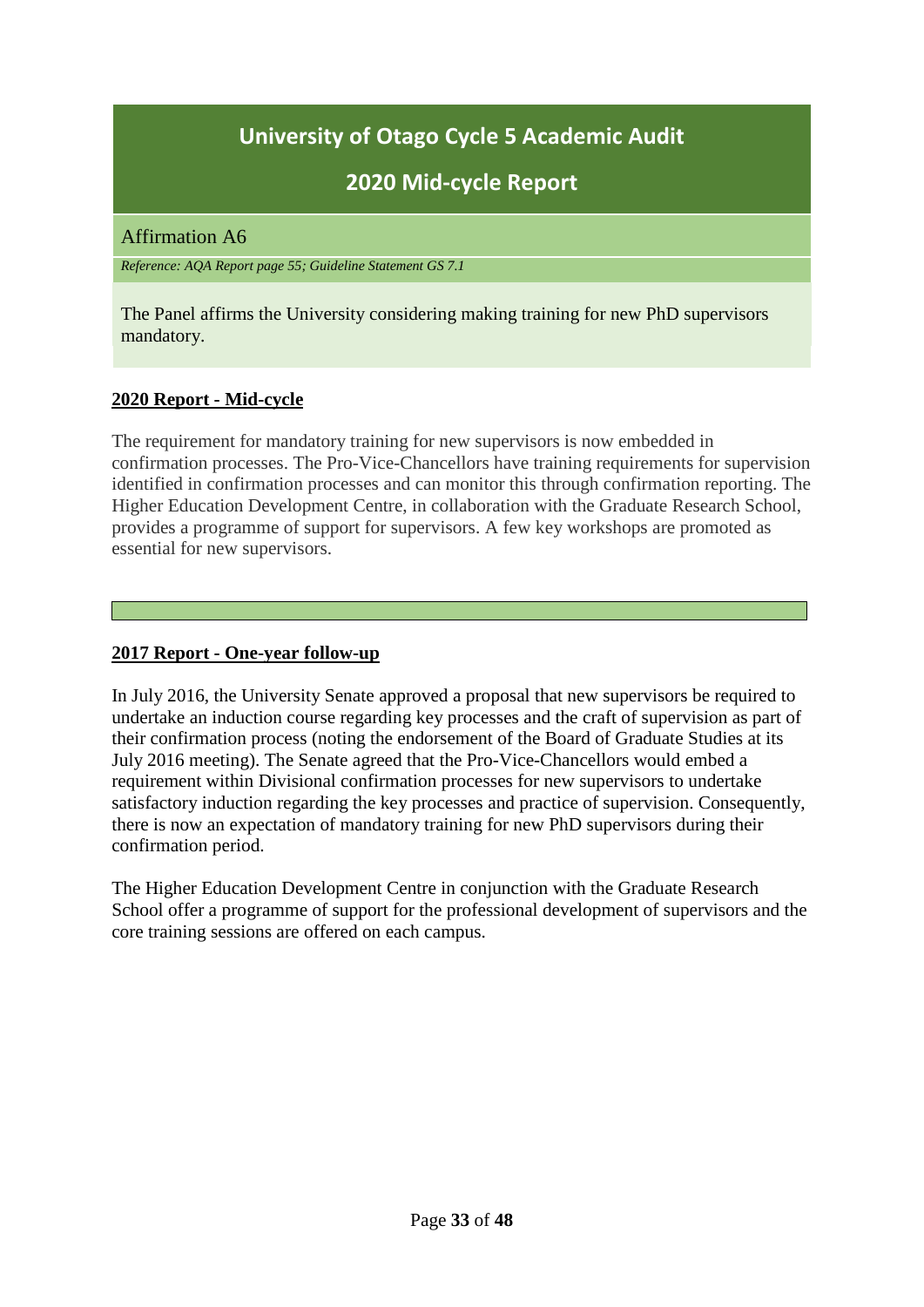# **2020 Mid-cycle Report**

### <span id="page-33-0"></span>Affirmation A7

*Reference: AQA Report page 57; Guideline Statement GS 7.3*

The Panel affirms the continuation of improving processes for the reporting of doctoral candidates' progress using eVision.

### **2020 Report - Mid-cycle**

The review of research management processes was undertaken as planned and identified progress reporting as a major pain point and in need of improvement. However, a higher priority for eVision improvement was the admission process for research degrees, and consequently the Student Management System (SMS) Business Analysts have been working on this area, with this work nearly complete. It is hoped that the next key area for work will be progress reporting. The Graduate Research School is currently working with the Enabling Excellence Programme team (who provide implementation support to deliver on the proposals and benefits of the Support Services Review) on progress reporting, and how we can improve the process, whilst waiting for the system improvements to eVision to be made.

A Graduate Research Framework is being developed, and the approval chain for progress reporting (and other administrative processes) has been simplified, which will streamline the overall process.

#### **2017 Report - One-year follow-up**

The Student Management System (SMS) Support Office in conjunction with the Graduate Research School is reviewing processes related to the administration of research students, including progress reporting. As part of this process, nine consultation sessions were undertaken with staff (including one session for Christchurch and Wellington campus staff). Sessions are still being held with students and will be completed soon. Once all the sessions are concluded, a report will be prepared and considered by the SMS Operational Group in consultation with the SMS Support Office and the Graduate Research School to recommend a programme of enhancements to eVision and relevant administrative processes. Consequent changes resulting from implementation of the Support Services Reviews will be incorporated into any recommendations.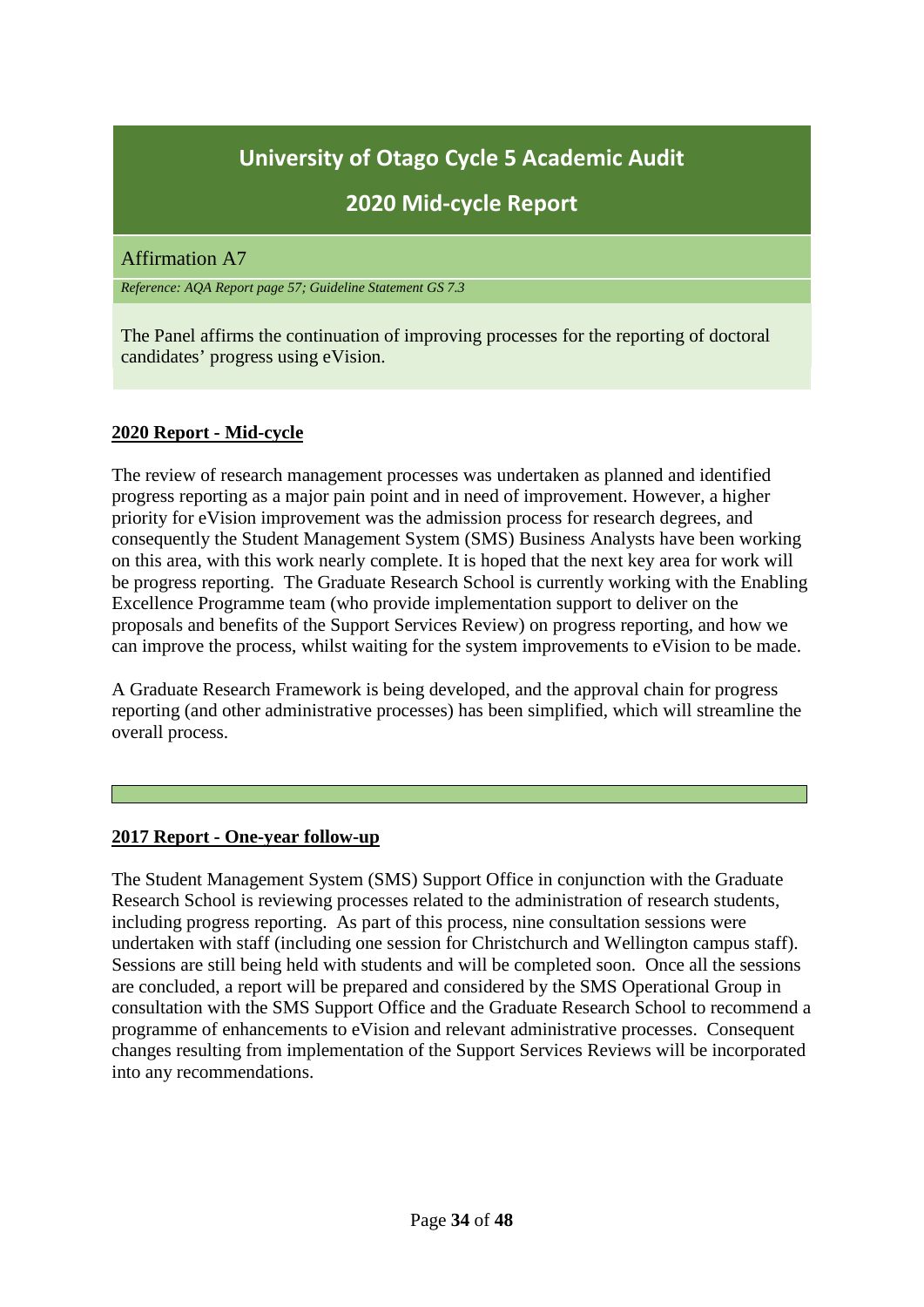# **2020 Mid-cycle Report**

#### <span id="page-34-0"></span>Enhancement E1

*Reference: Otago Portfolio page 15-16, 86; Guideline Statement GS 1.3*

To evaluate how well the recent MOU signed between the University and OUSA which established three new avenues to promote direct communication between the two entities is working. The new channels for interactions between the University and OUSA are: a monthly meeting between the VC and the OUSA President, the possibility for OUSA to make a submission to VCAG and a biannual summit between the VC, the OUSA Executive and other nominees of the VC.

#### **2020 Report - Mid-cycle**

The Vice-Chancellor confirms that the intentions of the MOU are continuing to be well met. Interactions and engagement between the University and the OUSA President are very well entrenched in everyday practice, and the relationship has become even stronger this year, largely as a result of the impacts of the COVID-19 pandemic. To quote the Vice-Chancellor:

 *Beginning on March 19, which was prior to Level 4 Lockdown, we began meeting in daily 45-minute huddles, where each member of the senior leadership team shared the progress and roadblocks in their portfolio. We made big decisions every day, sometimes on the basis of very little information, but we made them together. In addition to the senior leadership team, those huddles also included our incident controller, an expert in public health, and most importantly perhaps, our student president. The inclusion of a student voice in our decision making was probably one of the best decisions I have made this year - potentially, it is the best decision I have ever made as Vice-Chancellor. Having that student voice at the table meant that students were at the heart of every decision we made. In addition, bringing a student inside the tent and sharing everything with them, including the university's financial position, meant that he truly understood the challenges we were facing, which in turn shaped his expectations and those of the wider student community.*

There is a process in place for the Vice-Chancellor to discuss the MOU with the incoming OUSA President each year.

#### **2017 Report - One-year follow-up**

The Memorandum of Understanding between the Vice-Chancellor and the OUSA President was signed on 24 November 2015. In 2017 small amendments were made, which were signed off by the existing President of OUSA, Mr Hugh Baird. It is anticipated that new OUSA Presidents will be asked to confirm the MOU, including Caitlin Barlow-Groome for 2018.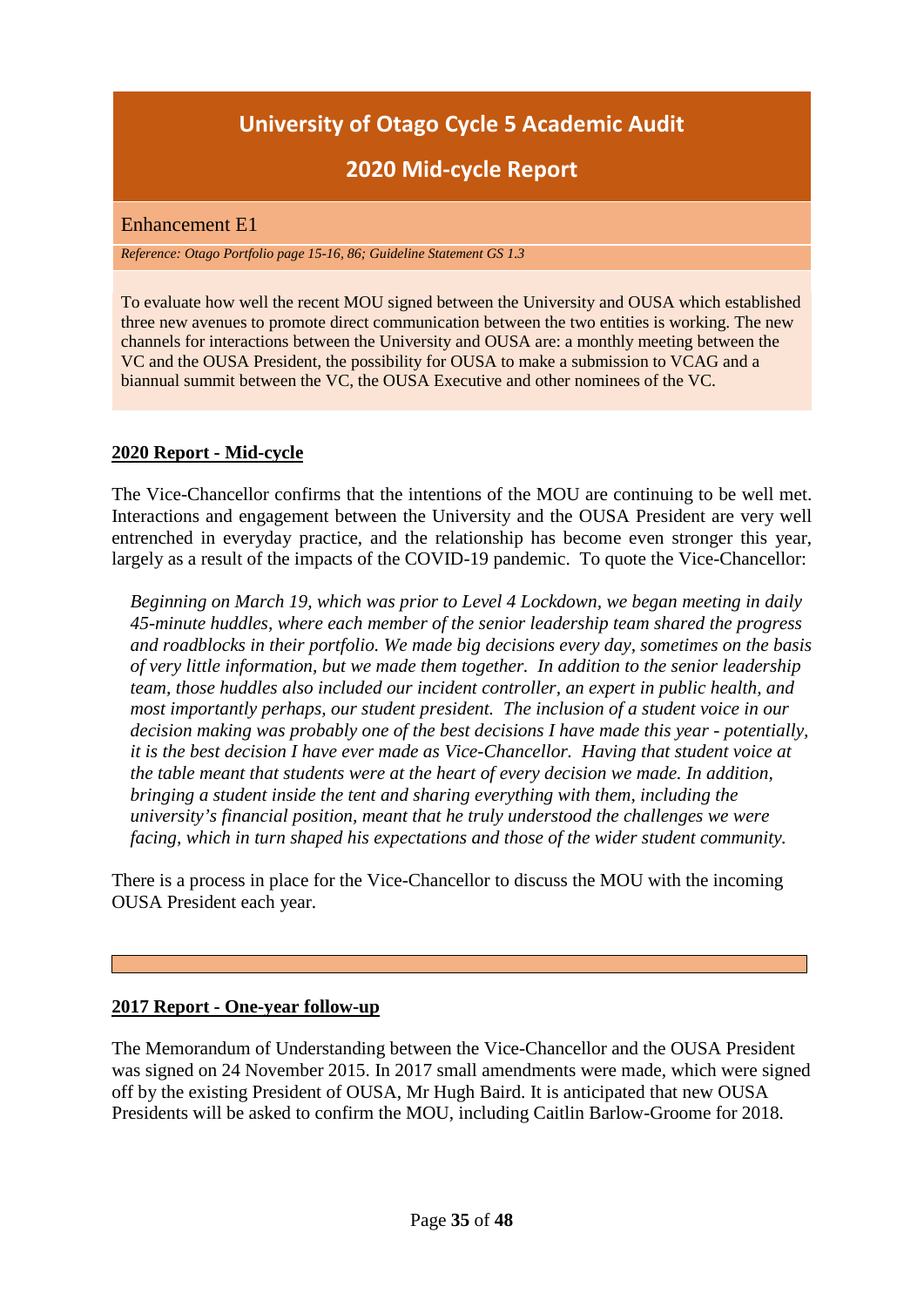# **2020 Mid-cycle Report**

### <span id="page-35-0"></span>Enhancement E2

*Reference: Otago Portfolio page 27, 86; Guideline Statement GS 2.2*

To consolidate and advance activities associated with first-year student experience and transition by establishing the new position of Director First-Year Experience supported by a First-Year Experience Board charged with the development of an undergirding strategy that will steer university-wide programmes to boost student achievement in its broadest sense.

### **2020 Report - Mid-cycle**

The First-Year Experience Board has been replaced by a Student Success Advisory Board convened by the Deputy Vice-Chancellor (Academic). See [Affirmation A2](#page-22-0) for more detail including terms of reference for the new Board.

Academic Orientation continues to be a major piece of work for the Office of Student Success (the entity now responsible for the First-Year Experience portfolio), with 2085 firstyear students attending the UNIO101 lectures in 2020 (2019:1942; 2018:2144). This lecture is supported by a new booklet, developed in conjunction with Marketing, "Welcome to Otago: Your guide to first year" that is supplied to all first-year students and since 2018 has been complemented by the Blackboard site, UNIO101: Getting started at Otago, which is now open to all undergraduate students.

The Office of Student Success has also run a project to coordinate university-wide proactive contact with students who have failed more than half of their points at the halfway point in the academic year for the last four years. In 2017 and 2018 all first-year students that met the criteria were contacted. In 2019 and this year, all undergraduate students subject to the Academic Progress Policy or on Conditional Enrolment were included in this project. In general, students that engage with the support on offer have performed better academically in the second semester. The retention rates of those students have also been better.

The Office of Student Success will continue to work to support institutional change to enable the offer of proactive advice to student success. For example, during the current COVID-19 challenge the Office had the UNIO101: Getting started at Otago Blackboard site opened to all University of Otago students to host information to support their success at this time. The Office developed a guide to "Adjusting your study habits for learning online" (posted on UNIO101, sent to all Otago students and posted on the TEC website), "Increasing your positive experiences" (posted on UNIO101), and "Exams and final assessments for Semester One under COVID-19 circumstances" (posted on UNIO101 and sent to all Otago students).

The response to Enhancement E2 is closely related to both [Affirmation A2,](#page-22-0) and [Recommendation R4.](#page-13-0)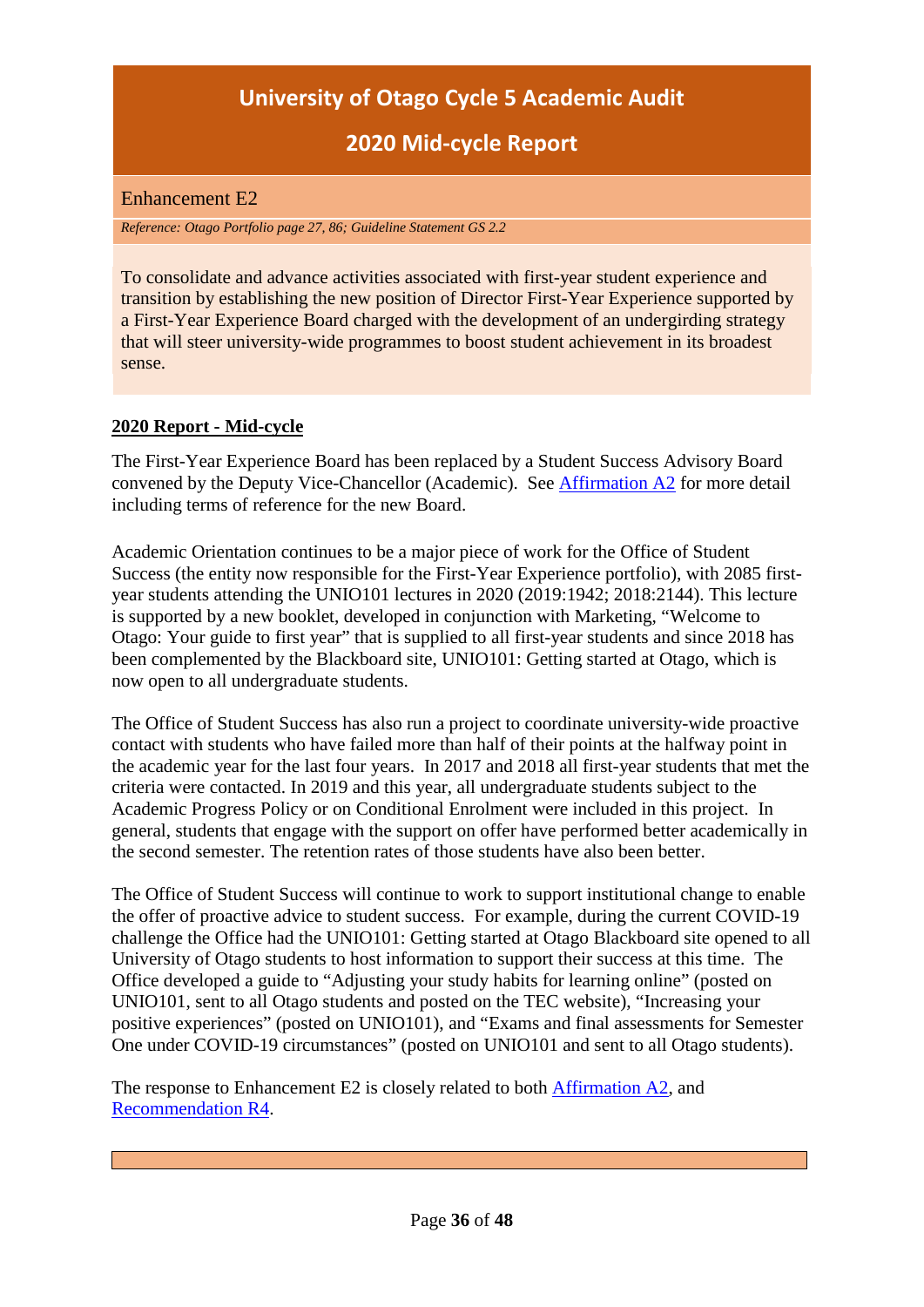### **2017 Report - One-year follow-up**

The response to Enhancement E2 is closely related to both [Affirmation A2,](#page-22-0) which reports on the Vision and Terms of Reference for the First Year Experience Board, and [Recommendation R4,](#page-13-0) which addresses identification of under-performing students.

Academic Orientation continues to evolve to better suit student needs. The two Academic Orientation presentations given in 2016 were consolidated into one and presented to 1625 students in 2017. Four additional presentations were given on Course Advice, Decision making, Library Support and Student Learning which were attended by a total of 277 students. The University's 2017 College Residents Survey indicated that 89% of the students surveyed attended academic orientation, of which 98% were positive about the programme provided.

The University's learning management system, Blackboard (BB), opened at the start of Orientation Week. The combined Academic Orientation presentation will continue in 2018 and will be supported by a new BB transition site, which will allow first-year students to engage with university transition before they arrive on campus.

A First-Year Student Experience Colloquium was held in November 2016 with experts in the field, to discuss the first-year experience at the University and identify first-year student projects for 2017. Three projects to enhance student achievement were piloted in 2017 with a full analysis to be completed by early 2018:

- Data indicate that students who are less academically prepared will have a higher pass rate if they take three single semester papers in the first semester of their first year. For the pilot, first-year students identified as 'at-risk' in two colleges plus first-year International and Pacific students were contacted and offered non-deficit studentcentred advice with the suggestion of taking university subjects that match their academic strengths and not over working (taking more than three papers) in semester one.
- In a large First Year Health Sciences paper early identification of poor student engagement was used to initiate personal contact and offer support. The measures of engagement were hits on BB, eVision and attendance at the first Laboratory. Early achievement was measured by midterm scores and students were offered catch-up tutorials.
- All first-year students that failed more than half of their points in the first semester are usually sent a warning notification from the University. This established process was used as a basis for the pilot intervention. The warning notice was rewritten to be more positive and give the message that "it's not too late to get back on track". This notice was followed up with an interview where the aim of the discussion was to identify the challenges in the first semester, identify the student's goals and mutually develop a plan to succeed in the second semester. Every first-year student who received a warning notification was contacted. College students were contacted by their college, Māori, Pacific and International students by the relevant support staff, and the remaining students by a Retention Officer.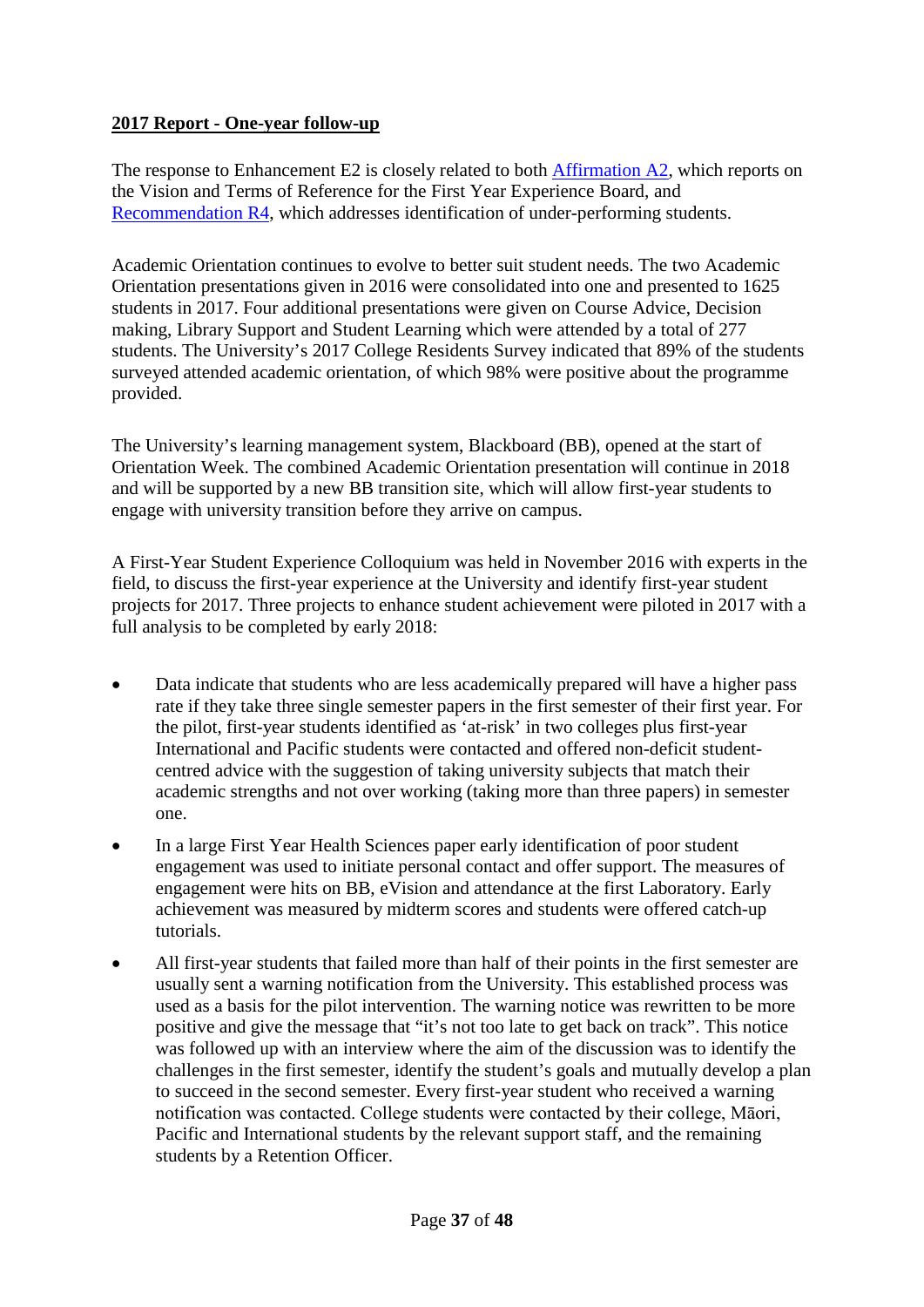# **University of Otago Cycle 5 Academic Audit 2020 Mid-cycle Report**

<span id="page-37-0"></span>Enhancement E3

*Reference: Otago Portfolio page 27, 86; Guideline Statement GS 2.2*

To redesign the College Residents Survey in order to provide a more detailed picture of college residents' first-year experience with respect to transition to academic life and study, the learning environment and welfare and well-being.

### **2020 Report - Mid-cycle**

The College Residents Survey (CRS) was again revised in 2018, this time to extend the scope of the survey to encompass all first-year students (first-year in tertiary education). Consequently, the name of the survey was changed to College and First-Year Survey (CFS) to reflect the fact that local students are now part of the target population. This new format explores potential differences between the college and non-college-based population and other aspects of the first-year experience at Otago.

The CFS is normally conducted during the first part of each year but this pattern was disrupted in 2020 due to the COVID-19 situation. Instead, a shortened and modified version of the survey will be run during August and September. The intention is to revert to the usual pattern of delivery in 2021.

Report findings continue to be disseminated to key stakeholders by the means described in the 2017 One-year follow-up report.

# **2017 Report - One-year follow-up**

The College Resident Survey (CRS) was extensively redesigned in 2016. The new instrument marked a move away from an operationally focused instrument to a questionnaire exploring more wide-ranging issues relating to transition to academic life and study, the learning environment and welfare and well-being. In 2017 residents of University affiliated colleges were added to the target population of the survey and some minor modifications were also introduced to improve the quality of the questionnaire.

Through presentations and an extensive range of reports, data from the CRS has been reported to a variety of audiences including Heads of Colleges, senior management, parts of the External Engagement Division and some academic audiences with a particular interest in the first year experience.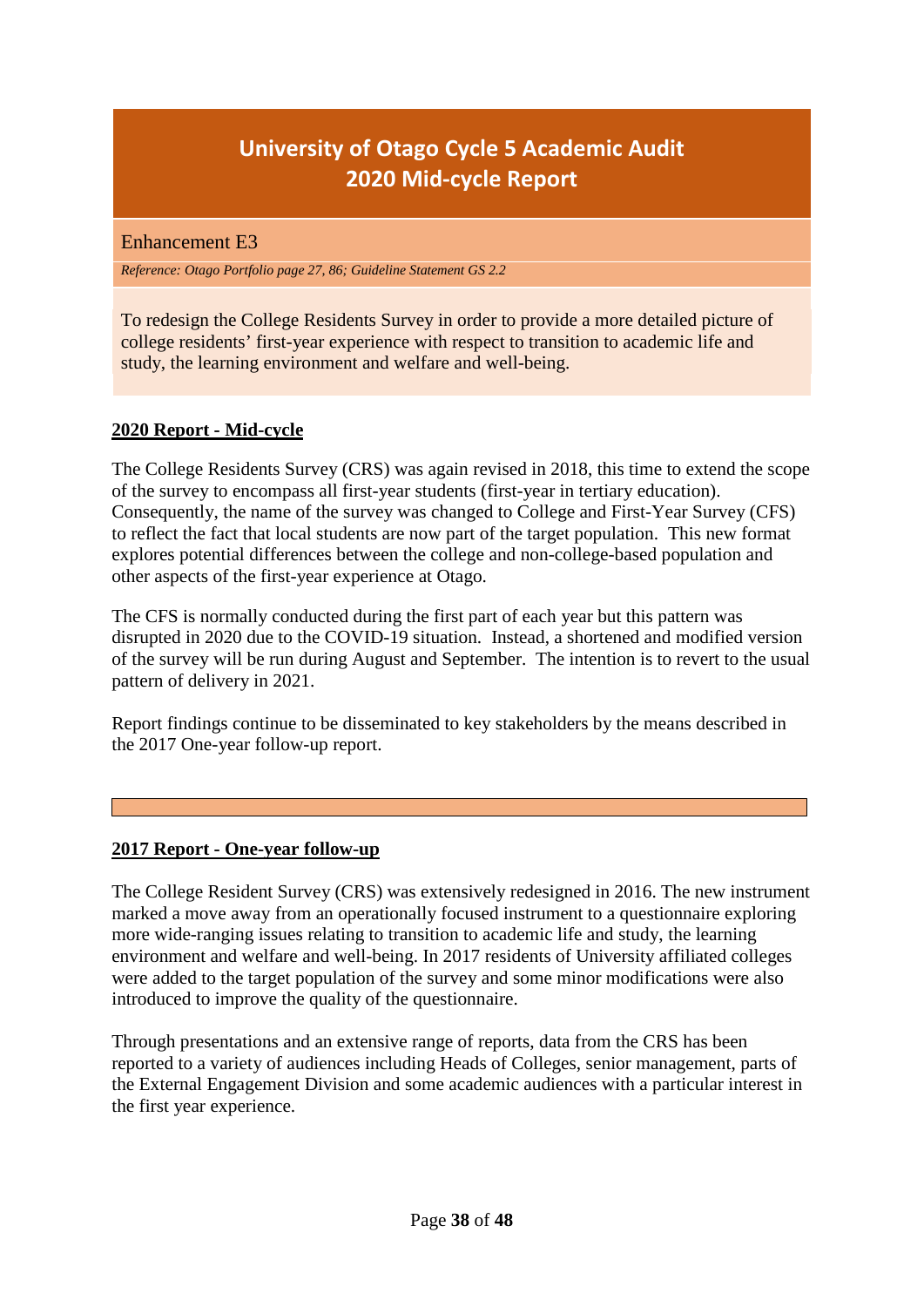# **2020 Mid-cycle Report**

#### <span id="page-38-0"></span>Enhancement E4

*Reference: Otago Portfolio page 28, 86; Guideline Statement GS 2.3*

To reconsider course advising at an opportune point in the lifecycle of eVision recognising that, in delivering information and functionality for students, staff, prospective students and alumni over the web, the implementation and adoption of the eVision student management system has altered many of the University's customary business rules and modes of interaction with students.

### **2020 Report - Mid-cycle**

An outcome of the University's Support Services Review has been the creation of Student Experience which includes the Student Development portfolio responsible for the provision of course advice and planning and connecting to wider support networks.

Student Experience in collaboration with the Business Systems team in Information Technology Services (ITS) is tasked with making Student Management Systems (SMS) enhancements. Several enhancements have improved functionality of the system, and through the Steering Group for the project, further enhancement plans are in place through to December 2021. Running alongside the SMS enhancement work, a recent development has been the establishment of a SMS Software User Group to consider and prioritise system changes that sit outside the project but that would bring day-to-day improvements for areas across the University.

The Student Advising Working Group (SAWG) is the successor group to the Course Advising Group. Terms of Reference have been developed and the Group is reviewing the Student Advising Policy. Moving forward, the plan is to have as a standing item on all SAWG agendas, a progress update from the SMS Enhancements Project team.

The University has now entered Phase 2 of a Customer Relationship & Service Management (CRSM) project, in which Student Experience will be heavily involved. A Subject Matter Expert is working 0.8FTE on the project through until May 2021. Based on conversations to date, it is anticipated that there will be significant improvements delivered across Student Experience including for Student Development in supporting student appointment management and data reporting.

Further pertinent information is reported in the response to [Recommendation R2](#page-7-0) .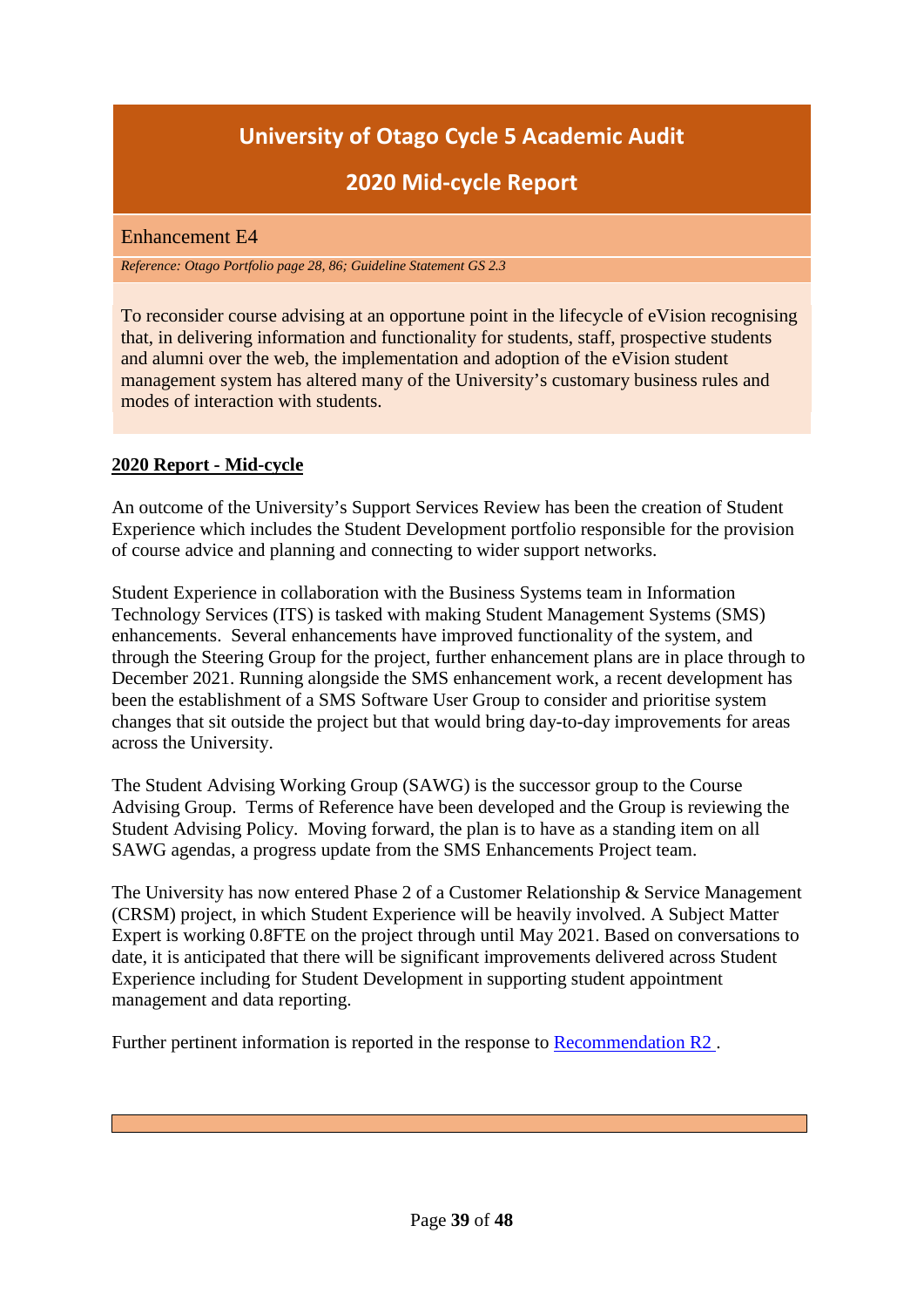### **2017 Report - One-year follow-up**

This enhancement falls under the purview of the Course Advising Group (as detailed in the response to [Recommendation R2\)](#page-7-0), although individual departments and areas within the University are also engaged in local initiatives in the context of the University's (relatively) new Student Management System, eVision.

The 2016 report on course advising and the subsequent work of the Course Advising Group focuses on developing advising plans within the context of the eVision environment. This requires a recognition that many new students will enrol and make paper and programme selections prior to arriving on campus. Schools' Liaison staff, who are represented on the Course Advising Group, have a key role to play in the initial advising for these students. Messaging on the importance and availability of course advice in information for new and continuing students (from the Schools' Liaison staff, in the Guide to Enrolment and on the University website) needs to be clear and student appropriate.

While eVision presents advising challenges, there is the opportunity to utilise its functionality to better communicate with students about course advice. Currently two eVision enhancements are under development to help support the provision of course advice:

- Enrolment questions for first year students, to determine what course advice they have received, and how comfortable they are with their course selection, to assist with direct follow up with some students. As of August 2017, this is being developed.
- Automated messaging of double degree students to recommend course advice and direct to appropriate advisers. As of August 2017, this is under investigation.

These and further initiatives of the Course Advising Group are detailed in the response to [Recommendation R2.](#page-7-0)

The Course Advising Group has also been involved in planning and evaluating face-to-face advising events, including dedicated course advising and degree planning days. This has seen the disestablishment of centrally coordinated degree planning and course advising days in Northern centres in 2017; these events were not considered to be sufficiently well attended to justify their resourcing. The Course Advising Group will continue to consider whether, and in what format, centrally coordinated face-to-face advising events should form part of the University's overall advising strategy.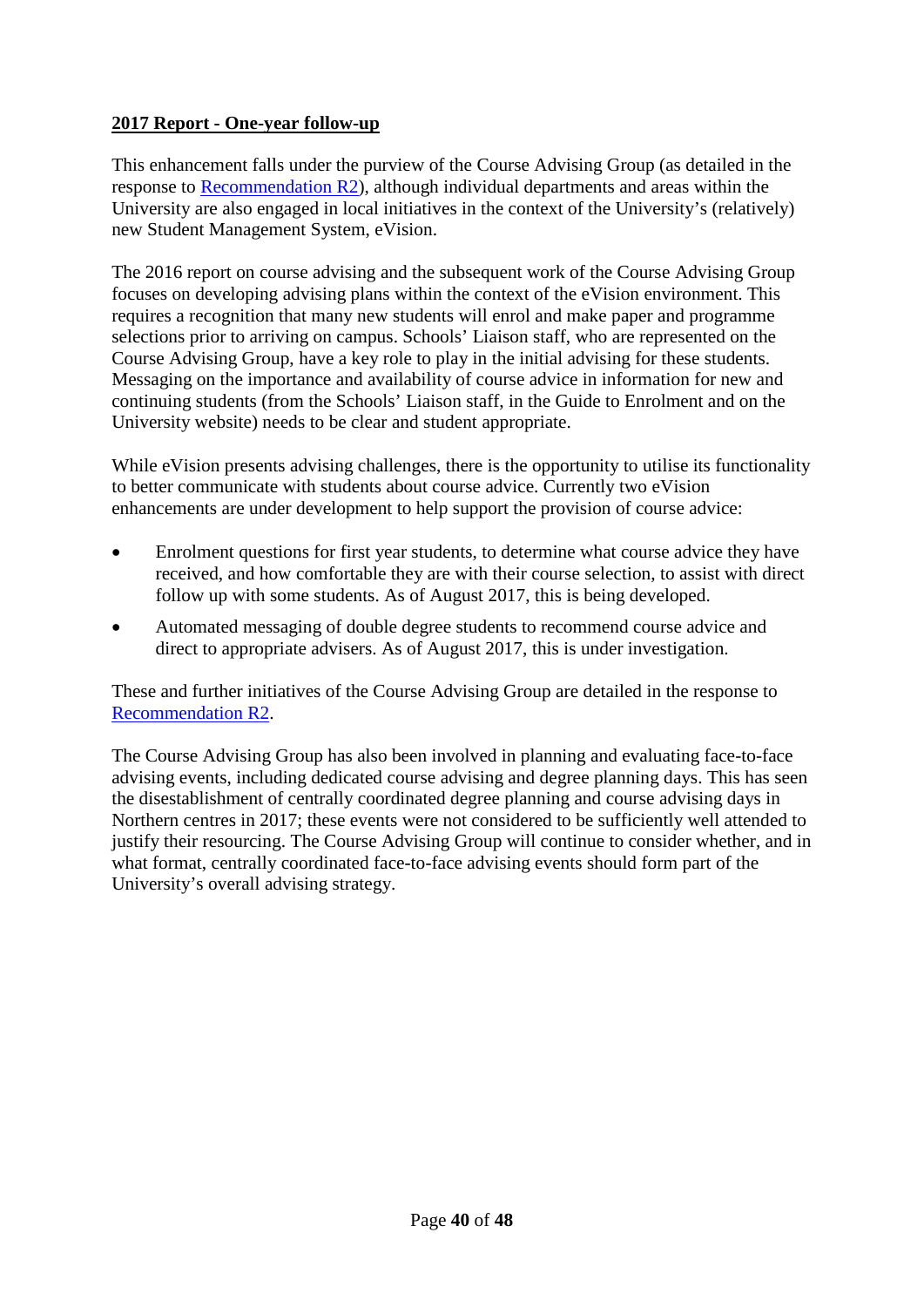# **2020 Mid-cycle Report**

#### <span id="page-40-0"></span>Enhancement E5

*Reference: Otago Portfolio page 34, 86; Guideline Statement GS 3.4*

To implement annual reporting to monitor the progress of new academic programmes that have been conditionally approved by CUAP each year until the successful completion of the GYR and to evaluate effectiveness of the new system after one-year of operation.

# **2020 Report - Mid-cycle**

Annual Programme Reporting is now an embedded process at the University of Otago. The purpose of the Annual Programme Report is to ensure Departments monitor their new programmes and provide sufficient information to support and inform the Graduating Year Review (GYR). The process also provides data to the Pro-Vice-Chancellors, Divisional Boards, the Board of Undergraduate Studies (BUGS) and the Board of Graduate Studies (BoGS) regarding the viability, success and sustainability of the recently initiated programmes. Furthermore, by reviewing Annual Programme Reports each year, the Pro-Vice-Chancellors, Divisional Boards, BUGS and BoGS are able to provide timely feedback to departments regarding how the monitoring processes for their new programmes may be improved. For example, feedback from BUGS and BoGS on the Annual Programme Reports submitted in 2019 resulted in the Boards' adopting a set of best practice guidelines drafted by the University's CUAP Representative regarding ways departments may gather evidence to demonstrate that graduates from their programmes are achieving the University's Graduate Profile. These guidelines are available on the University's website as a resource.

Annual Programme Reporting was implemented for the first time in 2016. Following the first year, the process was informally reviewed, and the information provided to programme coordinators enhanced for 2017. In the first four years – 2016, 2017, 2018, and 2019 – a total of 122 Annual Programme Reports were received and reviewed by BUGS and BoGS: 26 from Commerce, 34 from Health Sciences, 27 from Humanities, 32 from Sciences, 2 interdivisional reports from the Higher Education Development Centre, and 1 interdivisional report from the Bachelor of Arts and Science Board of Studies. Starting in 2018 feedback from BUGS and BoGS was provided to the course co-ordinator for each Annual Programme Report they submitted.

In 2015, prior to implementation of Annual Programme Reporting, workshops aimed at improving the quality of GYR Reports were run by the Higher Education Development Centre. The focus of these workshops was on gathering evidence through monitoring, evaluation, and feedback to support the GYR Reports. In 2015 and 2016 course coordinators with an upcoming GYR were invited to the workshop. However, from 2017, invitations were extended to include all course co-ordinators of programmes requiring Annual Programme Reports. The workshop provides support for course co-ordinators to write a strong, evidence-based Annual Programme Report or Self Review Report (and produce a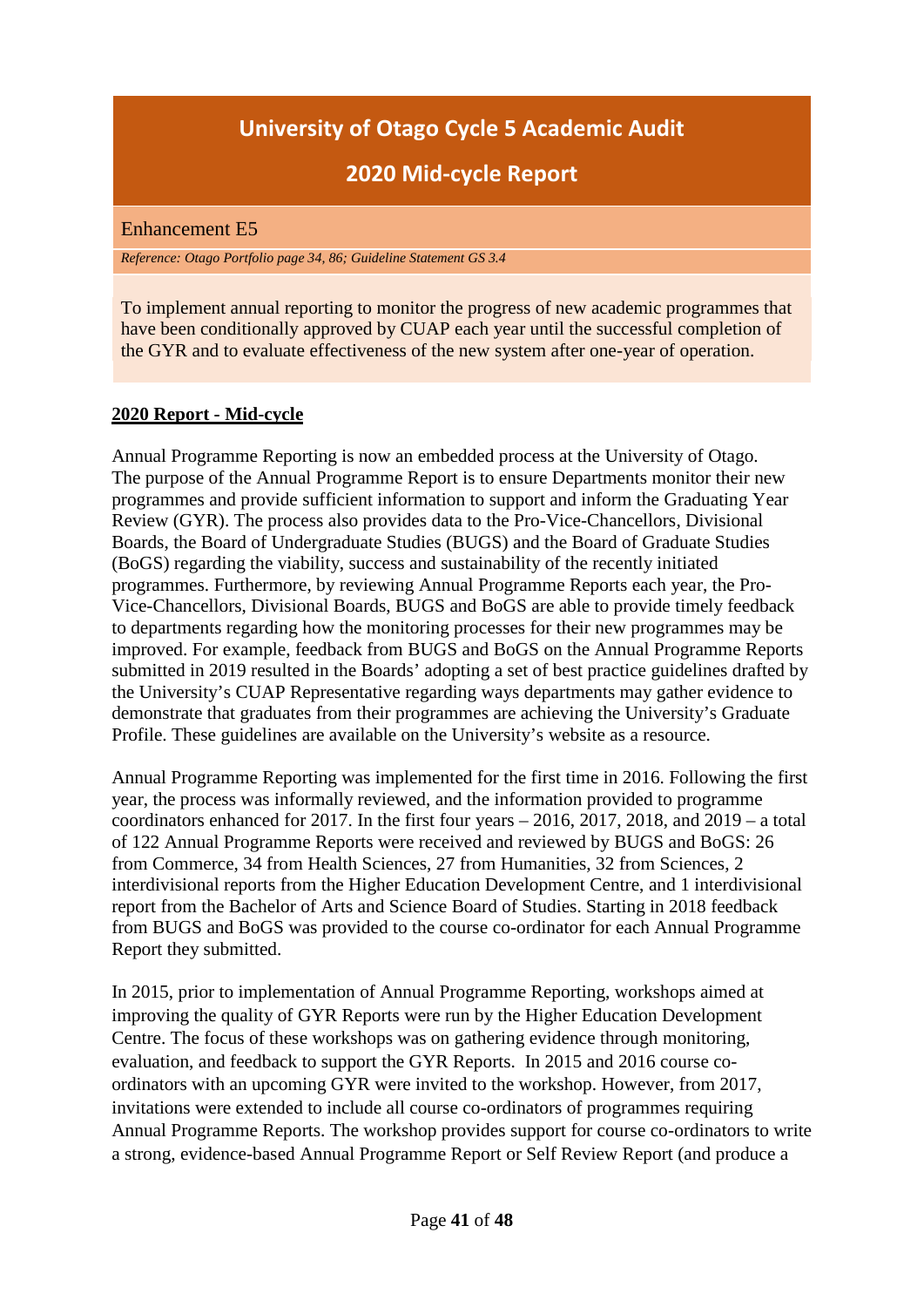comprehensive "Evidence Portfolio") to inform the GYR. The Workshop considers three main questions:

1) What makes a good programme?

2) What evidence can you gather that supports your claim that it is a good programme? 3) How can you use that evidence to demonstrate that you have a good programme?

2017 was the first year in which GYRs informed by Annual Programme Reports were submitted to CUAP. The feedback Otago received on the 2017 GYRs commended reports as good and the review processes as "robust". The feedback received on the 2018 GYRs commended the Otago GYRs as "comprehensive and clearly outlined. A good range of data was considered." The feedback received on 2019 GYRs described Otago's GYR process as "robust and comprehensive" and the Otago's reports as being "of a high quality". Furthermore, feedback from Otago's Quality Advancement Unit indicates a positive response from GYR Panels and Panel Conveners to the introduction of the Annual Programme Reporting process, which helps Departments accumulate and compile evidence ahead of the GYR year, consider how to report outcomes in relation to the goals and acceptability of the programme, and demonstrate responsiveness to feedback over time.

In addition to the expected improvement in quality of GYRs, a further benefit of the Annual Programme Reporting process is to help inform academic divisions and central University Boards about the viability and sustainability of programmes being offered and to provide an early indication of when the University may need to request a deferral for a programme's GYR due date.

# **2017 Report - One-year follow-up**

The Annual Programme Reporting process was implemented by the University in an effort to improve the quality of Otago's Graduating Year Reviews (GYRs) and enhance the monitoring of programmes being reviewed and approved by the University's Board of Undergraduate Studies and Board of Graduate Studies. The concept of Annual Programme Reporting was approved by the DVCs/PVCs' Advisory Group and by the Boards of Undergraduate and Graduate Studies. Guidelines for Annual Programme Reporting and an Annual Programme Report template were developed for the implementation of the process.

The purpose of the Annual Programme Report is to ensure Departments monitor their new programmes and provide sufficient information to support and inform the GYR. The process also provides data to the Pro-Vice-Chancellors, Divisional Boards and the Boards of Undergraduate and Graduate Studies regarding the viability, success and sustainability of the recently initiated programmes.

Annual Programme Reporting was implemented for the first time in 2016. Following the first year, the process was informally reviewed, and the information provided to programme coordinators was enhanced for 2017. In the first two years, 2016 and 2017, a total of 64 Annual Programme Reports were received by the Boards of Undergraduate and Graduate Studies: 12 from Commerce, 16 from Health Sciences, 15 from Humanities, 19 from Sciences and 2 interdivisional reports from the Higher Education Development Centre.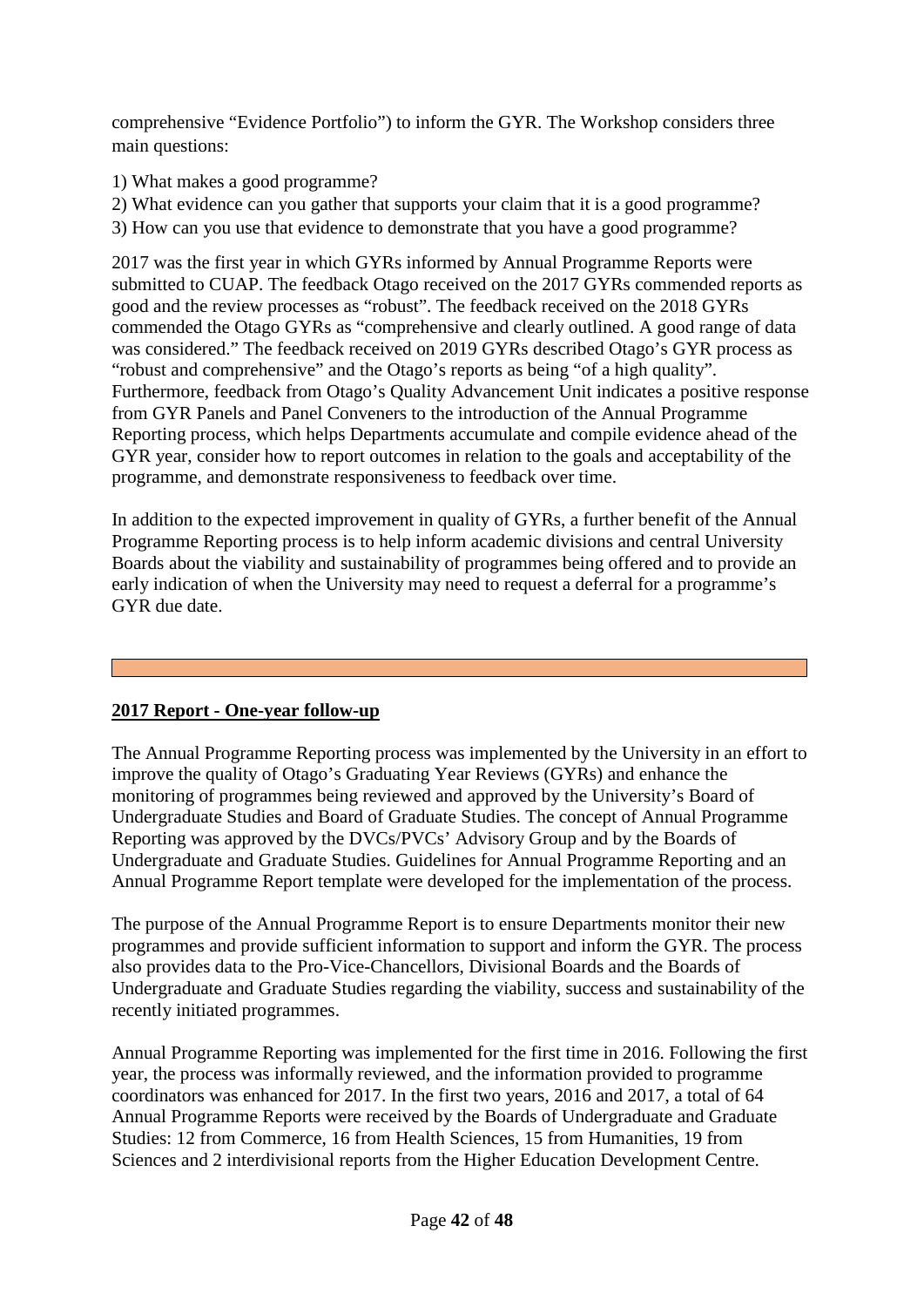In 2015, prior to the implementation of the Annual Programme Reporting, workshops aimed at improving the quality of the GYR Reports were run by the Higher Education Development Centre. The focus of the workshops was on gathering evidence through monitoring, evaluation, and feedback to support the Reports. In 2015 and 2016 course co-ordinators with an upcoming GYR were invited to the workshop. From 2017, the invitations were extended to all course co-ordinators of programmes requiring Annual Programme Reports.

2017 is the first year in which Graduating Year Reviews are submitted to CUAP that have been informed by the Annual Programme Reports. These GYRs will be submitted to CUAP in late October 2017, with CUAP to provide feedback by the end of the year.

In addition to the expected improvement in quality of GYRs, as a result of Annual Programme Reporting two programmes have been deleted and taken off the list of new programmes requiring a GYR.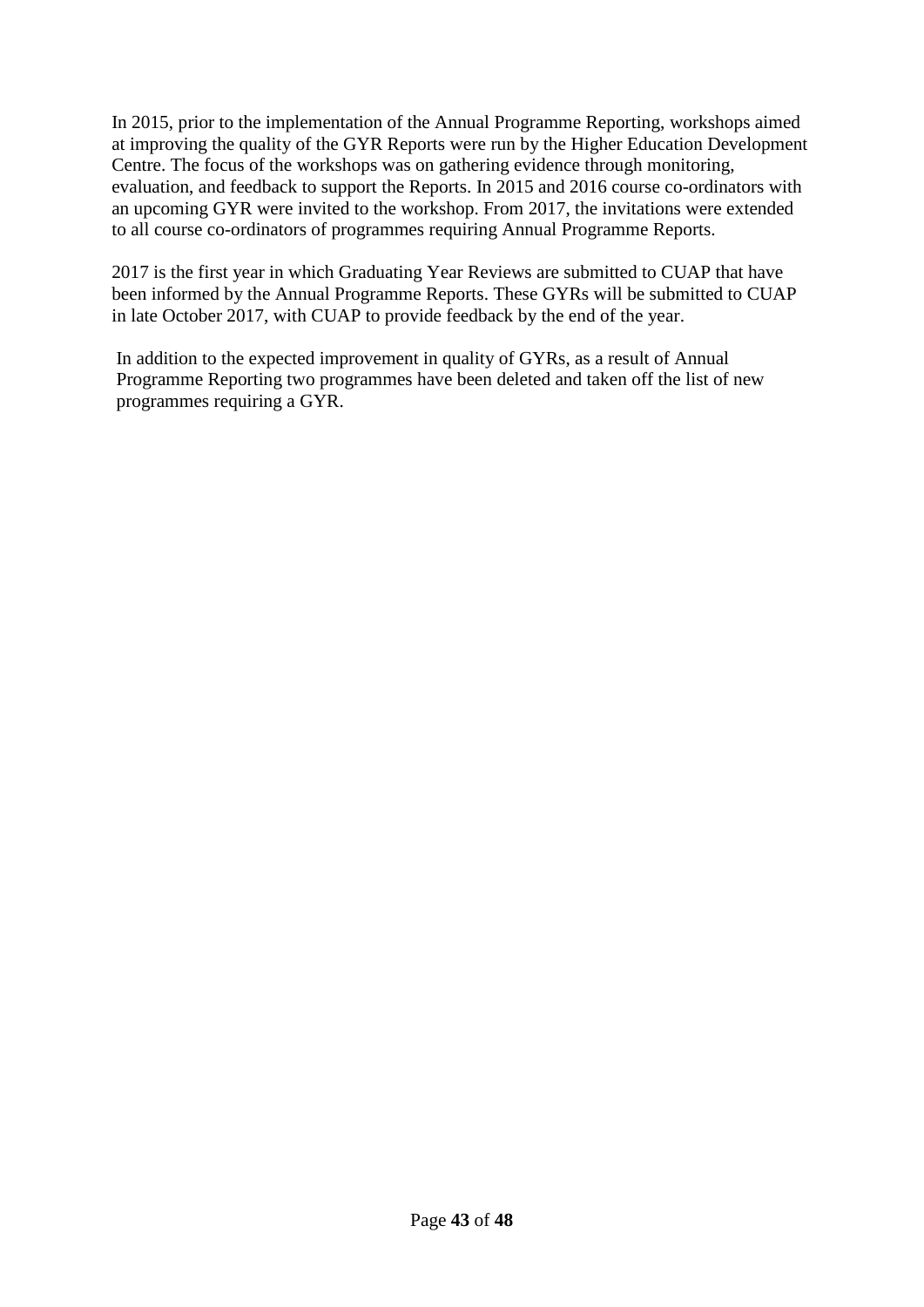# **2020 Mid-cycle Report**

### <span id="page-43-0"></span>Enhancement E6

*Reference: Otago Portfolio page 56-60, 86; Guideline Statement GS 5.4 and 5.5*

To redesign the Support Services section of the Student Opinion Survey to better reflect the current state of support services in the University and provide more targeted information for quality improvement.

### **2020 Report - Mid-cycle**

This element of the Student Opinion Survey, nowadays called the Support Services Improvement Survey (SSIS), is updated annually to reflect the latest state of provision of support services, following consultation with key stakeholders.

### **2017 Report - One-year follow-up**

The Support Services section of the Student Opinion Survey was extensively redesigned in 2017 to better reflect the current state of the provision of support services. The revised questionnaire ensures that relevant questions are asked of respondents based on their sociodemographic characteristics, enrolment status, geographical and campus location (see also the response to [Affirmation 4\)](#page-30-0).

The revised version of the questionnaire and reports arising from the responses received will provide more actionable and targeted information to the various offices and units providing support services for students. The questionnaire will likely need to be partially updated in 2018 following the implementation of the recommendations of the Support Services Review.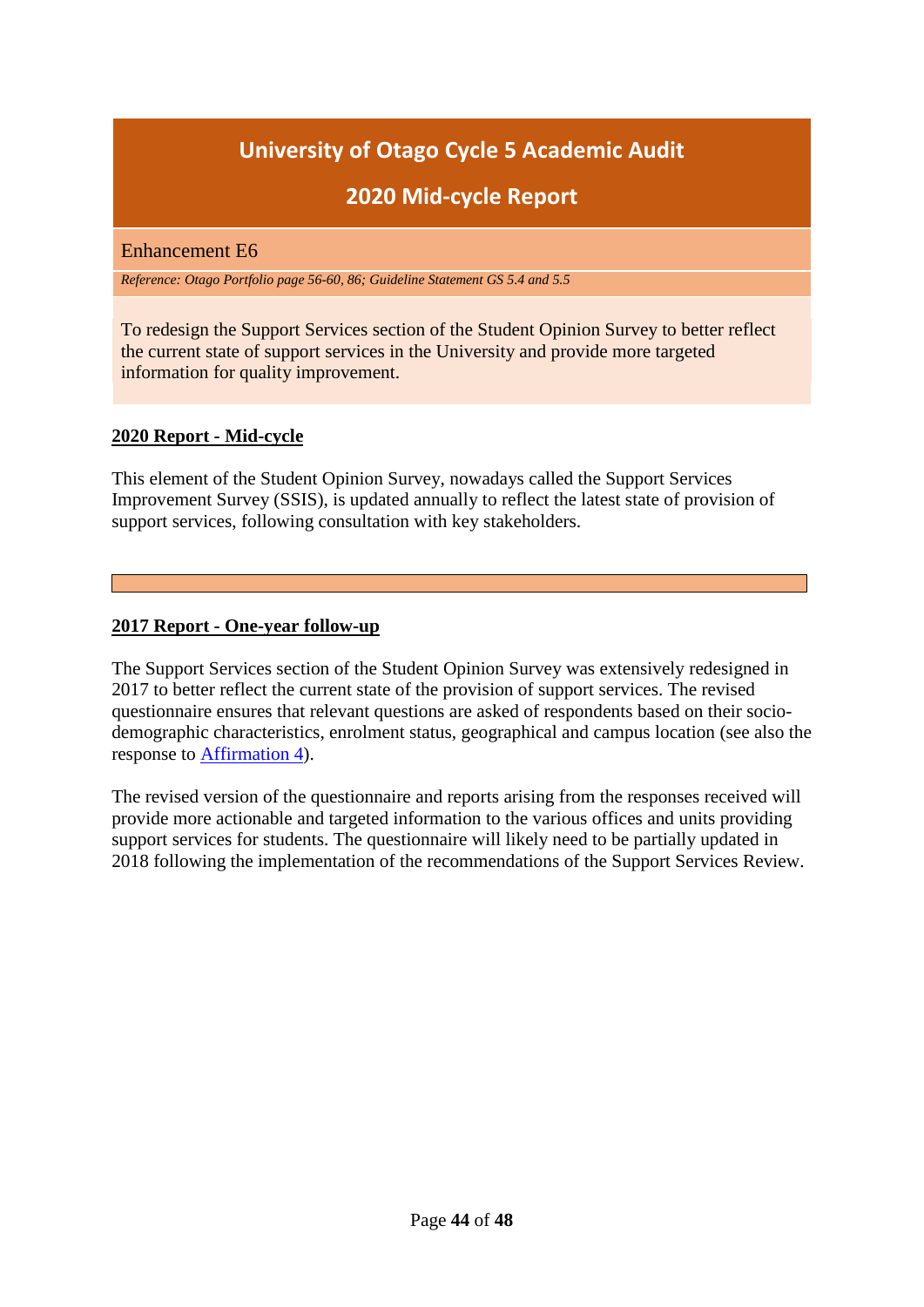# **2020 Mid-cycle Report**

<span id="page-44-0"></span>Enhancement E7

*Reference: Otago Portfolio page 57, 66, 86; Guideline Statement GS 5.5 and 6.3*

To implement the new core course evaluation questions from the start of 2016 and produce a new suite of course evaluation summary reports for Heads of Department that will provide an overview of course evaluation results for their department.

### **2020 Report - Mid-cycle**

See the response to [Affirmation 5](#page-31-0) for an update on the status of this Enhancement.

#### **2017 Report - One-year follow-up**

In February 2016, the University implemented new core course evaluation questions as described in the response to [Affirmation 5.](#page-31-0) Plans are also in place for the production of a new summary report for Heads of Departments (also discussed in response to [Affirmation 5\)](#page-31-0).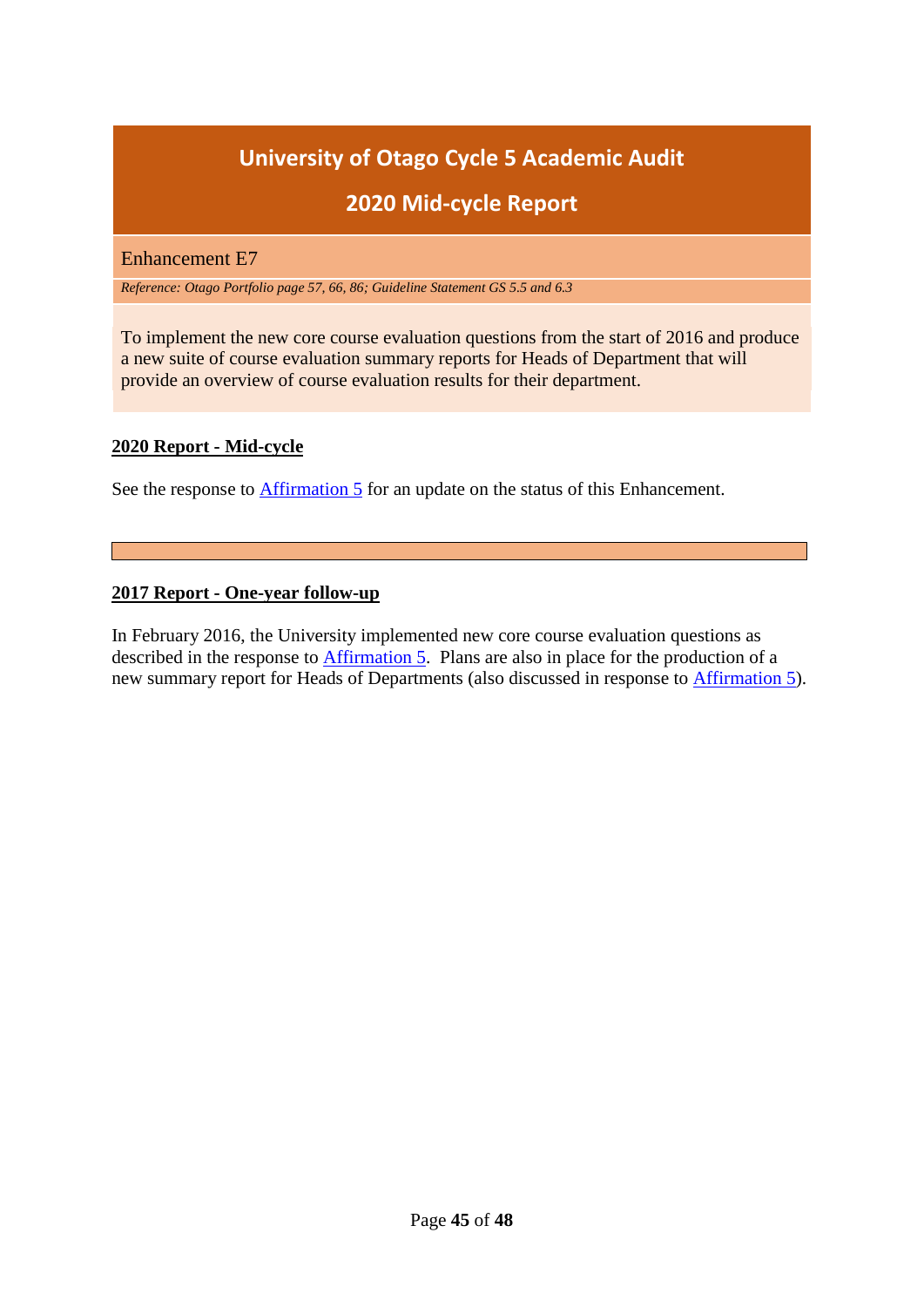# **2020 Mid-cycle Report**

#### <span id="page-45-0"></span>Enhancement E8

*Reference: Otago Portfolio page 74-79, 86; Guideline Statement GS 7.2*

To undertake a review of master's by research programmes to explore resourcing, equity and quality matters.

### **2020 Report - Mid-cycle**

The report of the review of Master's by research programmes was released in June 2017 but in light of the Support Services Review changes, implementation of the recommendations was put on hold while a new Shared Services structure bedded down. A Graduate Research Framework is now under development. This Framework provides an overarching structure for both doctoral and Master's thesis degrees at the University. This is an important first step in rationalising and standardising policy and processes for Master's research degrees. The structure has central oversight for Master's research degrees through the Graduate Research Committee. This shift away from Divisional oversight will facilitate the development of more standardised processes across the University. However, considerable work remains to implement key recommendations of the review.

#### **2017 Report - One-year follow-up**

In late 2016 a Working Party was appointed by the Deputy Vice-Chancellor (Research and Enterprise) and the Dean of the Graduate Research School to review the University's Masters' by research programmes to explore resourcing, equity, and quality matters. In particular, the Working Party was asked to review, respond, and/or recommend actions on the following matters:

- Define what is meant by 'Masters' by research' programmes.
- Undertake a stocktake of current and planned Masters' by research programmes in the University, including regulations, governance and programme oversight systems that are used.
- Identify an overarching definition and set of common characteristics and graduate attributes that could be used to define all University Masters' by research programmes, and in particular to:
	- o distinguish them from other Masters' and Honours programmes.
	- o identify the relationships with and progression from undergraduate (Bachelors) taught programmes.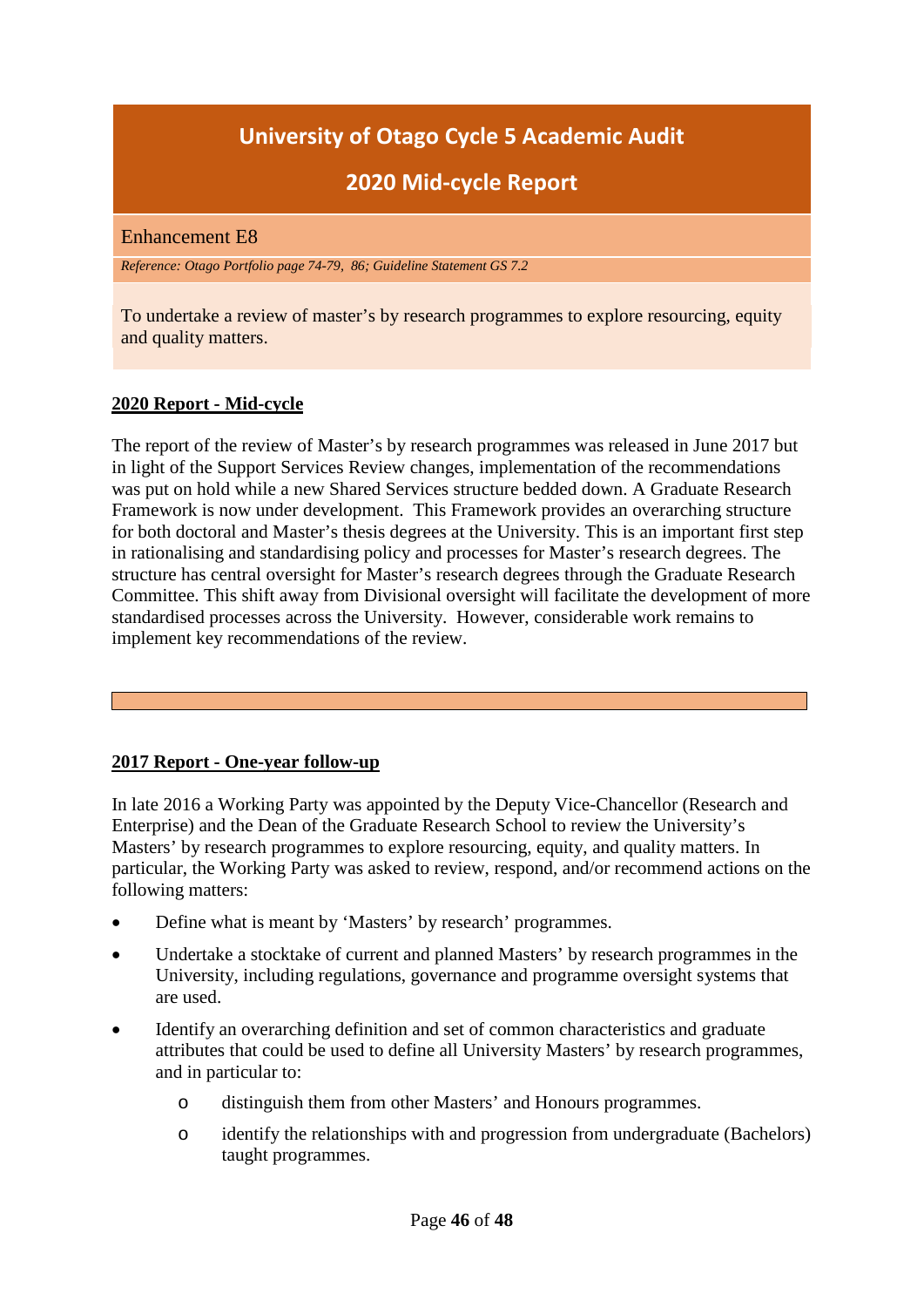- Clearly identify the relationships and distinguishing characteristics between Masters' by research programmes and the University's Doctoral programmes, in particular the PhD.
- Recommend whether or not there should be a single, named University-wide Masters' by research degree programme.
- Assess and consider the impacts of variations in availability of departmental and academic division support for postgraduate research students, with particular reference to research Masters' students.
- Review pastoral, professional development, and career development support provisions for Masters' by research candidates, with attention to resourcing and equity issues, and recommend any changes that would assist the University achieve relevant goals set out in its *Research Action Plan.*
- Review the provision of scholarships and other financial support for students in Masters' by research programmes, with attention to resourcing and equity issues, and recommend any changes that would assist the University achieve relevant goals set out in its *Research Action Plan*.
- Recommend processes for administering Masters' by research programmes across the University, with particular focus on resourcing, equity and quality issues, which should include specific attention to:
	- o recruitment and admission processes
	- o supervision
	- o progress reporting
	- o examination and graduation processes
- Analyse the financial implications and financial sustainability of recommendations made under other components of these Terms of Reference.
- Any other relevant matters that may arise.

The Working Party report, released in June 2017, stated that:

*There is nothing revolutionary nor perhaps unexpected in this Report or its recommendations. The Working Party has not uncovered any fundamental flaws with the University's definitions or procedures. It has refrained from creating a hierarchy of Masters' degrees or promoting the research Master's degree over the coursework degree.* 

*It is hoped that the recommendations in the Report will set out a pathway to achieve a university-wide consistency in nomenclature with the intention of identifying the special character of the thesis component of research Masters' degrees. This would include better transparency and communication regarding the differentiation between the various types of Masters' degrees, not only to the University community, but especially to students and employers. It is hoped that the recommendations will help to articulate and raise the profile of existing graduate attributes (and encourage differentiation in the attributes of various Masters' degrees); encourage the establishment and maintenance of standardised University procedures for the administration of research Masters' degrees,*